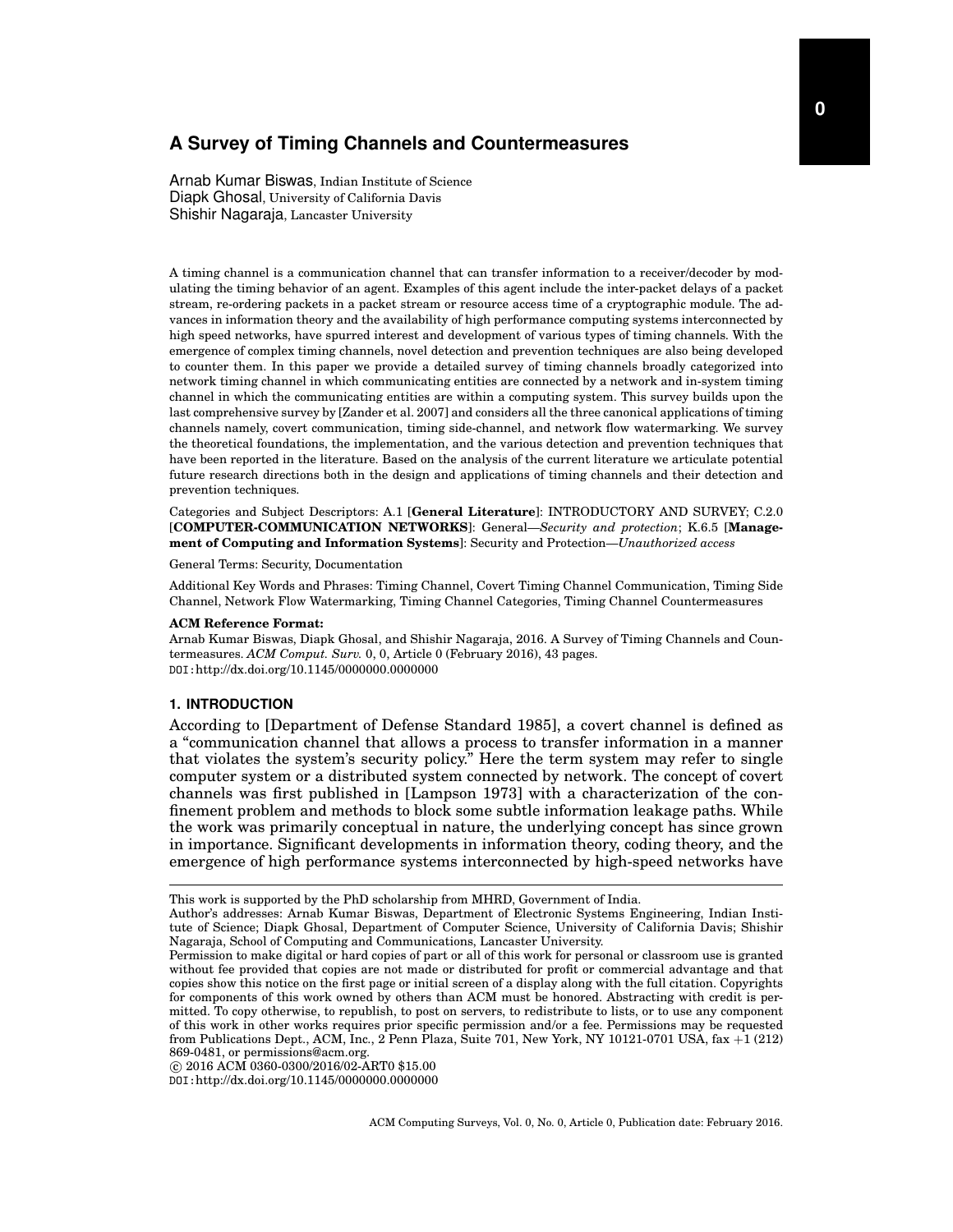enabled covert channels in general, and timing channels in particular, to evolve from a conceptual idea into a potentially useful and practical tool.

In this paper, we present a survey of timing channels and their countermeasures. Timing channel is defined as a channel that can transfer information based on the modulation of some timing behavior of an agent. An example of this agent is the interpacket delay (IPD) of a packet stream generated by a distributed application. Specifically, the transfer of information is achieved by modulating the IPDs to carry the information bits. Other examples of timing channel agents include the packet ordering in network, and the resource access time of a cryptographic module. In literature, the term covert timing channel (CTC) is used to refer to a timing channel that transfers covert messages over a network. In this paper, we use the term covert timing channel communication (CTCC) in place of CTC to emphasize its use as a communication channel to transfer messages. The term network flow watermarking (NFW) is used to refer to a timing channel that can mark network flows, while the term timing side channel (TSC) is used to refer to a timing channel that leaks information due to faulty/vulnerable operations. In this survey, we consider NFW and TSC along with CTCC as types of timing channels.

Timing channels have both legitimate and malicious applications. As an example of malicious application, CTCCs are used by criminals to ex-filtrate secret informations from an enterprise. Whereas, as an example of legitimate application, a network administrator can use CTCCs to hide network management related communication or to transfer authentication data. Further details of various CTCC applications (both malicious and legitimate) are given in [Zander et al. 2007; Archibald 2013]. An important new application of NFW is to detect stepping stones. Stepping stones refer to compromised nodes that are used as intermediate nodes in a network to launch the final attack. NFW can also be used to deanonymize an anonymous network [Dingledine et al. 2004]. These applications can be considered malicious or legitimate depending on the actual application scenario. TSCs are mainly used in malicious applications e.g. to extract secret cryptographic keys.

An earlier very comprehensive survey on network covert channels including CTCCs is given in [Zander et al. 2007]. The survey covered the literature during the period from 1987 through 2006 and reviewed all types of available implementations of network covert channels and their mitigation techniques. [Jaskolka et al. 2012] have surveyed the conditions for existence of various CTCCs available in literature. Another related survey on various CTCC detection techniques is presented in [Goher et al. 2012]. Both of these surveys ([Jaskolka et al. 2012; Goher et al. 2012]) are short and their coverages are also limited to existence conditions, and detection techniques respectively.

In this paper we primarily build on [Zander et al. 2007] and review different CTCC design, implementations, and detection/mitigation techniques since 2006. It is to be noted that CTCC is only a type of timing channel and other types of timing channel are also surveyed in this paper. We first categorize different timing channels based upon location i.e, network timing channel and in-system timing channel. Each category is then again categorized into implementations, and detection/prevention works against those implementations. In literature, different detection/prevention techniques against different timing channels are considered as threats to those timing channels. Extent of fulfillment of different timing channel requirements are considered during discussion of different implementation works. Even though NFW is a type of network timing channel, it is treated separately in a section because of its importance. It is also to be noted that TSCs are a type of timing channel and they are present not only inside systems but in network too. The counterpart of TSC in network is known as remote timing side channel (RTSC) and different RTSC techniques are surveyed in same section as other network timing channel techniques. Inclusion of TSC in the survey helps to complete the understanding of different timing channels that is started by CTCC and NFW. We do not cover various programming language and OS related or Virtual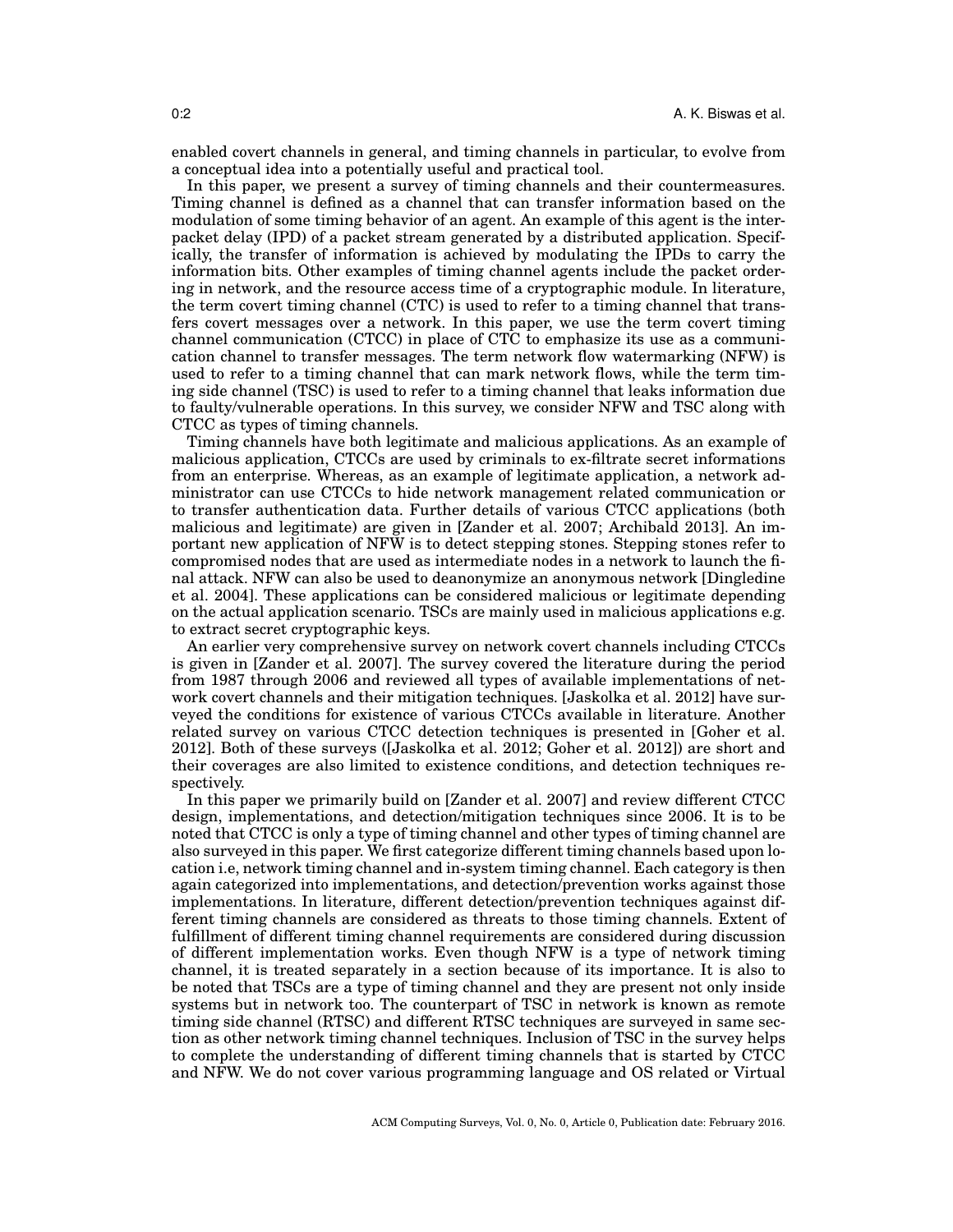

machine and cloud related timing channels in this paper due to space constraint. To the best of our knowledge, this paper is the first attempt to survey both the NFW and the TSC along with the CTCC.

We provide preliminaries in Appendix A with definitions and pictorial models of different types of timing channels. We also discuss the requirements of timing channels.

## **1.1. Outline**

The rest of the paper is organized as follows. In Section 2, we discuss the various network timing channel implementations and detection/mitigation techniques. Though NFW is a type of network timing channel, the various NFW techniques and threat models are discussed in Section  $\overline{3}$ . The various in-system timing channel implementation techniques and detection/prevention methods are discussed in Section 4. We conclude and suggest future research directions in Section 5.

### **2. NETWORK TIMING CHANNELS**

Network timing channel can be of three types as shown in Figure 1 : Covert timing channel, Remote timing side channel, and Network flow watermarking (NFW). Among these three types covert timing channel communication (CTCC) based literatures are more in number. In this section, we discuss various CTCC related theoretical works, implementation techniques, and detection and prevention methods. We also discuss various studies related to remote timing side channel. NFW is discussed in Section 3.

### **2.1. Covert timing channel communication**

In some publications the term steganographic timing channel is used in place of covert timing channel. From our perspective they are same because of their identical implementation techniques, characteristics, and goal. In this section steganographic timing channel and CTCC are used interchangeably.

*2.1.1. Theory.* Different types of theoretical works related to CTCC exist in literature. Some considers theoretical limits of maximum or achievable information transmission rate and channel capacity. Others consider a general model to represent all CTCCs.

In [Moskowitz and Miller 1992] authors have investigated the effect of noise on a CTCC. They have used Shannons information theory to quantify the information flow through the CTCC. It is noted in [Anantharam and Verdu 1996] that the channel capacity of a queue having exponentially distributed service time is *e <sup>−</sup>*<sup>1</sup>*µ* nats/sec and it is also the minimum channel capacity considering all servers having service rate *µ*. Various aspects of Exponential Service Timing Channels (ESTC) are discussed and studied in detail in [Anantharam and Verdu 1996; Sundaresan and Verdu 2000a; 2000b; Sundaresan and Verdu 2006; Giles and Hajek 2002; Wagner and Anantharam 2005; Momcilovic 2006] with the discrete-time counterpart present in [Bedekar and Azizoglu 1998; Thomas 1997]. Single-server timing channel capacity's lower bounds are estimated in [Sellke et al. 2006] with the service time distributions of uniform, Gaussian, and truncated Gaussian.

Sellke et al. have given two lower bounds and an upper bound on the capacity of Bounded Service Timing Channels (BSTC) [Sellke et al. 2007]. BSTC has bounded support service time distributions. The notion of bounded support means that the service times follow  $P(a < S_k < a + \Delta) = 1$  where  $a, \Delta > 0$  are some constants and  $S_k$ is i.i.d service time [Sellke et al. 2007]. The authors have also shown that the uniform BSTC has the lowest capacity amongst different kinds of BSTCs for small support in-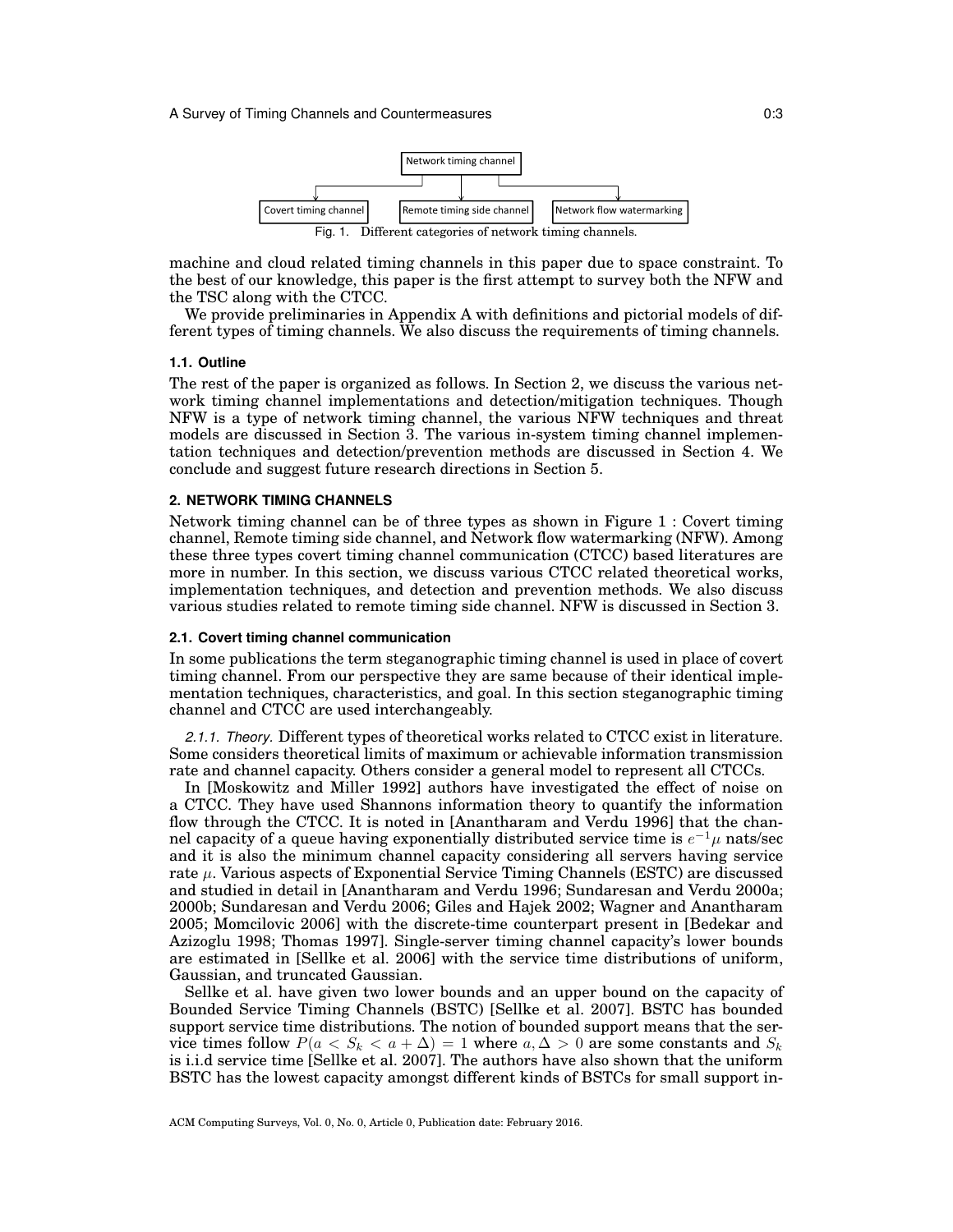

Fig. 2. Two types of covert timing channels.

terval. Gorantla et al. have given an upper bound of the CTCC capacity from a high security level user (HU) to a low security level user (LU) through the full buffer NRL pump [Gorantla et al. 2010; Gorantla et al. 2012].

Yao et al. have presented the maximum information transmission rate in an on/off CTCC [Yao et al. 2009]. In an on/off CTCC information is transfered by transmitting or not transmitting a packet within a predetermined time period. The authors have divided the on/off CTCC into two types based on transmission IPD: deterministic CTCC and non-deterministic CTCC. They have mainly analyzed the non-deterministic on/off CTCC considering stable or slowly varying network delay characteristic. Zi et al. have proposed a procedure to determine the maximum transmission rate of an IPD based CTCC without actually implementing it [Zi et al. 2011]. For the method, they need to know the interval jitter characteristic in the network which they describe by a group of probability functions. They also need the packet loss probability, and the minimum sending interval without any congestion or packet loss. In their scheme the overt and covert senders are same i.e. the scheme is applicable to active CTCCs only.

Ezzeddine et al. have proposed codes to implement CTCC using queue-based codes and Shannon's encoding functions [Ezzeddine and Moulin 2009]. Sparse graph coset codes over non-binary finite fields can be used to approach capacity for queuing timing channels [Coleman and Kiyavash 2008a; 2008b]. Wang et al. have studied the theoretical limits of steganographic channel capacity and the required coding structure to achieve those limits [Wang and Moulin 2008].

Wang et al. have also noted that the perfect security requirement of steganographic timing channel is that the probability distribution of stegotext must be same as legitimate traffic distribution [Wang and Moulin 2008]. Works on achievable secrecy rate, and coding scheme to achieve maximum information rate are available. Dunn et al. have presented achievable secrecy rate of IPD based CTCC involving parallel queues [Dunn et al. 2009]. They have also proposed the necessary and sufficient condition to achieve some secrecy for a deterministic encoder.

*2.1.2. Implementations.* CTCC implementations are mainly of two types as shown in Figure 2 : IPD based and packet reordering based. IPD based CTCC is implemented by modulating the inter-packet delay of overt traffic based upon a CTCC encoding mechanism. Active and passive both type of CTCC can be implemented using IPD modulation. On the other hand, packet reordering based CTCC is implemented by encoding the covert messages in the order of packets in a flow or multiple flows. In case of multiple flows, the set of flows themselves also can be used to encode messages. Only active CTCC can be implemented using this type because passive CTCC will require a lot of buffer space to hold one or multiple traffic flows.

*A) IPD based covert timing channel.* Probably the first published work on CTCC in networking domain (specifically Local area network) is [Girling 1987]. The author has analyzed the capacity of CTCC in LAN and has provided some measures to reduce the bandwidth of CTCC. Different requirements of an efficient CTCC i.e. non-detectability, non-disclosure, robustness, and high capacity are not considered in this early paper. A TCP-based CTCC called TCPScript is proposed in [Luo et al. 2008] by embedding covert messages into the TCP burst size (i.e. number of packets in a burst). In this manner they have tried to keep the TCP's normal burstiness patterns. Though authors have given different results for capacity as well for robustness against packet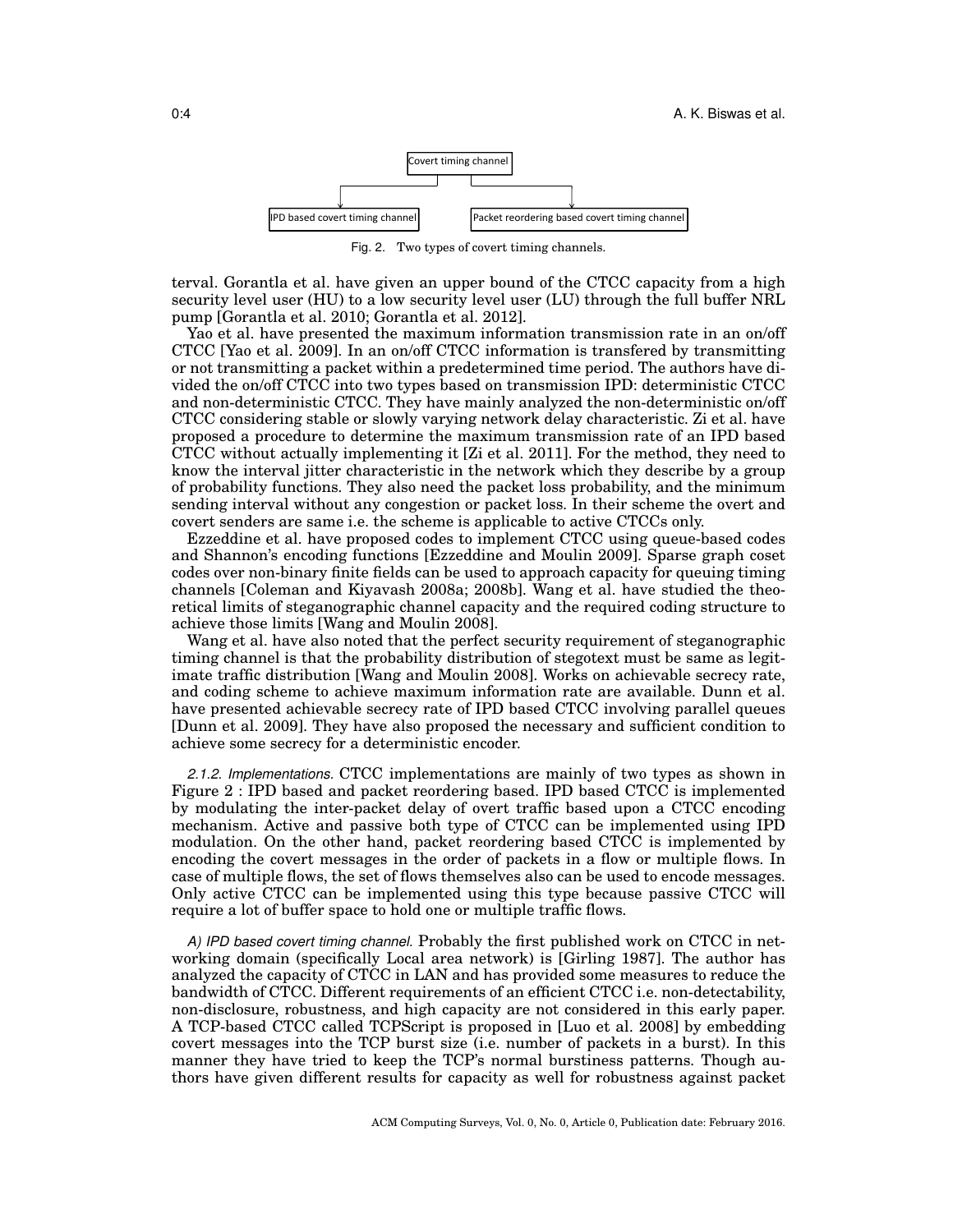loss, packet reordering, and traffic shaping, no solution is given to improve them. They have also not considered non-detectability and non-disclosure requirements. Another IPD based CTCC over TCP/IP connection is proposed in [Sellke et al. 2009]. Sellke et al. have given separately non-detectable solution with low capacity, and high capacity solution without non-detectability attribute. Non-disclosure, and robustness requirements are not considered in their work. Kiyavash et al. have proposed an IPD based CTCC targeting interactive SSH traffic [Kiyavash and Coleman 2009]. They have modeled the traffic using two-state Markov Modulated Poisson Process (MMPP). Though authors have considered non-detectability requirement, no other requirements are considered in their work. Their solution is non-detectable only to Markov-modulated Poisson process testing.

A time-replay CTCC is proposed in [Cabuk 2006] where covert messages are transmitted by replaying a previously recorded sequence of timing intervals. They have partitioned the prerecorded sequence and the number of partitions are equal to the size of the message alphabet. Each partition is then associated with a symbol. A timing interval from a partition is randomly chosen to send the associated symbol. An example of time-replay CTCC with discussion is given in Appendix C. Non-detectability, and nondisclosure requirements are considered in the work but robustness, and high capacity requirements are not considered.

A number of steganographic timing channels are implemented by modulating IPD [Adam Aviv and Blaze 2011; Liu et al. 2010]. Adam et al. have considered nondetectability, and non-disclosure requirements but robustness, and high capacity requirements are not considered. Liu et al. have proposed an IPD based CTCC using spreading codes [Liu et al. 2010]. The use of spreading code makes the CTCC robust but with low capacity. The proposal is only applicable to independent and identically distributed (i.i.d.) IPDs. They have also shown that their CTCC is provably non-detectable.

Houmansadr et al. have proposed an IPD based CTCC called CoCo [Houmansadr and Borisov 2011a]. They have used different error correcting codes to increase robustness of their scheme. Apart from robustness, other requirements i.e. non-detectability, non-disclosure, and high capacity are also considered in the work. Convolutional codes, Block codes (Reed-Solomon and Golay codes), Turbo codes, and Low density partycheck codes (LDPC) are used to show comparative results. In their scheme, both covert sender and receiver need to generate IPDs using a shared secret key. Huffman coding to compress the CTCC data is proposed in [Wu et al. 2012]. Though experimental results of non-detectability, and capacity are given, non-disclosure and robustness are not considered in their work. Stillman et al. have proposed to use a concatenated code (convolutional outer code over an inner copy code) for a CTCC implementation through Mix-firewalls [Stillman 2008]. They have not considered any requirement of an effective CTCC. Liu et al. have proposed an IPD based CTCC using spreading codes [Liu et al. 2009]. It is shown that the use of spreading code can ensure balance between CTCC non-detectability, robustness, and capacity. They have proposed to emulate the overt IPD distribution in covert traffic.

Gianvecchio et al. have proposed model-based CTCC to mimic the statistical properties of legitimate traffic [Gianvecchio et al. 2008]. They have proposed a framework consisting of filter, analyzer, encoder, and transmitter. The framework is discussed in more detail in Appendix D. Though they have considered non-detectability, and capacity requirements, other requirements i.e. robustness and non-disclosure are not considered.

Liu et al. also have proposed a CTCC with distribution matching [Liu et al. 2009; Liu et al. 2012]. Their method divides the overt traffic into fixed-length fragments and all the packet delays in a fragment are used to get histogram. This histogram distribution is matched after the covert messages are encoded into delays. Authors have considered all requirements of an efficient CTCC. Model-based CTCC with polynomial-time nondetectability and high capacity is proposed in [Ahmadzadeh and Agnew 2013]. This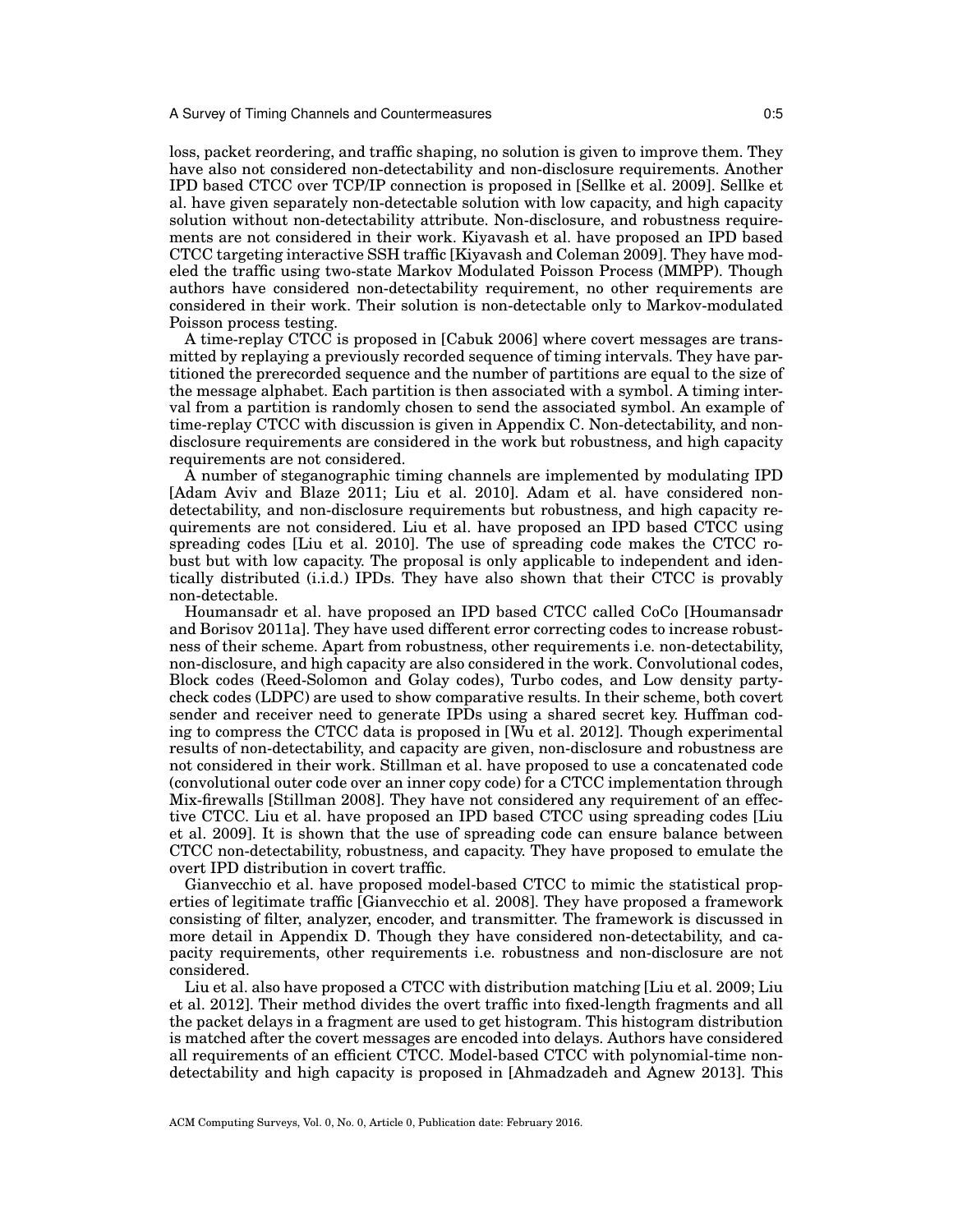means that a polynomial-time statistical test cannot detect the CTCC. They have used trellis structure at the modulation stage of the transmitter and at the iterative demodulation stage of the receiver. They have also used an adaptive modulation scheme to improve the channel robustness without any loss of non-detectability. Archibald et al. have proposed a model based CTCC using Fountain codes as error correcting codes [Archibald and Ghosal 2012; Archibald 2013]. Model based CTCC helps to achieve non-detectability requirement and use of Fountain codes causes continuous generation of encoded symbols until receiver informs successful reception (ensuring robustness). That means a separate opposite channel is required from receiver to sender. They have also proposed to use IPD guard band (at sender side or receiver side) to reduce bit error rate (BER). The use of guard band causes degradation in channel covertness. Authors have also considered capacity and non-disclosure requirements in their work. Generally independent identically-distributed (iid) IPDs are used in model based CTCCs. It is shown that these CTCCs can be detected if the real IPDs are not iid [Zander et al. 2011]. Zander et al. have proposed a non-detectable CTCC using a portion of each IPD to embed covert data. This causes their CTCC to lack robustness and highly sensitive to channel noise. They have also proposed to use packet contents to generate random numbers that can help to establish synchronization between the covert parties.

Chen et al. have proposed a Phase Lock Loop (PLL) based synchronization scheme for CTCC implementation [Chen et al. 2011]. They have shown that their scheme's decoding rate remains high even after packet loss and out-of-order packet arrival. Apart from robustness, no other requirements are considered in their work. Lee et al. have proposed a CTCC in the physical layer using sub-microsecond modulation [Lee et al. 2014]. They have shown that their CTCC named Chupja is non-detectable, and robust with high capacity.

Various detection resistant CTCCs are also proposed in literature. Active CTCCs are regular in nature because they are generated by computer programs. To avoid detection because of regularity, Kothari et al. have proposed an active irregular CTCC called Mimic [Kothari and Wright 2013]. They have used two modules called "shape modeler" and "regularity modeler" to learn about shape and regularity properties of legitimate traffic and to generate Mimic traffic. Walls et al. have proposed a CTCC called Liquid that is resistant to entropy detection tests [Walls et al. 2011]. They have proposed to use a number of IPDs to smooth out the shape distortions apart from using some IPDs to embed covert messages. Both detection resistant works consider only non-detectability and capacity requirements; robustness and non-disclosure requirements are not considered. Different CTCC detection and prevention techniques are discussed later.

CTCC implementation targeting a particular application is also available in literature. Sun et al. have proposed a CTCC based identity authentication mechanism [Sun et al. 2012]. They have used overt IPDs to encode the authentication tags: long IPD as bit 1 and short IPD as bit 0. They have only tried to achieve the non-detectability requirement of the CTCC.

Zi et al. have proposed a passive CTCC where the covert sender dwells in an intermediate node (e.g. router, gateway) and modulates incoming IPDs to embed covert messages [Zi et al. 2010]. They have also proposed to use synchronization and error correction techniques based on frames for covert communication. They have only considered the robustness requirement in their work.

The main notable attributes of different IPD based CTCC works can be represented by the Table I.

*B) Packet reordering based covert timing channel:.* Ahsan et al. have proposed a CTCC based on packet ordering within the IPSec framework [Ahsan and Kundur 2002]. The different requirements of an efficient CTCC are not considered in this early paper. Another packet reordering based CTCC is proposed in [El-Atawy and Al-Shaer 2009]. They have proposed to increase reliability (robustness) of CTCC by embedding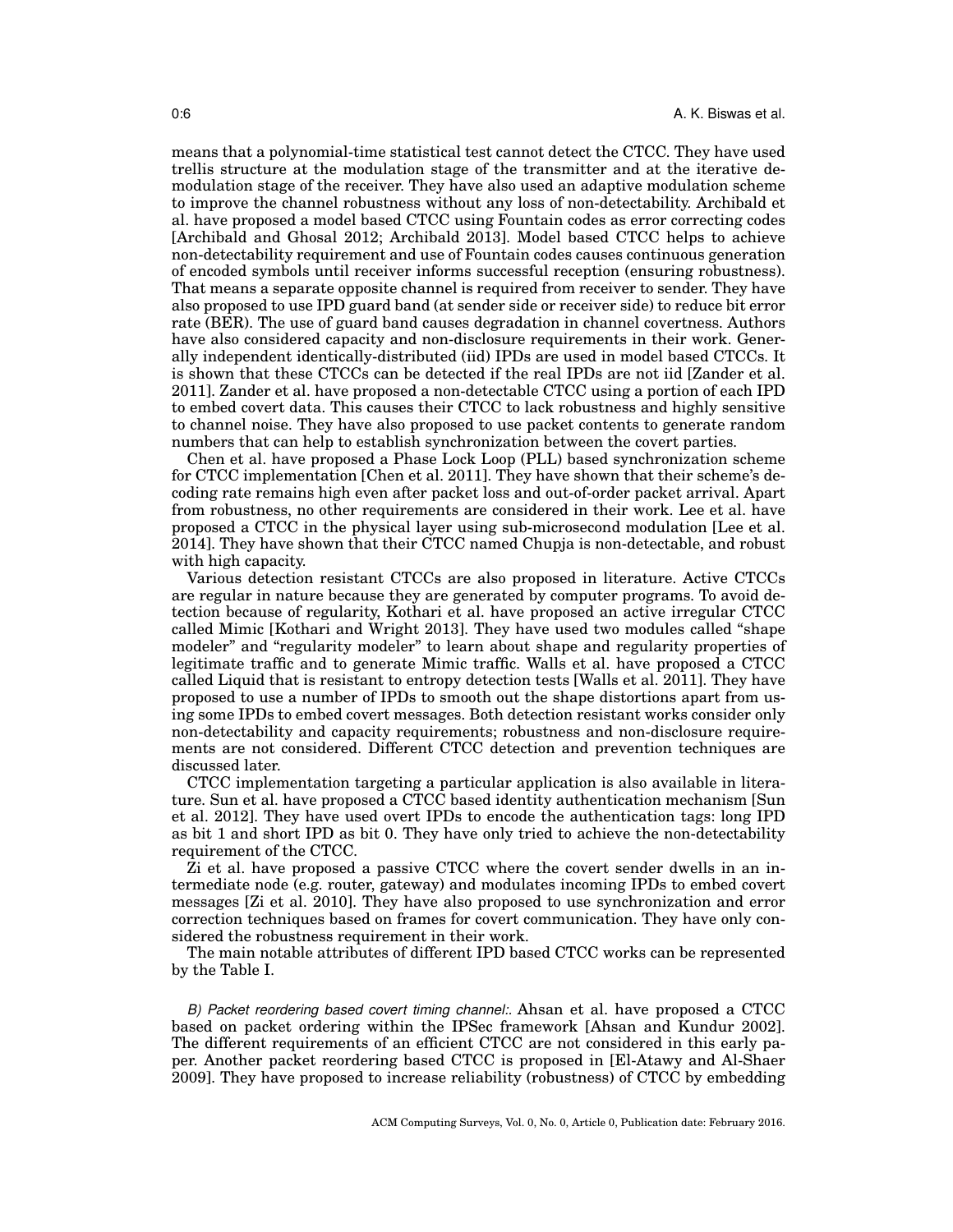| <b>Main attributes</b>    |                                 | <b>IPD based CTCC works</b>                                                                                                         |  |  |
|---------------------------|---------------------------------|-------------------------------------------------------------------------------------------------------------------------------------|--|--|
| CTCC general model        |                                 | [Shrestha et al. 2013; Shrestha et al. 2014]                                                                                        |  |  |
|                           | Achievable secrecy rate         | [Dunn et al. 2009]                                                                                                                  |  |  |
|                           | Coding scheme                   | [Coleman and Kiyavash 2008a; 2008b; Wu et al. 2012]<br>[Wang and Moulin 2008; Ezzeddine and Moulin 2009]                            |  |  |
| Channel capacity          | Theoretical bounds              | [Sellke et al. 2007]<br>[Gorantla et al. 2010; Gorantla et al. 2012]                                                                |  |  |
|                           | Maximum rate                    | [Yao et al. 2009; Zi et al. 2011]                                                                                                   |  |  |
|                           | Protocol specific               | [Girling 1987; Luo et al. 2008]                                                                                                     |  |  |
|                           | (e.g. TCP, SSH) CTCC            | [Sellke et al. 2009; Kiyavash and Coleman 2009]                                                                                     |  |  |
|                           | General                         | [Adam Aviv and Blaze 2011; Liu et al. 2010]                                                                                         |  |  |
|                           | Time replay                     | [Cabuk 2006]                                                                                                                        |  |  |
|                           | Model based                     | [Liu et al. 2009; Gianvecchio et al. 2008]<br>[Liu et al. 2009; Liu et al. 2012]<br>[Ahmadzadeh and Agnew 2013; Zander et al. 2011] |  |  |
| Non-detectability         |                                 | [Archibald and Ghosal 2012; Archibald 2013]                                                                                         |  |  |
|                           | <b>Physical layer</b>           | [Lee et al. 2014]                                                                                                                   |  |  |
|                           | Resistant to<br>Regularity test | [Kothari and Wright 2013]                                                                                                           |  |  |
|                           | Resistant to<br>Entropy test    | [Walls et al. 2011]                                                                                                                 |  |  |
| Robustness                |                                 | [Houmansadr and Borisov 2011a]                                                                                                      |  |  |
| (use of ECC)              |                                 | [Stillman 2008; Liu et al. 2009]                                                                                                    |  |  |
| PLL based synchronization |                                 | [Chen et al. 2011]                                                                                                                  |  |  |
|                           | Identity authentication         | [Sun et al. 2012]                                                                                                                   |  |  |
| Passive CTCC              |                                 | [Zi et al. 2010]                                                                                                                    |  |  |

Table I. Main notable attributes of IPD based CTCC works.

covert messages using specific permutations of consecutive packets and to increase non-detectability by imitating real traffic distribution. They have also considered the high capacity requirement of CTCC. Another similar work is reported in [Chakinala et al. 2007]. Authors have proposed polynomial time optimal encoding and decoding algorithms to achieve maximum channel capacity. They have proposed formal models for packet re-ordering channels. They have proved the existence of Nash equilibrium after taking game theoretic approach to analyze the channel. In this theoretical work no solution is proposed to improve different requirements (except capacity) of a practical CTCC.

Till now packet reordering in a single flow is reported to build a CTCC but another type of CTCC is also present where packet reordering among multiple flows is used to build a CTCC. In [Luo et al. 2007; Luo et al. 2012a], authors have proposed a CTCC called Cloak by sending N packets in every round over X flows to transfer a message. They have proposed 10 encoding and decoding schemes to use different combinations of N and X. Their proposal is to exploit TCPs reliable transmission mechanism to provide robustness (against packet losses) to Cloak. They have also considered nondetectability and high capacity requirements of CTCC.

Inter-socket packet arrival order is also used to build a CTCC. In [Khan et al. 2009], authors have proposed a high capacity CTCC based on inter-socket packet arrival order using multiple active connections. Their proposed CTCC is shown to be non-detectable by regularity based tests. The reason is that the covert message is embedded in the order and sequence of different connections and not in the IPDs of a connection. Robustness and non-disclosure requirements are not considered in the work.

The main notable attributes of different packet reordering based CTCC works can be represented by the Table II.

*C) CTCC implementations in wireless network:.* CTCCs are implemented not only in wired network but in other types of networks also. For example, CTCC can be implemented in wireless network [Kiyavash et al. 2013; Radhakrishnan et al. 2013; Yue et al. 2014]. Kiyavash et al. have implemented a CTCC in carrier sense multiple access with collision avoidance (CSMA/CA) protocol with a triggering mechanism [Kiyavash et al. 2013]. Radhakrishnan et al. have implemented a  $\text{CTCC}$  on 802.11 network exploiting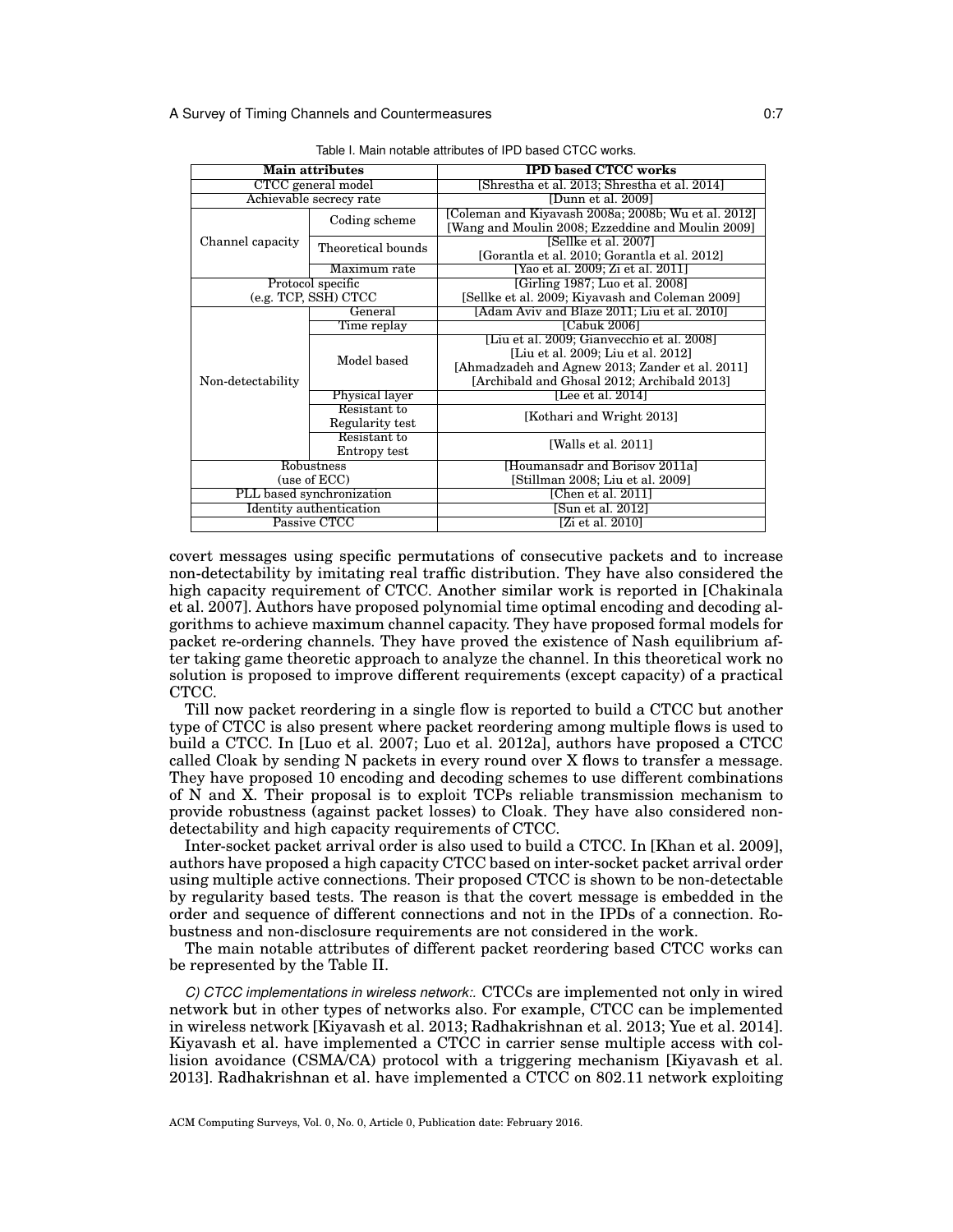| rapid in main notable attributed or packet recrucing based or oo monto. |                                                     |  |  |  |  |
|-------------------------------------------------------------------------|-----------------------------------------------------|--|--|--|--|
| <b>Main attributes</b>                                                  | Packet reordering based CTCC works                  |  |  |  |  |
| Packets reorder in single flow                                          | [Ahsan and Kundur 2002; El-Atawy and Al-Shaer 2009] |  |  |  |  |
|                                                                         | [Chakinala et al. 2007]                             |  |  |  |  |
| Packets in a flow and multiple                                          | [Luo et al. 2007; Luo et al. 2012a]                 |  |  |  |  |
| flows reorder                                                           |                                                     |  |  |  |  |
| Inter-socket packet arrival order                                       | [Khan et al. 2009]                                  |  |  |  |  |

Table II. Main notable attributes of packet reordering based CTCC works.



Fig. 3. Different types of (a) CTCC prevention methods, and (b) CTCC detection tests.

the random back-off in distributed coordination function (DCF) [Radhakrishnan et al. 2013]. Wireless CTCC is also implemented by varying CPU speed in mobile devices exploiting Android OS's performance governor [Yue et al. 2014]. There is a legitimate application using wireless CTCC reported in [Edwards et al. 2012]. They have proposed to use CTCC to detect wormhole attacks in Mobile ad hoc networks (MANETs). It is shown that the CTCC capacity is reduced under wormhole attack. They have used error correcting codes and have used the number of errors corrected to detect the presence of wormhole attack.

*2.1.3. Detection and Prevention.* There are two types of CTCC prevention methods blind disruption and disruption after detection [Archibald 2013; Archibald and Ghosal 2014]. Blind disruption means disrupting the possible presence of covert timing channel without detecting it. According to [Zander et al. 2007] there are mainly four ways to counter CTCC after detecting it - 1) Eliminating the covert timing channel, 2) Limiting the covert timing channel, 3) Auditing the covert timing channel, and 4) Documenting the covert timing channel. In fact, elimination and limiting methods can also be launched blindly. Different CTCC prevention methods are shown in Figure 3(a). Authors in [Archibald 2013; Archibald and Ghosal 2014] have categorized the CTCC detection tests into three categories as shown in Figure 3(b) : 1) shape test like Kolmogorov Smirnov (KS) test, 2) entropy test like Kullbacke Leibler (KL) divergence test, and simple entropy test, and 3) regularity test like auto-correlation test. A test may belong to more than one category like corrected conditional entropy (CCE) test measures entropy and regularity both.

Archibald et al. have compared three CTCC detection test performances against three types of CTCCs : 1) IPD based CTCC, 2) model-based CTCC, and 3) time-replay CTCC [Archibald 2013; Archibald and Ghosal 2014]. They have also proposed a shape test called Welch's t-test and multi-feature Support Vector Machine (SVM) classifier for increasing the classification rate. Mou et al. have also proposed a CTCC detection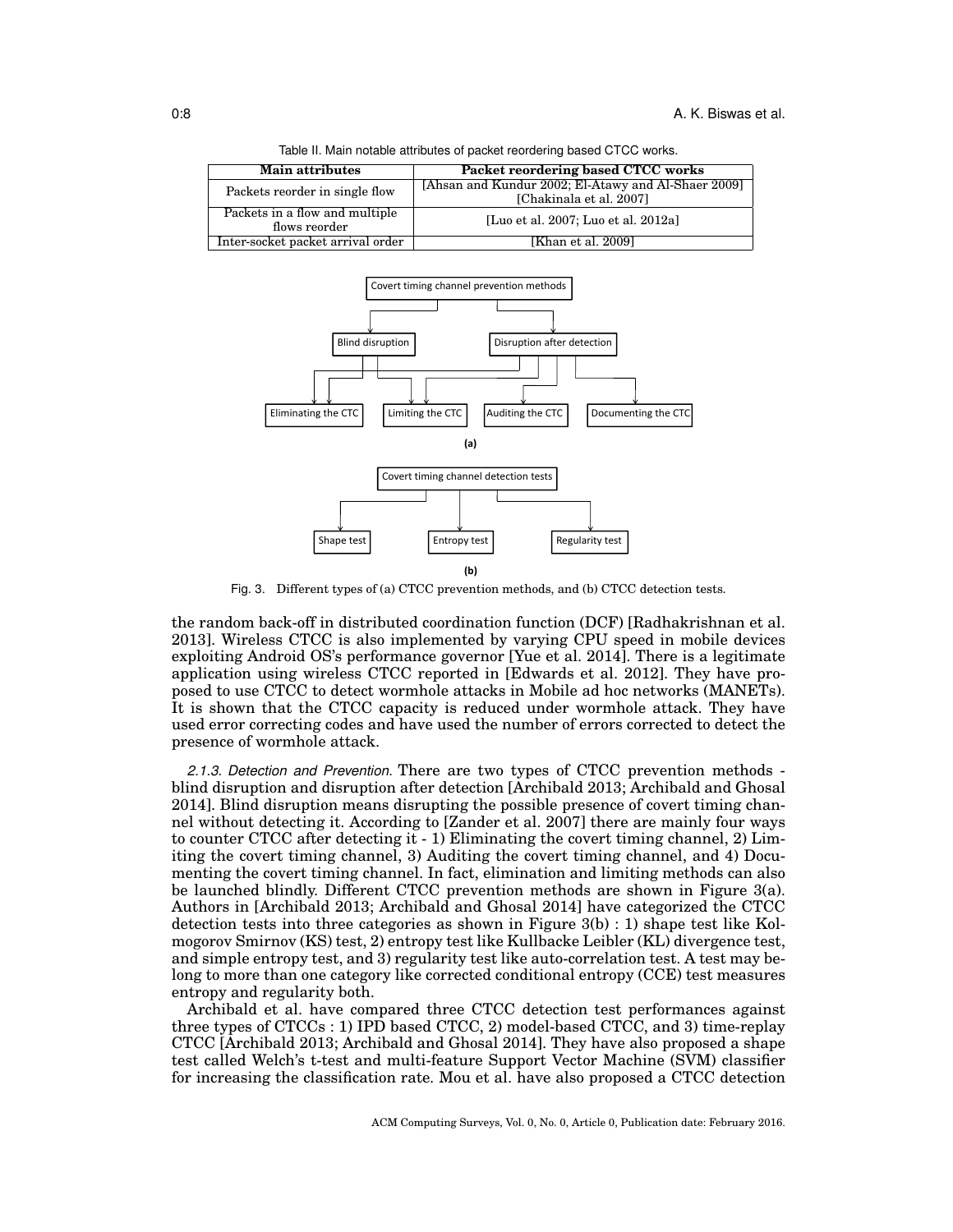method using SVM and wavelet transform [Mou et al. 2012]. They have also proposed a detection and classification method using a sliding window to detect different CTCCs in a single traffic.

Gianvecchio et al. have suggested that the change of entropy in a flow due to CTCC can be used to detect a CTCC [Gianvecchio and Wang 2007; 2011]. They have proposed an entropy test to detect CTCC by observing abnormal shape.

Mason et al. have presented a CTCC detection mechanism using entropy measurements on a Massively Parallel Processing Architecture (MPPA) called Ambric [Mason et al. 2010]. They have used this architecture to detect malware, CTCC, and to perform symmetric encryption.

Cabuk et al. have shown that IPDs in CTCC are more regular than legitimate channel [Cabuk 2006; Cabuk et al. 2009]. They have proposed to use compressibility to detect CTCC by detecting regularity in traffic. Details of compressibility metric are given in Appendix E.

There are few CTCC blind disruption techniques reported in literature. Wang et al. have proposed a traffic controller to control IPD based CTCC by randomly delaying traffic [Wang et al. 2009]. Their method does not detect the presence of any CTCC. Insertion of delays causes performance degradation of all traffic including legitimate ones. Another timing mitigator to limit the CTCC capacity is proposed in [Askarov et al. 2010]. They have also shown the trade off between the system performance and the achievable CTCC limit.

IPD based CTCC and packet reordering based CTCC can exist in a virtual private network (VPN) [Sadeghi et al. 2012]. To mitigate IPD based CTCC, Sadeghi et al. have proposed to implement traffic reshaping inside the Linux kernel [Sadeghi et al. 2012]. They have implemented IPsec anti-replay window as a packet buffer and packets are sorted using their Encapsulated Security Payload (ESP) sequence numbers. This helps to mitigate packet reordering based CTCC. Another work on CTCC mitigation in case of VPN is [Herzberg and Shulman 2013]. Here authors have assumed that man-in-the-end (MitE) malware runs within both ends of protected network and a man-in-the-middle (MitM) attacker is located on the path of communication. They have suggested to use traffic shaper similar to [Sadeghi et al. 2012] to modify the IPDs of sender's packets. They have also suggested to use error correcting codes in the sender to limit the packet reordering based CTCC from MitM to MitE. The receiver can recover original packets removing most if not all MitM covert messages.

Luo et al. have proposed two methods and one combined method to detect a TCP based CTCC called TCPScript [Luo et al. 2008]. This CTCC is also proposed by them in the same work. The first method is based on the TCP burst size because in TCPScript the burst size is dependent on the covert message. The second method is based on the delay between an arriving ACK packet and the next departing packet. This is because a TCPScript encoder sends two TCP bursts with a separation that is much higher than a normal inter-TCP burst separation. They have also proposed a third method that is a combination of the two earlier methods.

According to [Stillman 2008], any correlation between memory content and IPDs suggests a CTCC. The reason is that the memory must contain a portion of covert message before the covert encoder encodes them in IPDs. They have proposed to decode the possible covert bit strings from IPDs and then they have matched these bits against the memory content. They have shown that their detection method can detect IPD based CTCC even in the presence of noise.

The main notable attributes of different CTCC detection and prevention works can be represented by the Table III.

### **2.2. Remote timing side channel**

Remote timing side channel (RTSC) is a type of timing side channel (TSC) attack launched in a network. Here the adversary tries to exploit a vulnerability of a cryptographic implementation remotely.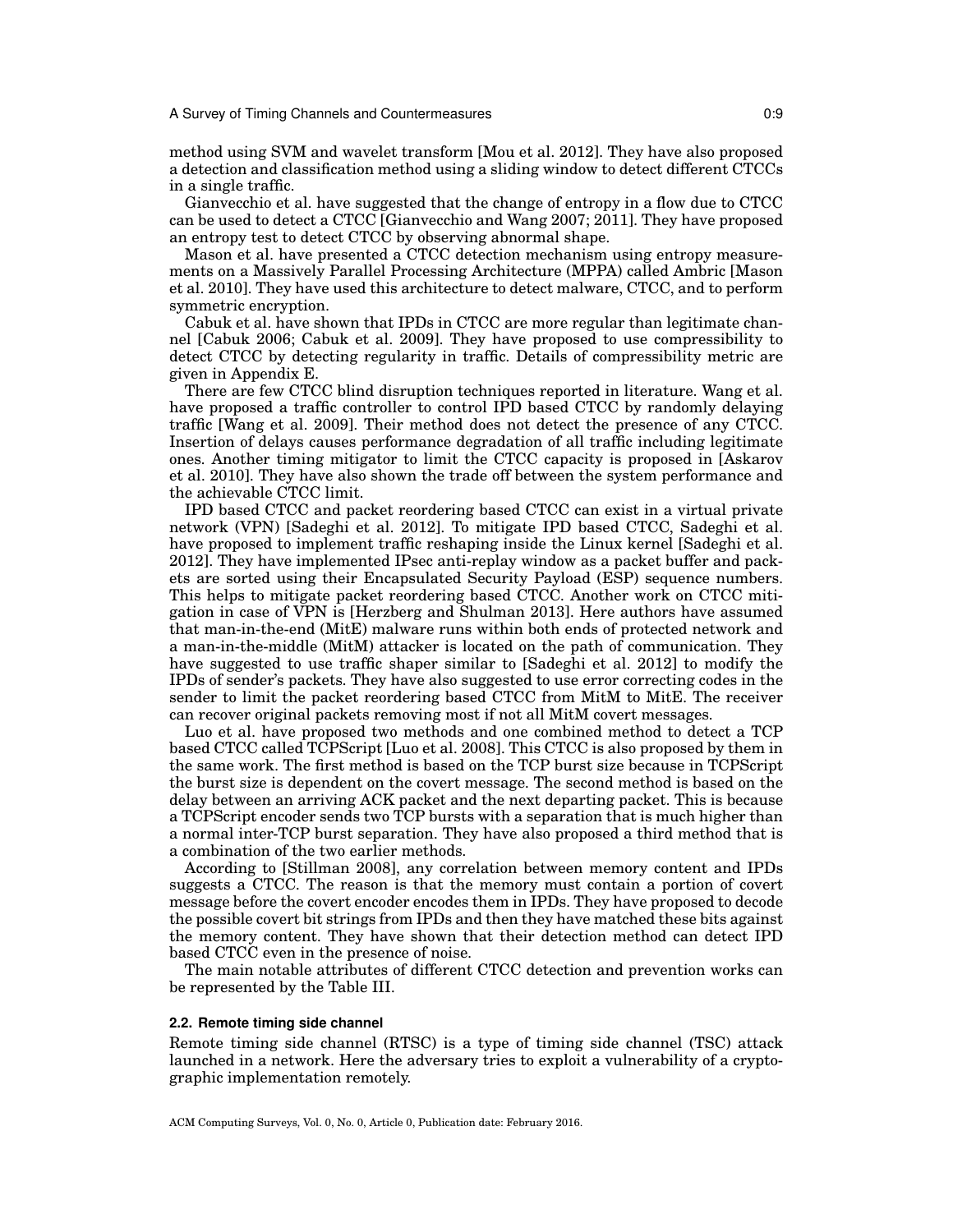| <b>Main attributes</b>             | <b>CTCC</b> detection and prevention works           |
|------------------------------------|------------------------------------------------------|
| Comparison between detection tests | [Archibald 2013; Archibald and Ghosal 2014]          |
| Use of wavelet transform and SVM   | [Mou et al. 2012]                                    |
| Entropy test                       | [Gianvecchio and Wang 2007; 2011; Mason et al. 2010] |
| Regularity test                    | [Cabuk 2006; Cabuk et al. 2009]                      |
| <b>Blind disruption</b>            | [Wang et al. 2009; Askarov et al. 2010]              |
| <b>Targeting VPN based CTCC</b>    | [Sadeghi et al. 2012; Herzberg and Shulman 2013]     |
| Targeting TCP based CTCC           | [Luo et al. 2008]                                    |
| Memory correlation based detection | [Stillman 2008]                                      |

Table III. Main notable attributes of CTCC detection and prevention works.

Song et al. have shown two weaknesses in SSH through which an adversary can extract passwords remotely during an SSH session [Song et al. 2001]. First, the original data size can be approximately revealed by the eight-byte boundary of transmitted packets. Second, the inter-keystroke timing information is leaked due to every keystroke information is sent to the remote machine during the interactive mode. They have shown that significant information about users' typing can be obtained by using some advanced statistical techniques. Key sequences can be predicted from the interkeystroke timings by Hidden Markov Model and their key sequence prediction algorithm. They have also proposed an attacker system called Herbivore that can speed up exhaustive search for passwords by monitoring SSH sessions by a factor of 50. They have also proposed some countermeasures.

There are some works that have launched remote timing attacks against OpenSSL. In OpenSSL, square-and-multiply algorithm is optimized using Sliding Window Exponentiation technique. In this technique a block of bits (window) of the private decryption exponent are considered in every iteration compared to one bit in normal square-and-multiply algorithm. A multiplication table is usually pre-computed for sliding window technique. Brumley et al. have shown that the extraction of the private keys is possible from a local network web server (based on OpenSSL) [Brumley and Boneh 2003; 2005]. Authors in [Aciic mez et al. 2005] have proposed an attack that improves 10 times the efficiency of the attack in [Brumley and Boneh 2003]. They have exploited the Montgomery multiplications' timing behavior during the initialization of table. This allows them to get one of the prime factors of RSA moduli by increasing the number of multiplications. Another remote timing attack against OpenSSL is shown in [Brumley and Tuveri 2011; Billy Bob Brumley 2011]. They have used a vulnerability in OpenSSL to recover the private key of a TLS server. The vulnerability is in the Montgomerys ladder implementation in elliptic curve cryptosystem (ECC). They have used messages, signatures, and timing of those messages to launch the attack.

A remote timing attack on AES based on cache use, is reported in [Acimez et al. 2007] to get the remote cryptosystem's secret keys. The requirement is that the victim server must be a multitasking or simultaneous multithreading system running large workload.

Crosby et al. have discussed the limits of remote timing attacks by measuring network response times and jitter. They have conducted their research both on the Internet and a local network [Crosby et al. 2009]. They have proposed filters to minimize the effects of jitter and increase the timing measurement accuracy across the network.

Gong et al. have shown a RTSC attack based on a scheduler between two users [Gong and Kiyavash 2013]. Utilizing Shannon equivocation as a privacy metric, they have proved that one user can learn the complete traffic pattern of the other user if the scheduler employs a first come first serve (FCFS) policy. Moreover, they have shown the feasibility of a remote timing attack exploiting the TSC inside a home digital subscriber line (DSL) router. Using the attack an attacker can get victim's passwords, and voice over IP (VoIP) conversations.

The main notable attributes of different RTSC works can be represented by the Table IV.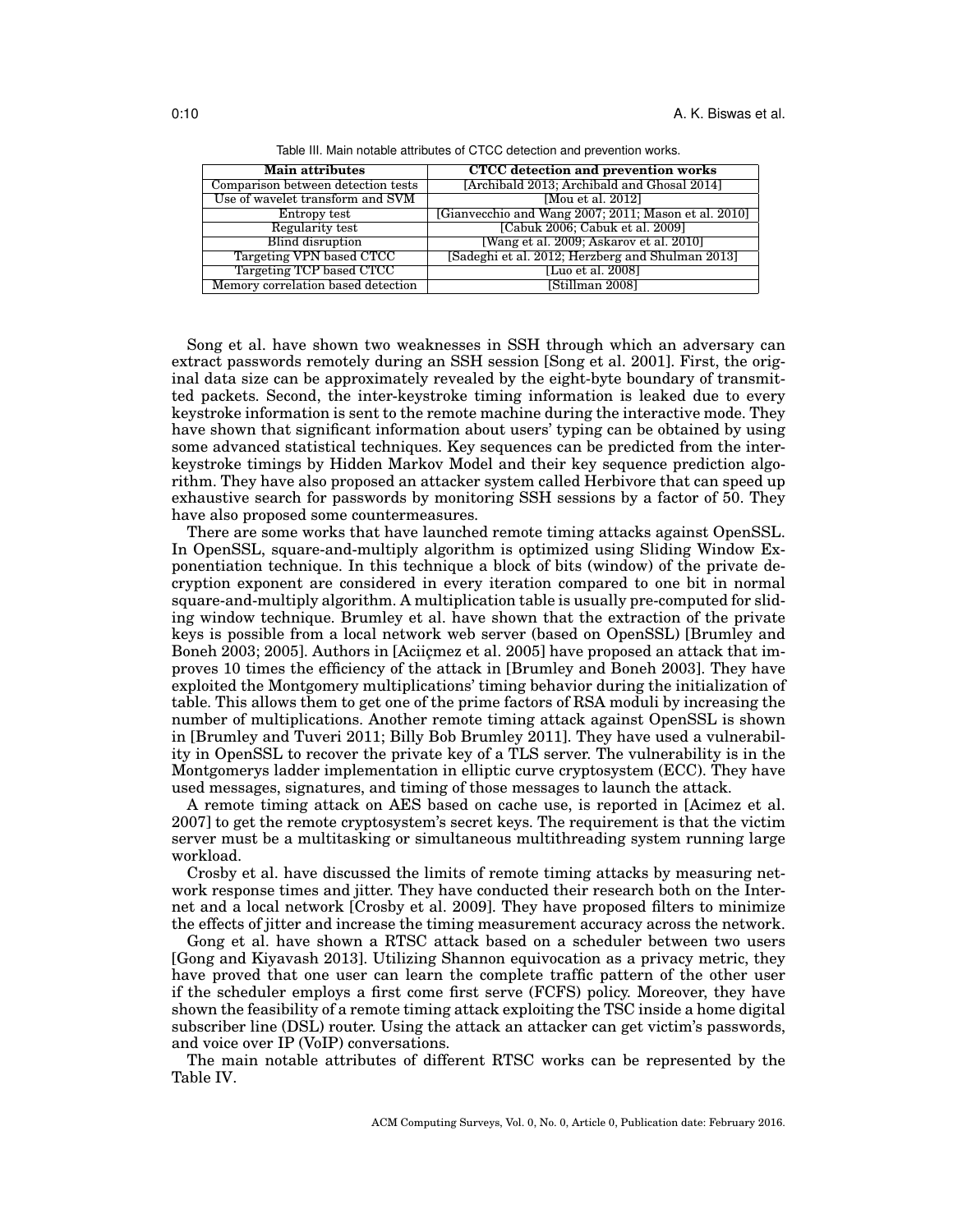| <b>Main attributes</b>    | Remote timing side channel works                     |  |  |
|---------------------------|------------------------------------------------------|--|--|
| SSH based attack          | [Song et al. 2001]                                   |  |  |
| OpenSSL based attack      | [Brumley and Boneh 2003; 2005; Aciicmez et al. 2005] |  |  |
|                           | [Brumley and Tuveri 2011; Billy Bob Brumley 2011]    |  |  |
| Cache based attack on AES | [Acimez et al. 2007]                                 |  |  |
| Limits of attack          | [Crosby et al. 2009]                                 |  |  |
| Scheduler based attack    | [Gong and Kiyayash 2013]                             |  |  |

Table IV. Main notable attributes of remote timing side channel works.

### **2.3. Summary**

In this subsection we summarize the whole Section 2 and provide some possible future work directions. Most of the CTCC theoretical works address IPD based CTCC and most works modulate IPDs to implement CTCC. Packet reordering based CTCC works are less in number. Similar statement can be made for RTSC also.

Maximum transmission rate via Non-deterministic on/off timing channel has been reported in [Yao et al. 2009]. But the reported result is obtained under ideal condition i.e. without taking the security of channel or the synchronization cost taking into account. So it is apparent that the actual maximum rate is smaller than the reported one. There is a scope of further work which will report a maximum rate that is closer to actual one after taking the actual factors into account. A method to calculate the inter-packet covert timing channel transmission rate is reported in [Zi et al. 2011] in case of active CTCC. Further work is possible in case of passive CTCC. Many factors like the passing-by traffic fluctuation have to be taken into account to provide effective transmission rate for passive CTCC. A simple error correction approach is proposed in [Zi et al. 2010] to provide a reliable passive CTCC. Further research is required to explore the possibilities of more reliable communication over passive CTCC. An encoding scheme for IPD based CTCC is proposed in [Zander et al. 2011] to increase the CTCC robustness. Future work is required to analyze the effects of different network conditions including packet loss over CTCC.

Mathematical model to represent CTCC operation is reported in [Shrestha et al. 2013; Shrestha et al. 2014] and in this paper. Further work is possible that can provide mathematical models for detecting covert channels. Packet reordering based CTCC is proposed in [Ahsan and Kundur 2002]. Future work is possible to develop formal theories for packet reordering based CTCC using various coding strategies taking into account the practical network behavior. Possible future research can be to adjust CTCC parameters dynamically to handle the network changes properly. The initialization process can be equipped with learning capabilities to know the host connection properties.

Spyware communication circuits exploiting the CSMA/CA MAC protocol properties is proposed in [Kiyavash et al. 2013] to enable covert communication. Start of covert communication or the trigger time detection can be a possible future work. A wireless network is associated with many timing aspects such as rate adaptation or sleeping mode. Detailed research is required to examine if spyware can be implemented exploiting all or some of them. A covert timing channel for 802.11 networks is reported in [Radhakrishnan et al. 2013]. Impact on the Bit Error Rate due to change in surrounding wireless user number and sending rate is a possible future work. Detailed research is required to study the CTCC performance in different sender-receiver scenarios like multiple-sender single-receiver, and multiple-sender multiple-receiver.

Model-based covert timing channel framework is presented in [Gianvecchio et al. 2008]. Detection of model-based CTCCs using different goodness-of-fit tests like the Cramer-Von Mises and Anderson-Darling tests, is a possible future research direction. These tests may more effectively measure certain types of traffic though they are less general than the Kolmogorov-Smirnov test.

All of the works in RTSC are used to launch various attacks i.e. used for malicious applications. Future work is needed to see if the technology can be used for any legitimate application also.

ACM Computing Surveys, Vol. 0, No. 0, Article 0, Publication date: February 2016.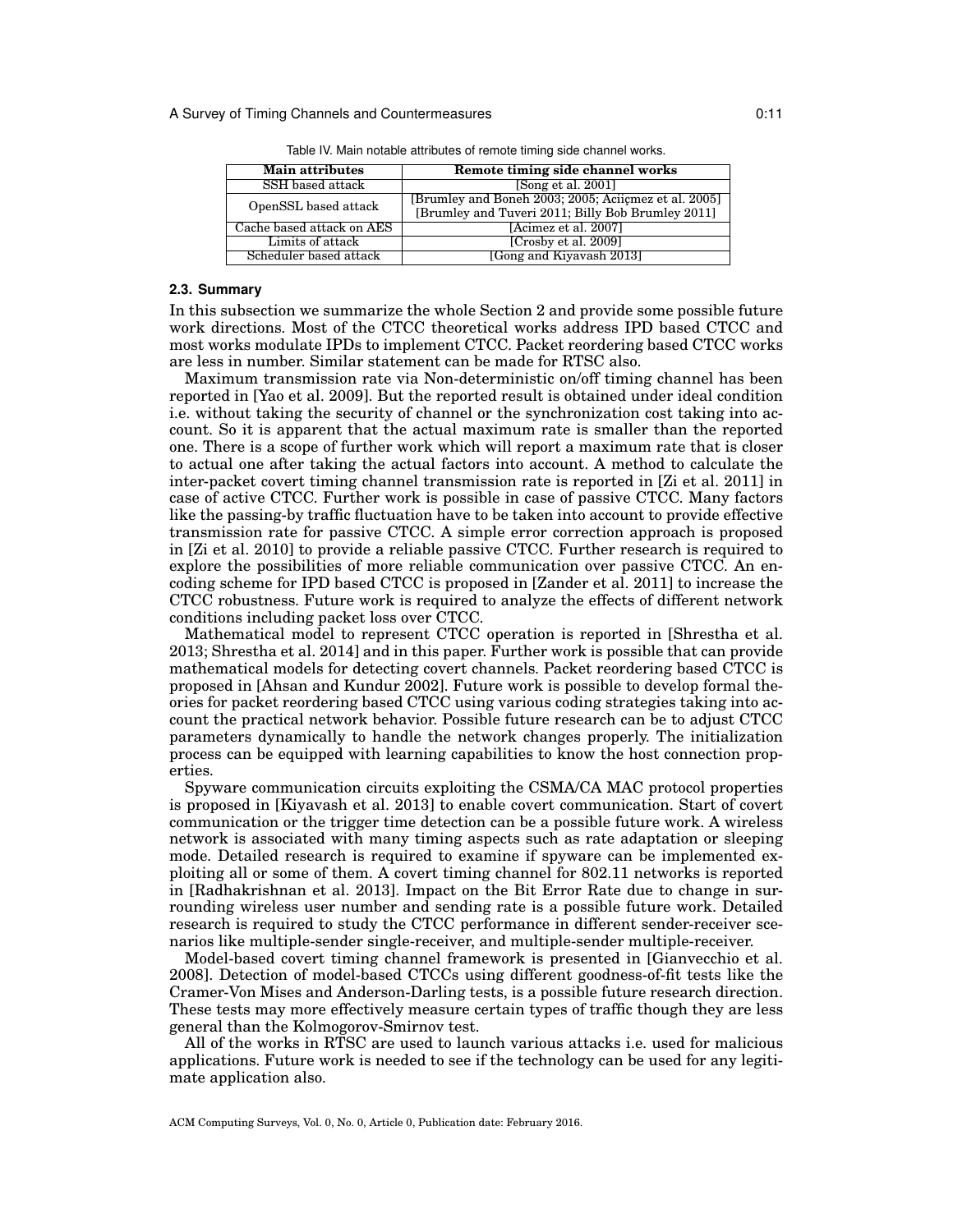

Fig. 4. Target network with m incoming and n outgoing flows. There are multiple nodes in the network including some stepping stones. A and C are the entry nodes whose traffic are relayed to the exit nodes B and D through stepping stones.

### **3. NETWORK FLOW WATERMARKING**

In this section we provide various classes of network flow watermarking (NFW) techniques, and different threat models against those techniques.

Though NFW is a type of network timing channel, various NFW techniques, and threat models are given in this separate section to manage the sections properly. NFW is an emerging field where secret information (i.e. watermark) is transferred by modulating some timing characteristics of the flows. This aspect is very similar to covert timing channel but there are some differences. Main difference is in the application scenarios. NFW is mainly used to detect stepping stones in a target network and to deanonymize an anonymous network [Gong et al. 2013]. Stepping stones in a network refers to compromised nodes that work as midway steps to launch an ultimate attack. Figure 4 shows a target network with m incoming and n outgoing flows. In that target network, there are two incoming flows that are relayed to the exit nodes by two stepping stones. So if all the flows are watermarked, node B and D can easily correlate the incoming and outgoing flows and can detect the presence of stepping stones. In a different situation, NFW can be used to deanonymize an anonymous network like Tor [Dingledine et al. 2004]. VoIP calls using an anonymous network can also be tracked using NFW. The purpose of an anonymous network is to map incoming flows randomly to outgoing flows. NFW can relate an outgoing flow with it's corresponding incoming flow (and vice versa) and attack an anonymous network. So, depending upon the application scenario, the role of an entity changes (from protector to attacker).

There are mainly two parts in an NFW system - embedder and detector. Embedder embeds the watermark into a flow by modulating certain timing characteristics and detector detects the watermark from a flow using some statistical measures. If the application scenario is only to discover the presence of a watermark in a network flow, the output of detector can give only 1 bit of information (i.e. presence or absence). Though the watermark itself may be of multiple bits long but the output information will be only 1 bit. There are applications where multiple flows and their sources have to be detected distinctly. In those cases the output information has to be multiple bits. Recently this multi-bit output information scenario is termed separately as "flow fingerprinting" [Houmansadr and Borisov 2013b; Elices and Perez-Gonzalez 2013]. We agree with the separate terminology because it can help to identify different problems and to obtain their solutions in different cases. Flow fingerprinting can be considered as a special case of NFW. Because watermarks are used in both the cases and the fin-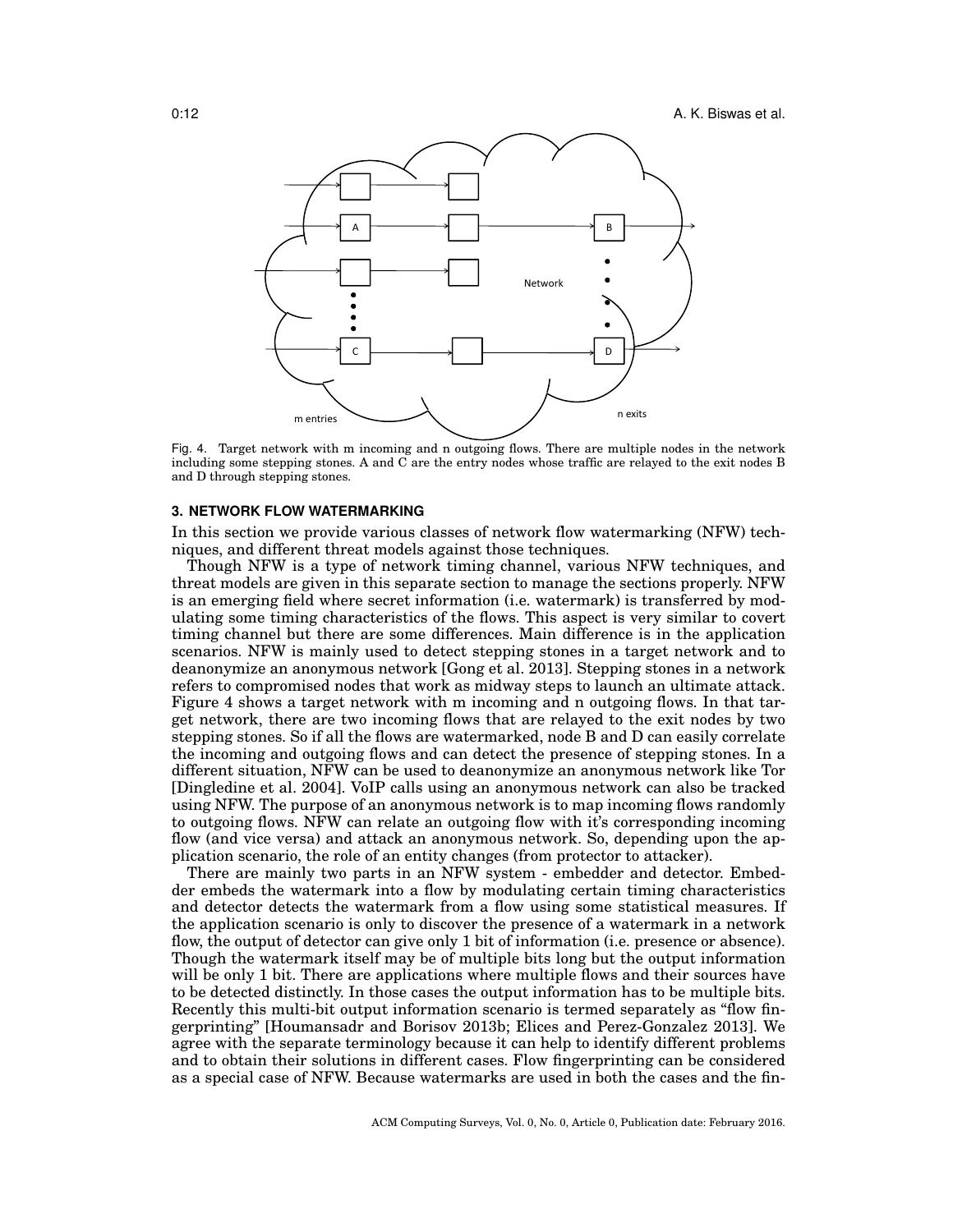

Fig. 5. Different categories of network flow watermarking techniques.

gerprinting technique is also very similar to the watermarking technique with some differences.

As per our knowledge, the first work on NFW was published in 2003 [Wang and Reeves 2003]. After that a lot of work has been done in this field and a lot is still going on. Based upon available literature, various NFW techniques can be divided into two categories: blind and hybrid. Figure 5 shows the different categories. We have also included flow fingerprinting as a third category in the figure. There are some non-blind or passive flow analysis techniques available to correlate traffic flows. These techniques may use different flow timing characteristics like inter-packet delay (IPD) to analyze flows but they do not transfer any information (like watermark) secretly. So, we will not discuss about these techniques any further. The reason of calling these passive techniques non-blind and the second watermarking category as hybrid will be clear when we will discuss about hybrid flow watermarking. In this paper we use the terms flow watermarking and network flow watermarking (NFW) interchangeably.

## **3.1. Blind flow watermarking**

Unlike passive or non-blind flow analysis techniques, blind flow watermarking detector does not require the original incoming flow to correlate with an outgoing flow. All the required information are embedded in the flow itself to be used by detector.

Mainly three types of blind flow watermarking techniques are reported in literature - A) interval based, B) IPD based, and C) Direct Sequence Spread Spectrum (DSSS) based.

*3.1.1. Interval based flow watermarking.* In this type of flow watermarking, a packet flow is divided into equal length intervals. Then some transformations are done to each selected interval to embed the watermark bits.

Wang et al. have presented an Interval Centroid Based Watermarking (ICBW) scheme [Wang et al. 2007]. Their scheme is shown to be resilient to various flow transformations like flow merging/splitting and packet dropping etc. Common flow transformation techniques are discussed in Appendix F and centroid of an interval is defined in Appendix G.

In the field of NFW, various detection mechanisms are known as attacks or threats to watermarking. So non-detectable watermarks are called attack resistant watermarks. One such attack is Multi-flow Attack (MFA) and few MFA resistant interval based watermarking schemes are available in literature. Houmansadr et al. have presented a Multi-flow Attack Resistant Interval Centroid Based Watermarking (MAR-ICBW) method [Houmansadr et al. 2009a]. MAR-ICBW removes correlations between flows by embedding the watermarks on arbitrary locations over multiple flows. Another MFA resistant scheme called Scalable Watermark Invisible and Resilient to packet Losses (SWIRL) is proposed in [Houmansadr and Borisov 2011b]. In this scheme each flow is marked with a different pattern to resist multi-flow attack. Later we will discuss more about Multi-flow Attack.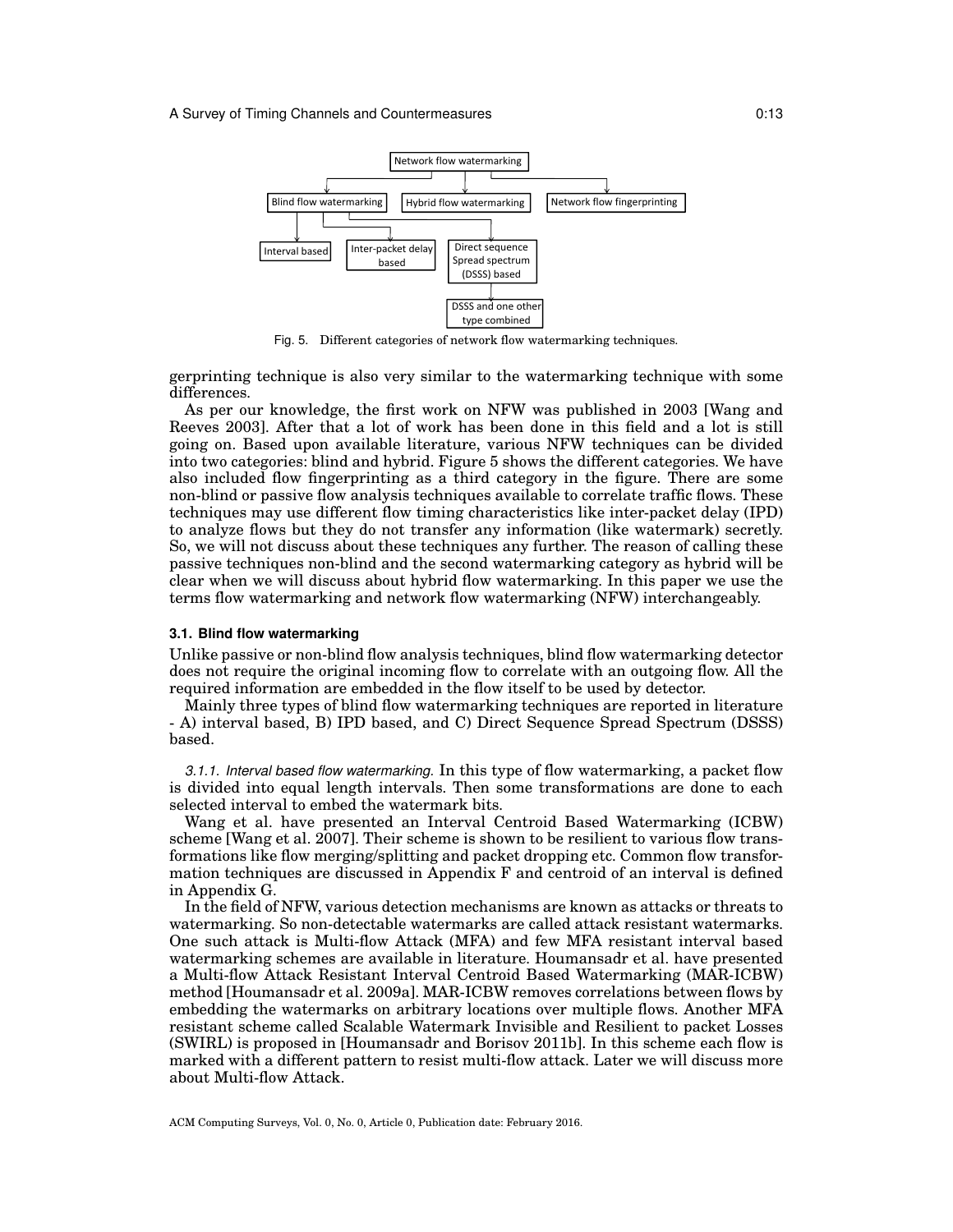Pyun et al. have proposed a watermarking method called Interval Based Watermarking (IBW) [Pyun et al. 2007; Pyun et al. 2012]. This method utilizes the passed time of the flows to trace the traffic during repacketization, timing perturbation, chaff packets, and flow splitting. Every flow is divided in small intervals and packet timing is modified to control the packet number in particular intervals. Clock synchronization among the watermark decoder and encoder is not required.

Houmansadr et al. have proposed a variation of IBW called BotMosaic to counter Internet Relay Chat (IRC)-based botnets [Houmansadr and Borisov 2013a]. The watermark encoder places a specific pattern in the flow that will be identified by client organizations. The watermark is collaboratively inserted into multiple flows at once to enable easy detection.

A sequential watermark detection model (SWDM) is proposed in [Wang et al. 2012; Wang et al. 2013]. Three sequential detectors are also proposed to traceback network attack flows using the proposed model SWDM. The authors have proposed the "singleinterval-based optimum watermark detector" (SOWD) and the "paired-intervals-based optimum watermark detector" (POWD) assuming known parameters of the perceived flow. They have also proposed the sequential sign watermark detector (SSWD) for nonparametric watermark detection.

*3.1.2. IPD based flow watermarking.* In this type of flow watermarking, IPDs are modified to embed watermark bits. IPD values are first quantized because they are continuous in nature. Then depending upon the specific scheme, some transformation is done to embed watermark bits.

Wang et al. have presented an IPD based watermarking method that adjusts the timing of selected packets [Wang and Reeves 2003; 2011]. They have shown quantitative trade-offs among the attainable correlation and the timing perturbation's attributes. They have also shown the packet number's upper bound to get an effective correlation. A watermarking-based host correlation detection method is proposed in [Pan et al. 2009]. Authors have divided the IPDs into two different groups randomly, and have used the average value of IPDs in different groups to embed the watermark. An IPD based watermarking technique is also used to correlate encrypted, peer-to-peer VoIP calls passing through low latency anonymizing networks [Wang et al. 2005]. In this scheme timing of selected packets are adjusted to embed a watermark into the encrypted VoIP flow. Neither robustness nor non-detectability of watermark is shown to be satisfied in their work.

Gong et al. have proposed a hidden NFW method that inserts watermarks in IPDs using quantization-index modulation [Gong et al. 2012; 2013]. They have proposed to use error-correction coding and a maximum likelihood decoding (ML) method to deal with the watermark desynchronization and substitution errors.

*3.1.3. DSSS based flow watermarking.* In this type of flow watermarking, a Pseudo-Noise (PN) code is used to implement the Direct Sequence Spread Spectrum (DSSS). Secret spread spectrum signal is embedded in the sender's traffic following some method based upon the specific scheme.

Yu et al. have proposed a DSSS based watermarking technique where the traffic rate is varied to embed a hidden spread spectrum signal in the sender's traffic [Yu et al. 2007]. Detailed description of the proposed system is given in Appendix H. This system does not require any offline training for detection. However, there is a limitation in their technique. The target flow must have a fixed traffic rate though it may not be true in practical network. They have not considered the requirements of non-detectability and robustness of watermark. Mere secrecy of PN codes is not sufficient to satisfy the non-detectability of watermark.

Zhang et al. have improved the scheme proposed in [Yu et al. 2007] by modulating the statistical characteristics of packets' arrival time instead of traffic rate [Zhang et al. 2009]. They have also not considered the non-detectability and robustness requirements. Another DSSS based watermarking technique by varying sender's traffic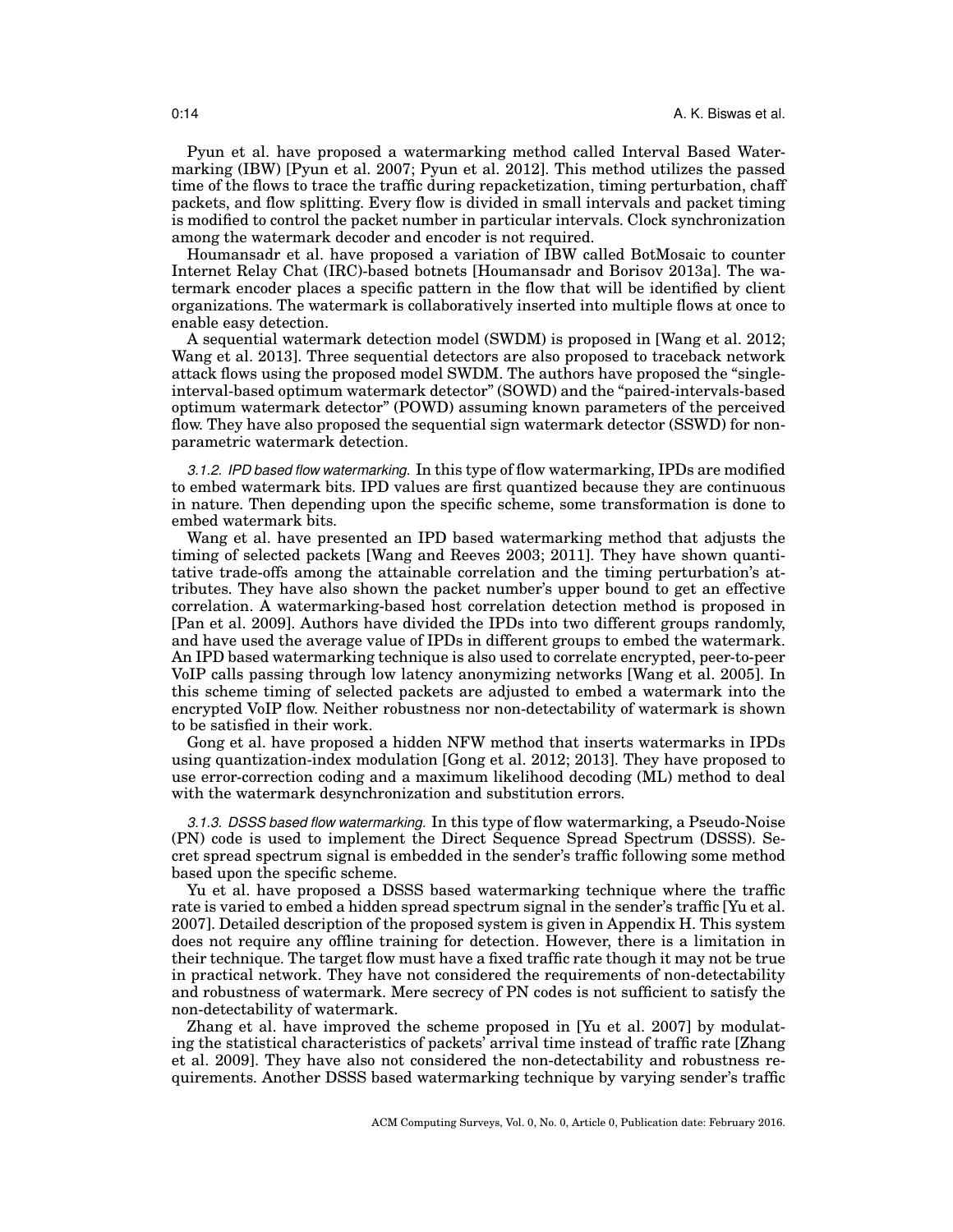| Type             | <b>Main attributes</b>         | <b>Blind flow watermarking works</b>        |  |  |
|------------------|--------------------------------|---------------------------------------------|--|--|
|                  | Interval Centroid Based        | [Wang et al. 2007; Houmansadr et al. 2009a] |  |  |
|                  |                                | [Houmansadr and Borisov 2011b]              |  |  |
| Interval based   | Interval Based                 | [Pyun et al. 2007; Pyun et al. 2012]        |  |  |
|                  | sequential detection           | [Wang et al. 2012; Wang et al. 2013]        |  |  |
|                  | Countering IRC-based botnets   | [Houmansadr and Borisov 2013a]              |  |  |
|                  | Generic                        | [Wang and Reeves 2003; 2011]                |  |  |
| <b>IPD</b> based |                                | [Pan et al. 2009; Wang et al. 2005]         |  |  |
|                  | Quantization-index modulation  | [Gong et al. 2012; 2013]                    |  |  |
|                  | Varying traffic rate           | [Yu et al. 2007; Huang et al. 2011]         |  |  |
| DSSS based       | Modulating packet arrival time | [Zhang et al. 2009]                         |  |  |
|                  | Resistant to MSAC and          | [Zhang et al. 2010b]                        |  |  |
|                  | <b>Multi-flow Attacks</b>      |                                             |  |  |
| DSSS and other   | Combining with ICBW            | [Wang et al. 2009; Luo et al. 2012b]        |  |  |
| type combined    |                                | [Wang et al. 2010]                          |  |  |
|                  | Combining with IBW             | [Zhang et al. 2010a]                        |  |  |

|  |  |  | Table V. Main notable attributes of blind flow watermarking works. |  |  |  |  |  |  |  |
|--|--|--|--------------------------------------------------------------------|--|--|--|--|--|--|--|
|--|--|--|--------------------------------------------------------------------|--|--|--|--|--|--|--|

rate is proposed in [Huang et al. 2011]. Their scheme uses long PN code to track anonymous flows over an anonymous network. They have used a short portion of a long PN code to modulate each signal bit to provide resistance to Mean-Square Autocorrelation (MSAC) based detection.

"MSAC and Multi-flow Attacks Resistant Spread Spectrum Watermarking" (MMAR-SSW) technique is proposed in [Zhang et al. 2010b] for multiple network flow tracing. The technique embeds watermark bits in randomly selected interval positions using multiple orthogonal PN codes. Later we will discuss more about MSAC attack.

*A) DSSS and other type combined.* Apart from the above mentioned DSSS techniques, there are some hybrid techniques that use DSSS in combination with some other technique to embed watermarks into flows.

Interval Centroid Based Watermarking (ICBW) technique is combined with Spread Spectrum (SS) technique to obtain the "Interval Centroid Based Spread Spectrum Watermarking" scheme (ICBSSW) [Wang et al. 2009; Luo et al. 2012b]. Authors have used this technique to track multiple flows simultaneously. They have used many PN codes to randomize the inserted watermark location over many flows. A "Double Interval Centroid-Based Watermark" (DICBW) scheme is proposed in [Wang et al. 2010] for network flow traceback. DICBW considers every pair of adjacent intervals and collaboratively modulates their packet timing. They have also formed a hybrid watermarking scheme combining DICBW with SS scheme.

Zhang et al. have proposed an "Interval-Based Spread Spectrum Watermarking" (IBSSW) scheme by joining Interval-Based Watermarking (IBW) and SS schemes to trace multiple network flows [Zhang et al. 2010a]. Their scheme modulates the packet arrival time and uses multiple orthogonal PN codes to randomize the inserted watermark locations over many traffic.

The main notable attributes of different blind flow watermarking works can be represented by the Table V.

### **3.2. Hybrid flow watermarking**

Earlier we have called the passive flow analysis technique as non-blind. Because this technique does not have any similarity with blind watermarking. There are few works available that are called as non-blind by the authors themselves. These so-called nonblind techniques actually consists of various characteristics of blind watermarking (like active flow watermarking) and passive flow analysis. That is why these techniques should be called hybrid flow watermarking. They require the original input flow characteristics to be shared with/sent to all the detectors similar to passive or non-blind case.

Peng et al. have proposed a method using packet matching and timing-based active watermarking to correlate interactive stepping stone connections [Peng et al. 2005].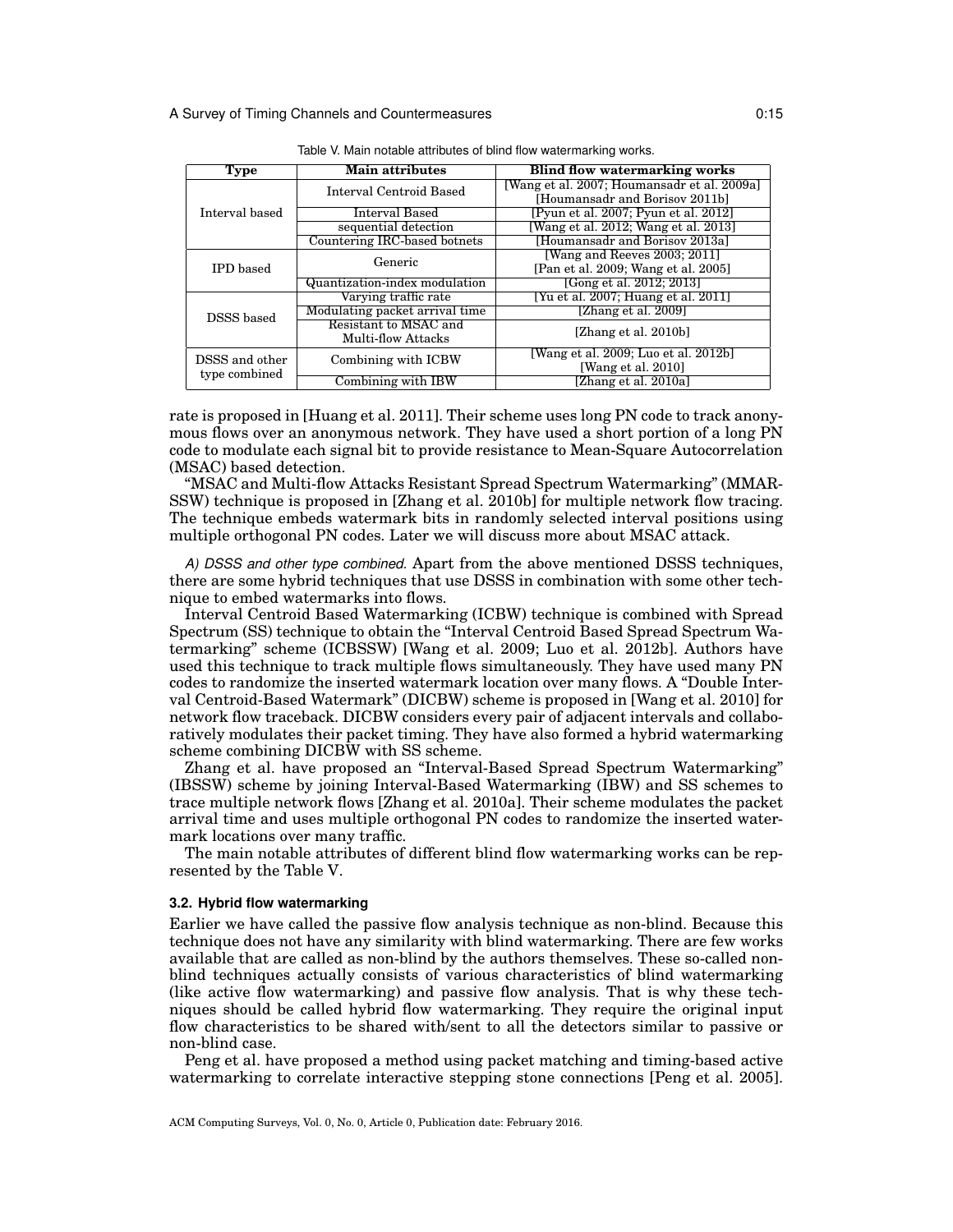

Fig. 6. RAINBOW network flow watermarking system model [Houmansadr et al. 2009b].

Table VI. Main notable attributes of hybrid flow watermarking works.

| <b>Main attributes</b> | Hybrid flow watermarking works                                |  |  |
|------------------------|---------------------------------------------------------------|--|--|
| Generic                | [Peng et al. $2005$ ]                                         |  |  |
| Use of IPD database    | [Houmansadr et al. 2009b: 2014: Houmansadr and Borisov 2011c] |  |  |

Table VII. Main notable attributes of flow fingerprinting works.

| <b>Main attributes</b>      | <b>Flow fingerprinting works</b> |
|-----------------------------|----------------------------------|
| Flow fingerprinting problem | [Houmansadr and Borisov 2013b]   |
| Game-theoretic framework    | [Elices and Perez-Gonzalez 2013] |

They have proposed different algorithms with various computation cost, false positive rate, and detection rate. It is clear that the detector needs all the input flow informations and that is why it is a hybrid scheme. Although it is not clear how the detectors are going to get those informations. Authors have not considered robustness and nondetectability requirements of the watermark.

A hybrid watermarking scheme called RAINBOW is proposed in [Houmansadr et al. 2009b; 2014]. RAINBOW uses smaller delays compared to blind techniques by eliminating the interference caused by the flow. Their extended scheme is shown to be robust against packet drops and repacketization using selective correlation and longer observation periods. Apart from the active watermarking like blind techniques their scheme requires an IPD database to hold all unwatermarked input flow IPD informations. This input information transmission/sharing property is similar to passive/nonblind flow analysis techniques. In RAINBOW, all detectors must have access to all the entries in the database to make correct decision. Figure 6 shows the model of the RAINBOW watermarking system. Here  $t^u$ ,  $t^w$ , and  $t^r$  represent unwatermarked flow, watermarked flow, and received flow respectively. The authors have also proposed to use the Repeat-Accumulate codes to improve the detection performance of RAINBOW [Houmansadr and Borisov 2011c].

The main notable attributes of different hybrid flow watermarking works can be represented by the Table VI.

## **3.3. Flow fingerprinting**

Houmansadr et al. have studied about flow fingerprinting for the first time [Houmansadr and Borisov 2013b]. They have introduced the flow fingerprinting problem. Differences between flow watermarking and flow fingerprinting are also explained. They have proposed a hybrid fingerprinting technique called Fancy based upon RAINBOW watermark and coding theory.

A game-theoretic framework for network flow linking problem is proposed in [Elices and Perez-Gonzalez 2013] and authors have used it to derive the Nash Equilibrium. They have compared the optimal strategies with different fingerprinting schemes to study the limits of flow correlation based on packet timings against an active attacker.

The main notable attributes of different flow fingerprinting works can be represented by the Table VII.

Table VIII shows which NFW methods satisfy non-disruptability, and/or nondetectability requirements. It can be observed that many methods do not consider the non-detectability requirement. Houmansadr et al. have not considered the nondisclosure requirement of flow fingerprinting in [Houmansadr and Borisov 2013b].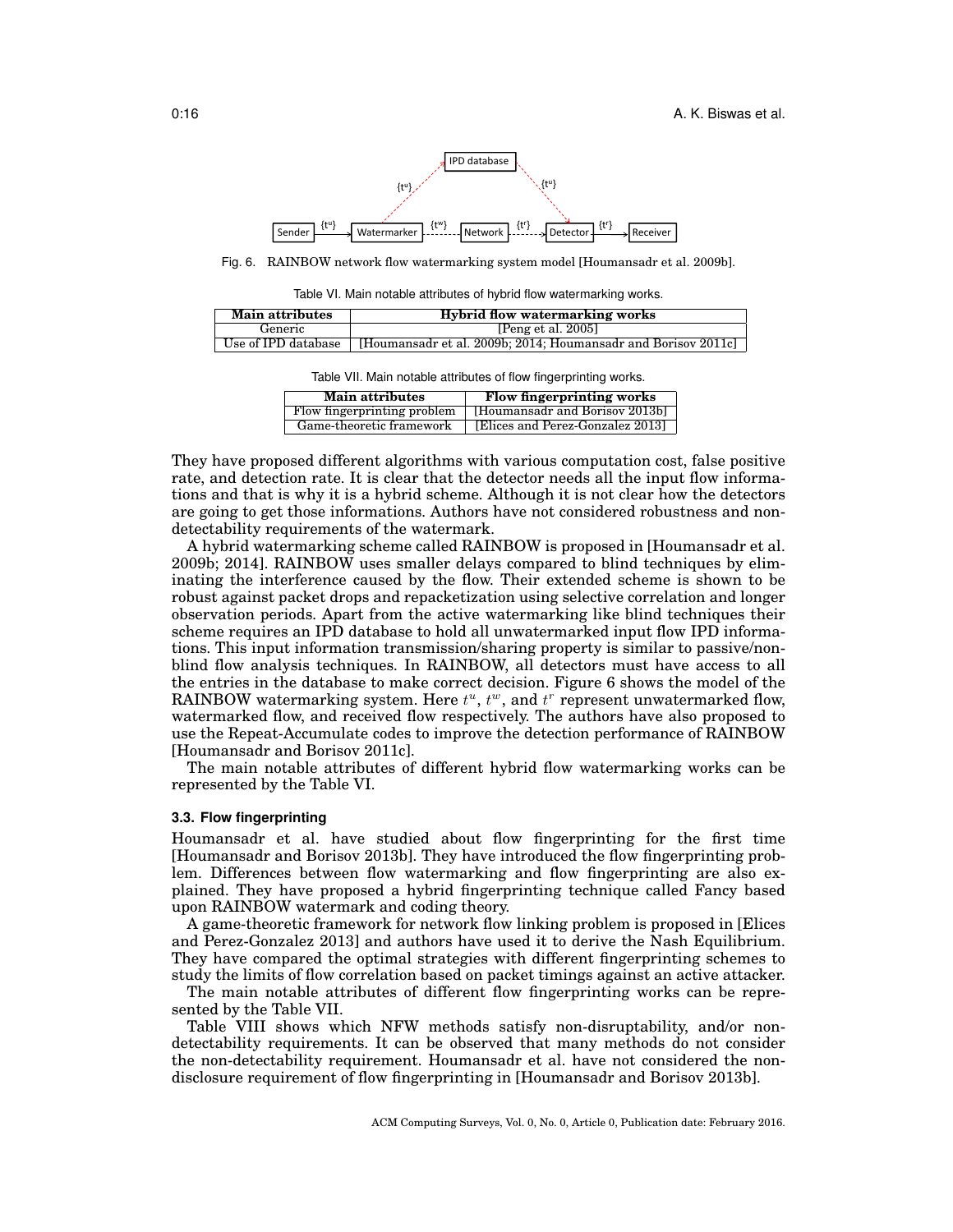| Requirements       | <b>NFW</b> methods                                               |  |  |  |
|--------------------|------------------------------------------------------------------|--|--|--|
| Non-disruptability | [Houmansadr et al. 2009a; 2009b; 2014]                           |  |  |  |
|                    | [Pyun et al. 2007; Pyun et al. 2012; Wang and Reeves 2003; 2011] |  |  |  |
|                    | [Luo et al. 2012b; Pan et al. 2009; Gong et al. 2012; 2013]      |  |  |  |
|                    | [Wang et al. 2007; Wang et al. 2009; 2010]                       |  |  |  |
|                    | [Houmansadr and Borisov 2011b; 2011c; 2013a; 2013b]              |  |  |  |
|                    | [Houmansadr et al. 2009a; Houmansadr and Borisov 2011b]          |  |  |  |
| Non-detectability  | [Huang et al. 2011; Zhang et al. 2010a; Zhang et al. 2010b]      |  |  |  |
|                    | [Luo et al. 2012b; Wang et al. 2009; Gong et al. 2012; 2013]     |  |  |  |

Table VIII. Non-disruptability, and/or non-detectability requirements following NFW methods.



Fig. 7. Different threat types towards network flow watermarking techniques.

## **3.4. Cost analysis of different categories**

If multiple detectors are used to detect relayed flows, continuous communication among the detectors is required for passive traffic analysis schemes to transmit flow statistics  $(\bigcap(n)$  communication overhead for one detector) [Houmansadr and Borisov 2011b]. Again, a detector has to correlate each outgoing flow against all the original input flow candidates  $(\bigcirc(mn)$  computation overhead). The hybrid technique like RAINBOW also requires similar communication and computation overhead like passive or non-blind schemes [Houmansadr et al. 2014]. There is no communication cost other than the shared key  $(\bigcirc)(1)$  communication overhead) for blind schemes. Blind detectors process each outgoing flow individually and can detect watermarks  $(\bigcap(n)$ computation overhead) [Houmansadr and Borisov 2011b].

### **3.5. Threat models**

Three types of threats are reported against flow watermarking schemes based upon the strength of the attacker  $-A$ ) isolated attacker, B) partially known flow attack, and C) fully known flow attack [Gong et al. 2013]. Figure 7 shows the different threat types.

*3.5.1. Isolated attacker.* In this type of attack an attacker only observes a watermarked flow. The attacker may also have some knowledge of original flow like distribution of IPDs.

Kiyavash et al. have shown that interval based watermarking approach creates time dependent correlations that can be exploited using a multiple flow attack (MFA) [Kiyavash et al. 2008]. An attacker can detect the watermark, extract the secret parameters, and even delete the watermark pattern using MFA. The attack can not be defeated by using different watermarks in separate flows to carry different messages. They have assumed a Markov-modulated Poisson process (MMPP) model of interactive traffic to analyze their attack model. They have also proposed to use multiple watermark positions to defeat MFA.

A scheme to detect homogeneous PN code based watermarks in single flow is proposed in [Jia et al. 2009]. They have used traffic rate time series of a single modulated flow to get the mean-square autocorrelation (MSAC). This MSAC is then used to detect DSSS watermarks without knowing the applied PN code. Another spread-spectrum flow watermark detection mechanism using PN codes is proposed in [Luo et al. 2010]. They have also used TCPs flow-control mechanism to remove spread-spectrum flow watermarks.

*3.5.2. Partially known flow attack.* In this type of attack, an attacker has a distorted version of the original flow and observes a watermarked flow for detection. The imperfect version of original flow is more informative than the information available to an isolated attacker.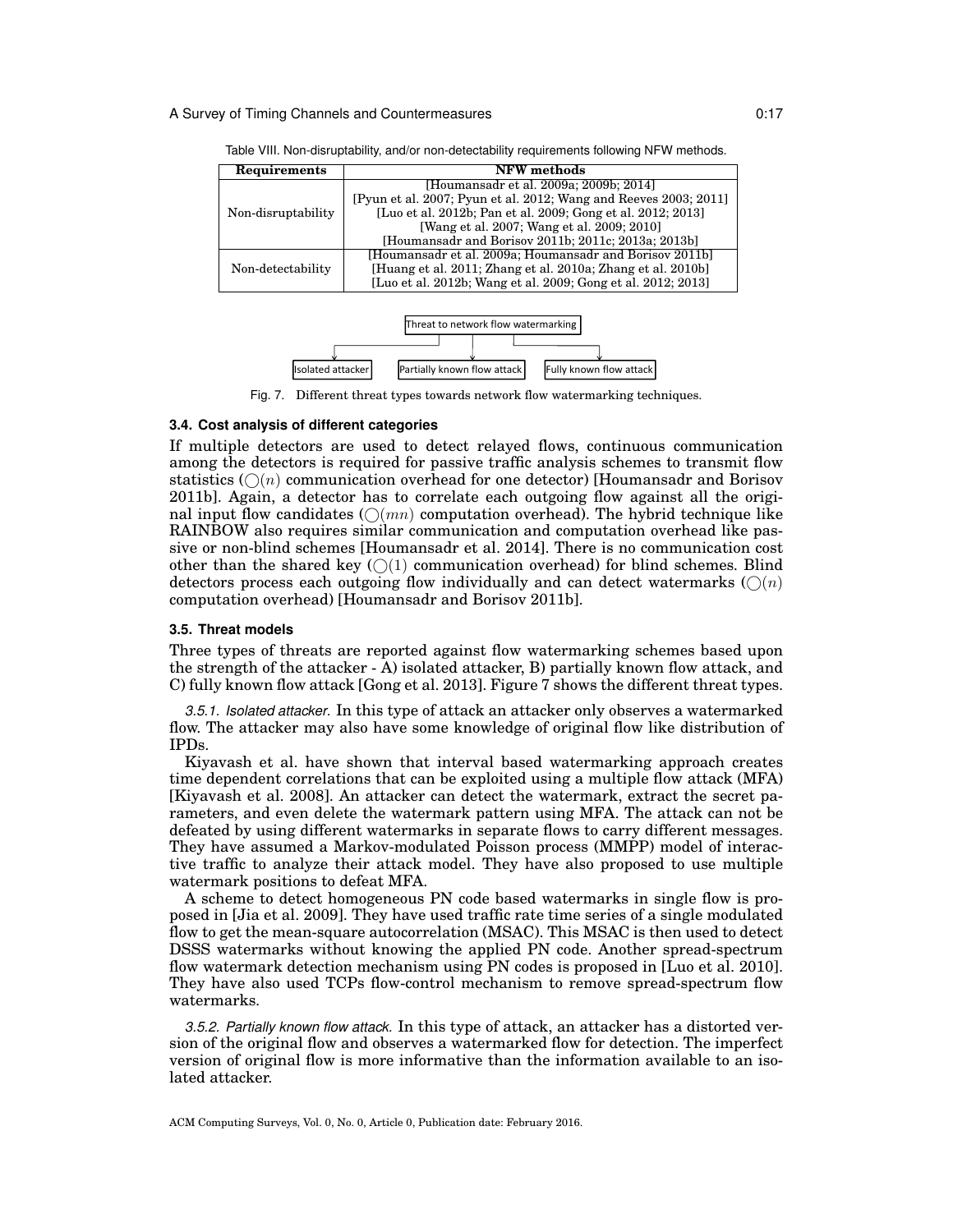| Type of threat              | <b>Main attributes</b> | Flow watermarking threat works      |
|-----------------------------|------------------------|-------------------------------------|
|                             | Multi-flow based       | [Kiyavash et al. 2008]              |
| Isolated attacker           | Single-flow based      |                                     |
|                             | (targeting DSSS based  | [Jia et al. 2009; Luo et al. 2010]  |
|                             | flow watermarking)     |                                     |
| Partially known flow attack | Generic                | [Peng et al. 2006; Luo et al. 2011] |
| Fully known flow attack     | Generic                | [Lin and Hopper 2012]               |

Table IX. Main notable attributes of different threats towards network flow watermarking techniques.

Peng et al. have proposed an attack method by studying the packet delays among two close stepping stones [Peng et al. 2006]. They have proposed to send packets with controlled timing. Then a detector can detect uncommon extra delays by statistical methods. This was the first work that analyzed threat to a watermark scheme. An attacker can extract secret watermark parameters, and can duplicate the watermarks using their attack. Some trade-offs of watermarking becomes apparent from their work (like trade-off between detection rate and invisibility). Another partially known flow attack called BACKLIT is proposed in [Luo et al. 2011]. It is based on the fact that any timing-based flow watermark causes noticeable alterations of a TCP flow's intrinsic timing features. They have shown successful attack against IBW, ICBW, RAINBOW and SWIRL watermarking schemes.

*3.5.3. Fully known flow attack.* In this type of attack, an attacker observes both the unwatermarked original flow and the watermarked flow. So the process of detection is easier than the other threat models. It must be noted that the assumptions involved in this specific attack may not be true for all practical cases and the attack may not be applicable also [Gong et al. 2013]. In [Lin and Hopper 2012], authors have introduced a known/chosen flow attack model and a copy attack. They have shown successful attacks against IBW, ICBW, RAINBOW and SWIRL.

The main notable attributes of different threats towards network flow watermarking techniques can be represented by the Table IX.

## **3.6. Summary**

Flow watermarking techniques are quite new compared to the field of digital watermarking or multimedia watermarking. Many of the network flow watermarks are inspired by the multimedia watermarking techniques [Kiyavash et al. 2008]. Still there is a need to model various effects of network traffic on watermarks. More work can be done towards threat analysis of different watermarking schemes considering different practical limitations or situations of network. More practical application scenarios need to be examined for different watermarking techniques as well for different threats towards those techniques.

An active watermark-based correlation scheme to tackle arbitrary timing perturbations is proposed in [Wang and Reeves 2011]. Future research is possible to develop a flow watermarking technique that is optimal from coding theoretic perspective. Development of robust flow watermarking technique with few packets is another future research direction. Effect of various flow transformations (like flow merging and splitting, packet drop, packet reordering, chaff packet addition etc) on flow watermarking technique can be analyzed more elaborately in future research.

A blind detection method for malicious DSSS traceback is proposed in [Jia et al. 2009]. Future work is possible in the design of detection mechanism when various bits of same signal are spread using many PN codes. Same sequence of PN codes can be used to despread the signal. The mean square autocorrelation may not be helpful for detection if the PN codes are chosen to be orthogonal. Detailed investigation is also necessary to see if design of flow watermark elimination system is possible such that the normal traffic characteristics (like throughput) do not get affected.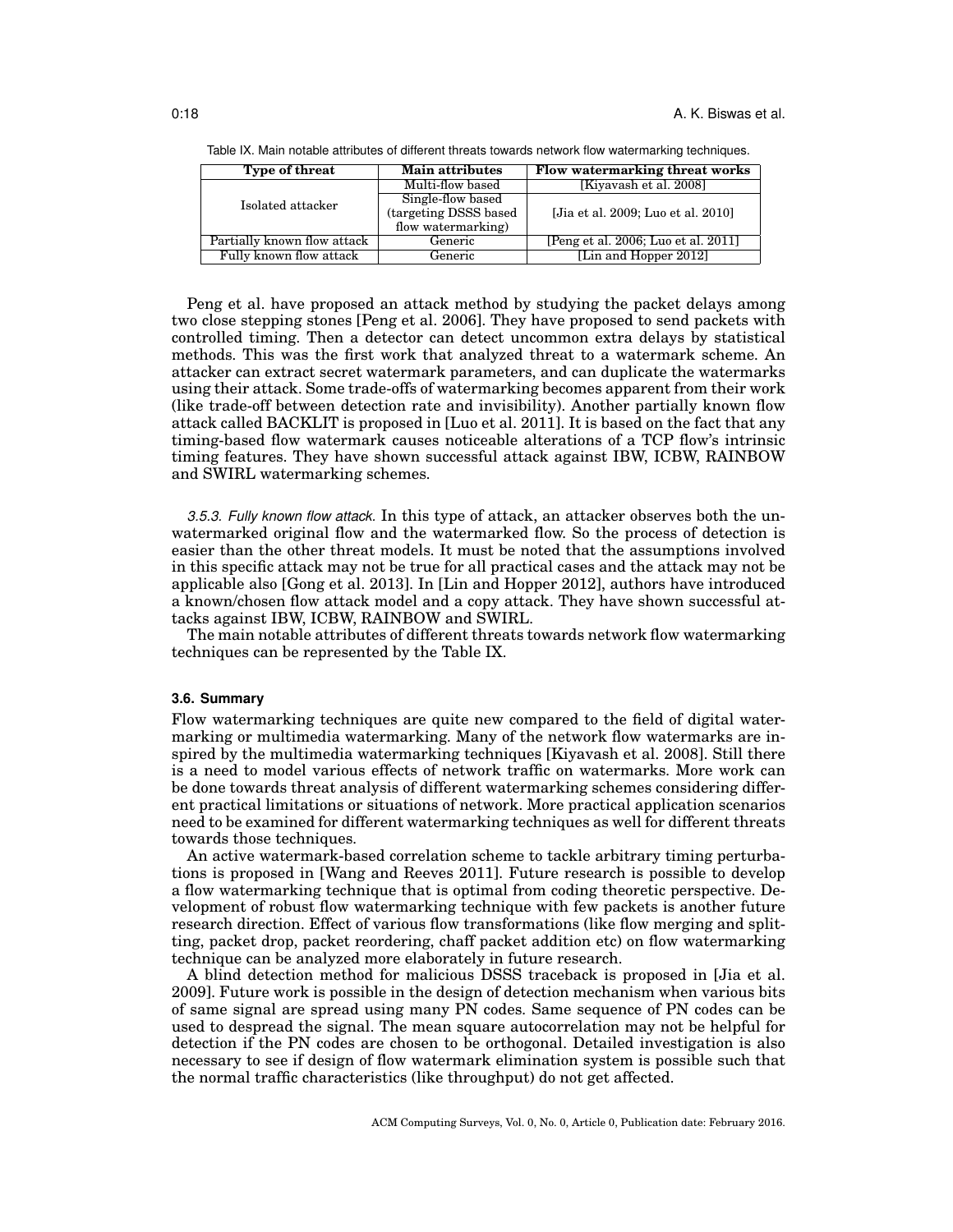

Fig. 8. In-system timing channel categories.

## **4. IN-SYSTEM TIMING CHANNELS**

In this section we provide various classes of in-system timing channel techniques. Various types of detection and prevention techniques against different in-system timing channels are also provided.

In-system timing channel refers to those channels that reside inside a system. Here, the system refers to a computer system or a chip (like SoC, MP-SoC). In-system timing channel can either be a TSC or a covert timing channel. The difference between the two types is that covert timing channel always has a covert source like a Trojan process. But the TSC is unintentional information leakage by timing behavior. Figure 13 in Appendix A.1 shows a TSC pictorial model with different key entities. In this paper we consider only the hardware architecture based in-system timing channels. We will not discuss about programming language and OS related or Virtual machine and cloud related channels. Though insider attack is most prominent for hardware architecture related channels, both insider and external attacks are possible using insystem channels. A Trojan can be installed by an external party to obtain the required timing information.

### **4.1. Architecture based in-system timing channel techniques**

An architecture based in-system timing channel can be implemented using cache, network-on-chip (NoC), memory controller, branch predictor, or processor execution time of different cryptographic algorithms. Even some timing channel based attacks are reported against post-quantum cryptographic algorithms like McEliece public key cryptography (PKC). Among all these types of timing channels, cache based timing channels are most common type of attacks reported in literature. Figure 8 shows different in-system timing channel categories.

*4.1.1. Cache based timing channel.* Cache based attacks can be classified among three types: access-driven, trace-driven, and timing-channel attack [Savas¸ 2013]. In this paper we discuss about cache based timing channels only. An attacker can observe the variations in execution times of cryptographic operations and can infer the approximate number of cache hits or misses. Even in some attacks, an attacker can locate the exact cache line that is accessed by the victim. There are many variations of cache timing attacks like chosen plaintext, chosen ciphertext or attack without any knowledge of plaintext or ciphertext.

Bernstein et al. has shown that full AES key retrieval is possible from a network server using the timings of known-plaintext [Bernstein 2005]. He has pointed out that the vulnerability is in the AES design itself due to difficulty in writing efficient AES code having fixed runtime. Several other timing attacks against the table-based software implementation of the AES cipher is proposed in [Bonneau and Mironov 2006]. They have predicted timing variation due to cache-collisions during encryption process. They have also proposed a patch that can reduce the vulnerability to their attacks. Xinjie et al. have also proposed a cache timing attack against 128-bit AES using first two rounds access [Xinjie et al. 2008]. They have used a malicious process to get the 128-bit full AES key by obtaining table lookup indices during encryption. Rebeiro et al. have proved that a similar third round cache based timing attack does not work [Rebeiro et al. 2010]. A differential cache-collision timing attack on AES software implementa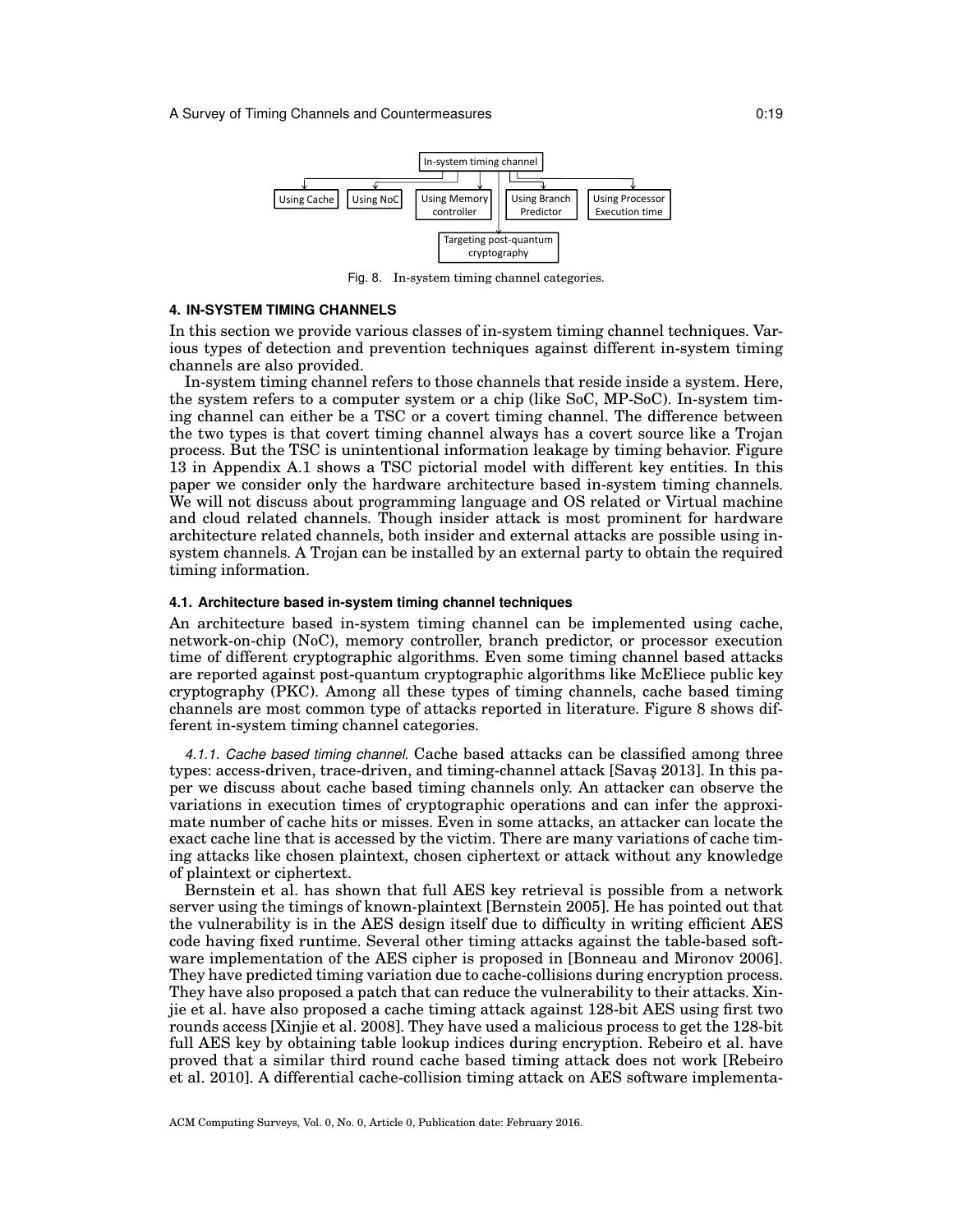tion is proposed in [Bogdanov et al. 2010]. They have treated pairs of AES executions differentially and have demonstrated the attack on ARM9. Aly et al. have reproduced Bernstein's attack towards AES on Pentium Dual-Core and Core 2 Duo processors [Aly and ElGayyar 2013]. They have targeted OpenSSL's AES implementation on Windows and Linux. They have used two-way measurements to improve Bernstein's first round attack and have also used the above minimum timing information to improve the results.

Percival has shown that memory caches with shared access, allows threads to create high bandwidth covert channel [Percival 2005]. The shared access allows a malicious thread to observe another thread's execution. This may allow stealing of cryptographic keys. Some recommendations to mitigate or eliminate this attack entirely are also provided in [Percival 2005]. Authors in [Osvik et al. 2006; Tromer et al. 2010] have described inter-process leakages revealing memory access patterns through cache memories. They have also described an attack that does not require any knowledge of specific plaintexts or ciphertexts. They have targeted Linux's encrypted partition by dm-crypt, and OpenSSL. They have also presented some countermeasures to mitigate the attacks.

First micro-architectural attack using Instruction Cache (I-Cache) is shown in [Aciic mez 2007]. Chen et al. have proposed a trace-driven timing attack towards RSA algorithm by observing the whole I-Cache [Chen et al. 2013b]. They have also proposed an error detection mechanism to detect erroneous decisions to reduce the number of erroneous recovered bits. Vector quantization and hidden Markov models can be used to improve I-Cache data analysis techniques as proposed in [Acimez et al. 2010; Billy Bob Brumley 2011]. They have recovered keys after attacking OpenSSL's DSA implementation. They have also proposed kernel or compiler level software countermeasures. Vector quantization and hidden Markov model cryptanalysis to recover secret key is also shown in [Brumley and Hakala 2009; Billy Bob Brumley 2011]. They have targeted the timing attack against the ECC in OpenSSL.

Hund et al. have presented the limitations of kernel space Address Space Layout Randomization (ASLR) against a local attacker with restricted privileges [Hund et al. 2013]. They have shown that an adversary can implement a generic side channel attack against the memory management system to deduce information about the privileged address space layout.

*4.1.2. NoC based timing channel.* Network-on-chip (NoC) is a shared resource utilized by different applications running on a chip-multiprocessor (CMP) or a multiprocessorsystem-on-chip (MP-SoC). One application can affect another application's timing characteristics through interference in some NoC resources like links and buffers. A malicious application can observe another application's data dependent timing characteristics and can obtain secret information resulting in TSC attack. Again two applications can communicate covertly using intentional timing characteristics modifications resulting in covert timing channel attack [Wang and Suh 2012].

*4.1.3. Memory controller based timing channel.* A memory-based timing channel attack is launched by exploiting the fact that the memory latencies of one program depend on memory accesses by other programs sharing the same memory [Wang et al. 2014]. In case of a shared memory controller a memory timing channel exists between software modules in different security domains. The reason is that one memory request scheduling time depends on other competing requests. The sources of interference in a memory controller can be categorized into three groups: queuing structure interference, scheduler arbitration interference, and DRAM device resource contention. Wang et al. have demonstrated that shared memory controllers are vulnerable to both side channel and covert channel attacks that exploit memory interference as timing channels [Wang et al. 2014].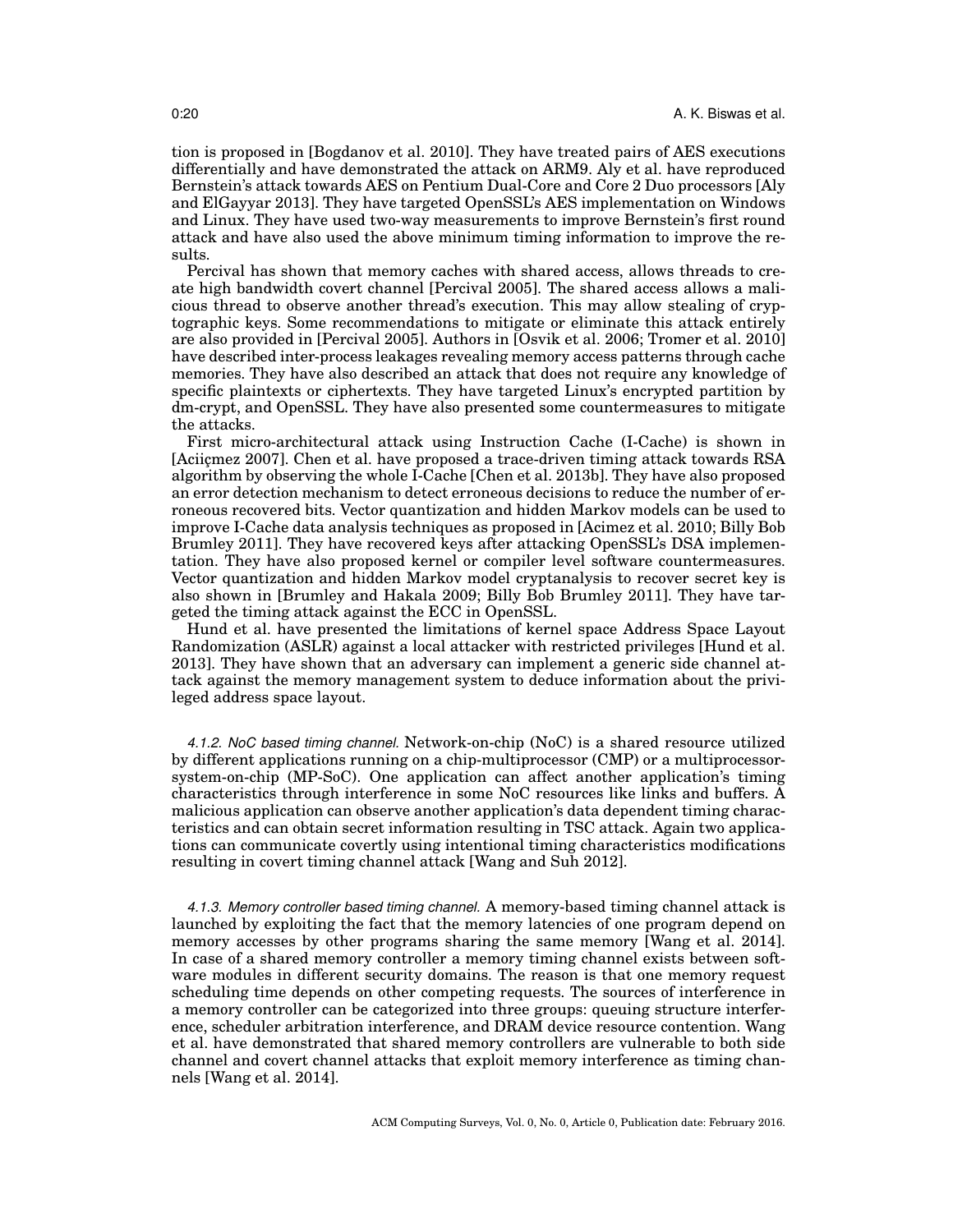*4.1.4. Branch predictor based timing channel.* First branch prediction based software sidechannel attack is proposed in [Acimez et al. 2006]. It is shown that cryptanalysis can be conducted on a cryptographic primitive employing a data-dependent program flow. Cryptanalysis uses the extra clock cycle requirement for a mis-predicted branch. The attack is independent of memory protection mechanisms, sandboxing or virtualization. They have targeted the attack against RSA. Some countermeasures are also suggested to mitigate branch prediction attacks. Aciicmez et al. have proposed a Simple Branch Prediction Analysis (SBPA) attack [Aciic mez et al. 2007]. Simply by observing a quasiparallel task, the states of the CPU's Branch Predictor can be analyzed. They have attacked an OpenSSL RSA implementation by SBPA attack.

A side-channel timing attack against the MSP430 serial bootstrap loader (BSL) is proposed in [Goodspeed 2008]. Version 2.12 is the only version reported to be vulnerable. The attack is based on an unbalanced branch that takes two cycles longer to execute than other branch.

*4.1.5. Execution time based timing channel.* An attacker can obtain secret information used in a cryptographic algorithm by observing the time taken to execute different operations of that algorithm.

Kocher has presented an attack that can factor RSA keys and get Diffie-Hellman exponents by computing private key execution times [Kocher 1996]. He has proposed some techniques to prevent the attack for RSA and Diffie-Hellman. As per our understanding, this is the first published work that considers execution time based timing attack to break cryptographic algorithms. A basic description of the cryptanalysis method is given next. Both Diffie-Hellman and RSA private-key operations require to compute  $\overline{R} = y^x$  mod n, where n is public and y can be obtained by eavesdropping. The attack's main aim is to find the secret key x. For a successful attack, the victim is required to compute  $y^x$  mod n for different values of y. Here it is assumed that the attacker knows the values of y, n, and the computation time. In fact attacker can record all the messages received by the target and can calculate the response time to each y. A timing attack to recover secret keys from a smart card using Kocher's proposed ideas is reported in [Dhem et al. 2000].

Kelsey et al. have launched timing attack towards a product block cipher called IDEA, Hamming weight attack towards DES, and processor-flag attack towards RC5 [Kelsey et al. 1998]. Two DES implementations are analyzed in [Hevia and Kiwi 1999] against timing attack and authors have obtained the Hamming weight of the key used in both implementations. They have also shown that necessary design characteristics for the attack can be obtained from timing measurements. A timing attack against Rijndael is proposed in [Koeune and Quisquater 1999] using few thousand measurements per key byte.

A timing attack against RSA is proposed in [Schindler 2000]. The condition is that Chinese Remainder Theorem (CRT) and Montgomery's algorithm must be used for exponentiation with the secret exponent. Walter et al. have shown that conditional subtractions at the end of Montgomery modular multiplications can enable an attack on RSA without knowing the input plaintext [Walter and Thompson 2001]. The attack proposed by [Walter and Thompson 2001] is generalized in [Schindler 2002]. [Schindler 2002] has shown that the original attack is not applicable for 4-bit tables. He has also shown that his optimized attack can be launched against other table based methods, other multiplication algorithms and in-exact timings. Chen et al. have proposed a timing attack scheme on RSA-CRT using t-test [Chen et al. 2013a]. They have used an error detection and correction mechanism to detect and correct the erroneous decision.

*4.1.6. Targeting post-quantum cryptography.* Security of modern public-key cryptographic algorithms depends on some mathematical problems that cannot be solved by modern computers in acceptable times. But theses problems are assumed to be solvable by a quantum computer with sufficient qubits. So, cryptographic algorithms are required that can provide system and network security in the presence of practical quantum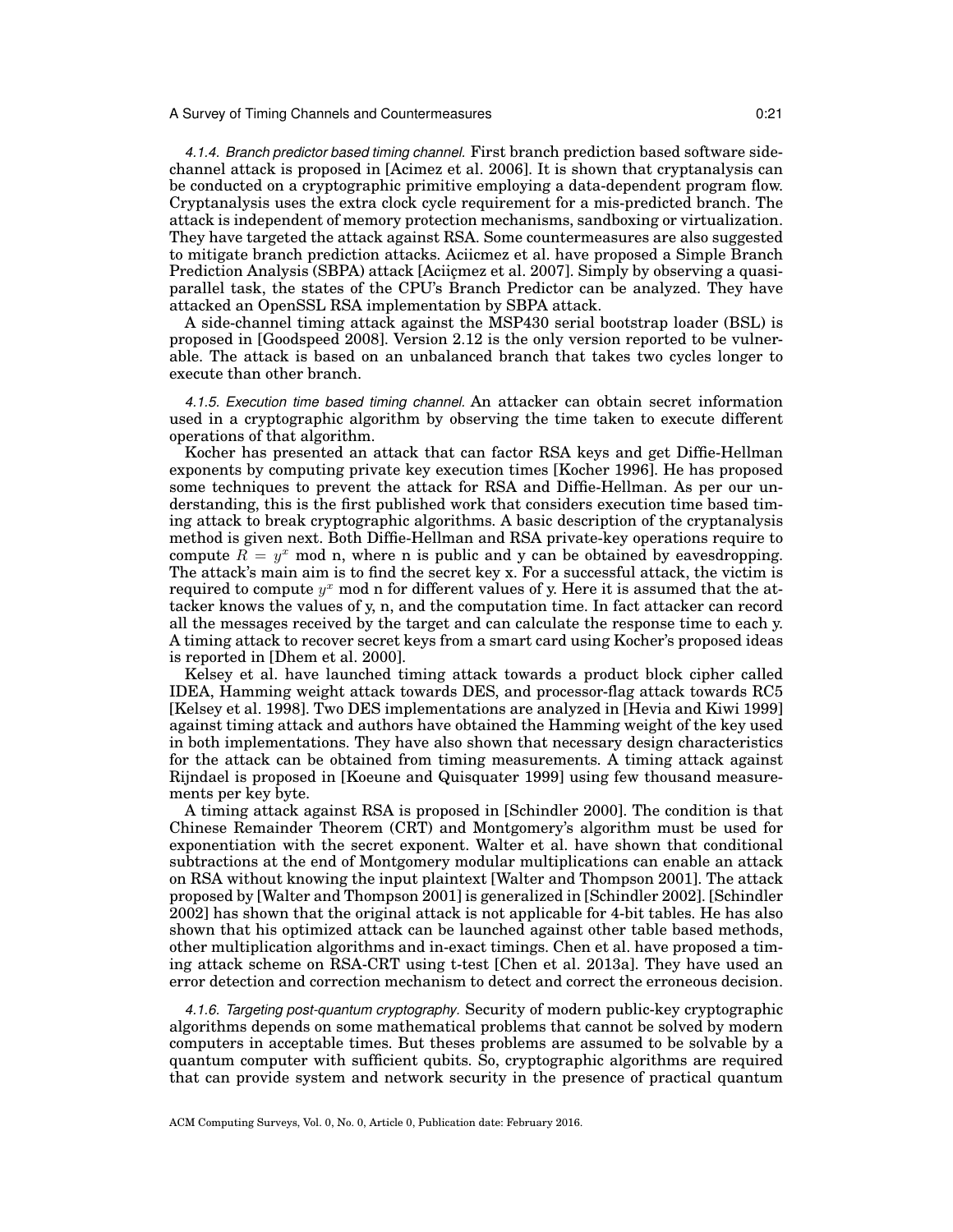| <b>Type</b>                                          | <b>Main attributes</b>             | Architecture based in-system<br>timing channel works                                                                                     |  |  |  |  |
|------------------------------------------------------|------------------------------------|------------------------------------------------------------------------------------------------------------------------------------------|--|--|--|--|
|                                                      | <b>Targeting AES</b>               | [Bernstein 2005; Bonneau and Mironov 2006]<br>[Xinjie et al. 2008; Rebeiro et al. 2010]<br>[Bogdanov et al. 2010; Aly and ElGayyar 2013] |  |  |  |  |
|                                                      | Inter-process leakage              | [Percival 2005; Osvik et al. 2006]<br>[Tromer et al. 2010]                                                                               |  |  |  |  |
| Cache based                                          | Using Instruction Cache            | [Aciicmez 2007; Chen et al. 2013b]<br>[Acimez et al. 2010; Billy Bob Brumley 2011]                                                       |  |  |  |  |
|                                                      | Use of vector                      | [Acimez et al. 2010]                                                                                                                     |  |  |  |  |
|                                                      | quantization and hidden            | [Brumley and Hakala 2009]                                                                                                                |  |  |  |  |
|                                                      | Markov model                       | [Billy Bob Brumley 2011]                                                                                                                 |  |  |  |  |
|                                                      | <b>Targeting ASLR</b>              | [Hund et al. 2013]                                                                                                                       |  |  |  |  |
| NoC based                                            | Inter-application interference     | [Wang and Suh 2012]                                                                                                                      |  |  |  |  |
| Memory controller<br>based                           | Memory interference                | [Wang et al. 2014]                                                                                                                       |  |  |  |  |
| Branch predictor                                     | Generic                            | [Acimez et al. 2006; Aciicmez et al. 2007]                                                                                               |  |  |  |  |
| based                                                | Against serial<br>bootstrap loader | [Goodspeed 2008]                                                                                                                         |  |  |  |  |
|                                                      | Generic                            | [Kocher 1996; Dhem et al. 2000]                                                                                                          |  |  |  |  |
| <b>Execution</b> time                                | Towards a                          | [Kelsey et al. 1998; Hevia and Kiwi 1999]                                                                                                |  |  |  |  |
| based                                                | block cipher                       | [Koeune and Quisquater 1999]                                                                                                             |  |  |  |  |
|                                                      | Against RSA CRT and                | [Schindler 2000; Walter and Thompson 2001]                                                                                               |  |  |  |  |
|                                                      | Montgomery's algorithm             | [Schindler 2002; Chen et al. 2013a]                                                                                                      |  |  |  |  |
|                                                      | Against public-key                 |                                                                                                                                          |  |  |  |  |
| Targeting                                            | cryptosystems                      | [Strenzke et al. 2008; Avanzi et al. 2011]                                                                                               |  |  |  |  |
| post-quantum                                         | (like McEliece)                    |                                                                                                                                          |  |  |  |  |
| cryptography                                         | <b>Against Patterson Algorithm</b> | [Shoufan et al. 2010; Strenzke 2010]                                                                                                     |  |  |  |  |
| In-system timing channel<br>Detection and prevention |                                    |                                                                                                                                          |  |  |  |  |
|                                                      |                                    |                                                                                                                                          |  |  |  |  |
|                                                      |                                    |                                                                                                                                          |  |  |  |  |
| Only detection<br>Timing attack<br>Cache timing      |                                    |                                                                                                                                          |  |  |  |  |
|                                                      | attack prevention                  | prevention                                                                                                                               |  |  |  |  |
|                                                      |                                    |                                                                                                                                          |  |  |  |  |
|                                                      |                                    | <b>Using Gate-level</b>                                                                                                                  |  |  |  |  |
|                                                      | Software based<br>Software and     | Information flow<br>Hardware based                                                                                                       |  |  |  |  |
|                                                      | Hardware based                     | tracking                                                                                                                                 |  |  |  |  |

Table X. Main notable attributes of different architecture based in-system timing channel works.

Fig. 9. In-system timing channel detection and prevention categories.

computers. McEliece PKC is one example of such cryptography. Strenzke et al. have proposed a timing attack towards a McEliece PKC code [Strenzke et al. 2008]. They have also suggested some countermeasures to prevent these attacks. Avanzi et al. have also presented timing side-channel attacks against the Niederreiter and McEliece PKCs and have proposed countermeasures against such attacks [Avanzi et al. 2011].

The McEliece PKC uses Patterson Algorithm during decryption operation for error correction. A timing attack towards the Patterson Algorithm is proposed in [Shoufan et al. 2010]. An attacker can extract the secret error vector by launching the attack. A similar attack is proposed in [Strenzke 2010] to gather secret permutation information. This information is useful in a brute force attack against the secret key.

The main notable attributes of different architecture based in-system timing channel works can be represented by the Table X.

## **4.2. Detection and Prevention**

Figure 9 shows different categories of in-system timing channel detection and prevention works. There are works available that propose to prevent cache timing attack or execution time based timing attack. Some works only try to detect timing channels.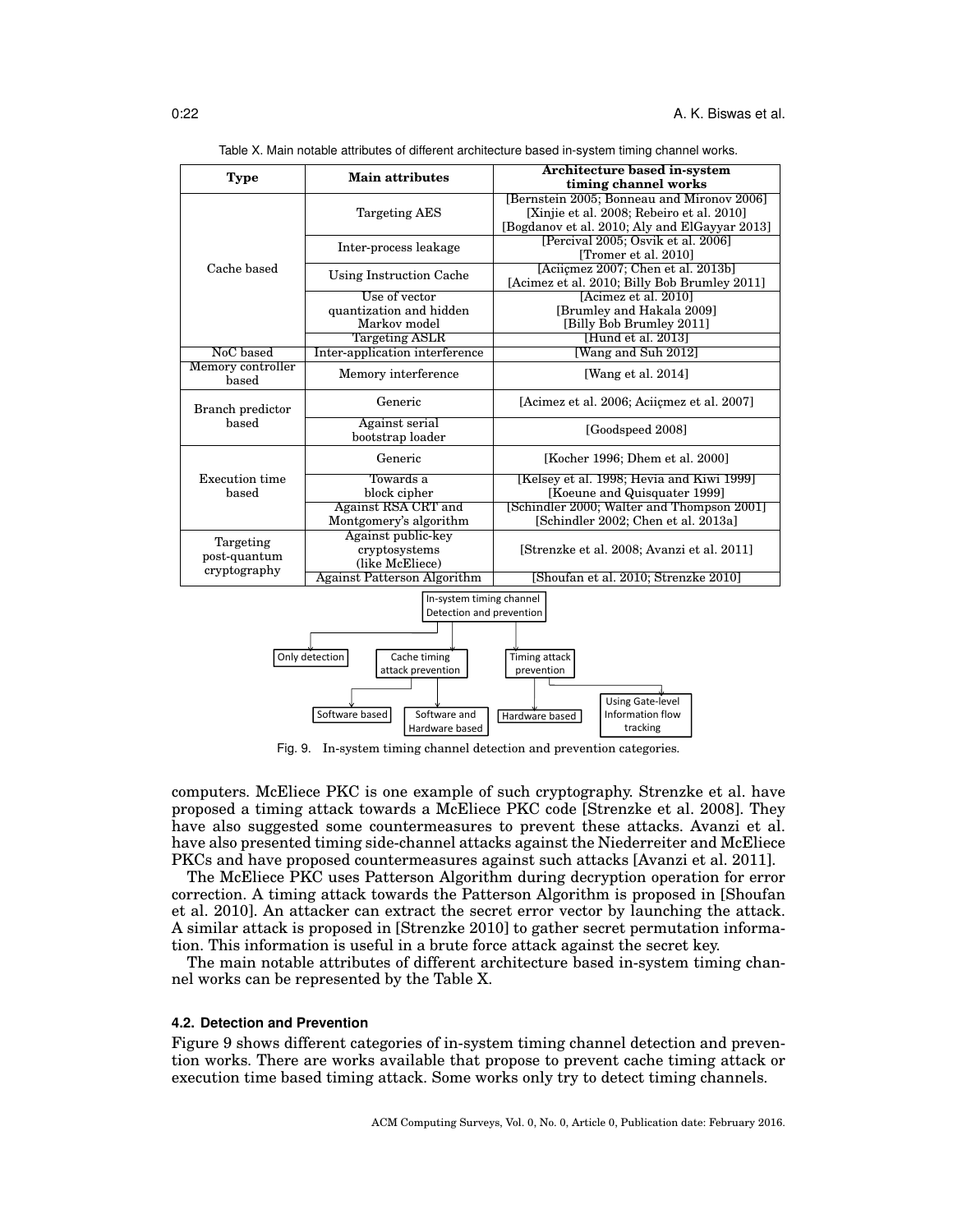| Table XI. Main notable attributes of in-system timing channel detection works. |  |  |
|--------------------------------------------------------------------------------|--|--|
|                                                                                |  |  |

| <b>Main attributes</b> | In-system timing channel detection works                            |  |
|------------------------|---------------------------------------------------------------------|--|
| Generic                | [Kemmerer 1982; 1983; 2002; Wray 1991; Chen and Venkataramani 2014] |  |

*4.2.1. Detection.* Kemmerer has outlined a methodology for discovering storage and timing channels [Kemmerer 1982; 1983; 2002]. The methodology known as the Shared Resource Matrix Methodology can be used through all phases of the software life cycle to increase the assurance that all channels have been identified. Another method to identify all timing channels in a computer system is presented in [Wray 1991]. Chen et al. have also proposed an algorithm to identify shared processor timing channels [Chen and Venkataramani 2014]. They have tested their algorithm on memory-bus/Quick-Path-Interconnect (QPI) based, and integer divider based timing channels.

The main notable attributes of different in-system timing channel detection works can be represented by the Table XI.

*4.2.2. Cache timing attack prevention.* Cache timing attack can be prevented by softwareonly or software-hardware combined approach.

*A) Software solution.* Software solution provides a timing attack resistant cryptographic algorithm implementation or employ randomization technique like masking. Masking is the use of random values to mask the input to a cryptographic algorithm to uncorrelate the intermediate results against the input. This process can stop useful information leakage from the timing side-channel.

An AES randomization technique (masking) is proposed in [Blomer et al. 2005] and authors have formally proven its security against side-channel attacks.

Ksper et al. have presented a timing attack protected bit-sliced implementation of AES encryption [Ksper and Schwabe 2009]. The implementation is a counter mode AES on 64-bit Intel processor. They have also proposed a constant-time implementation of AES-GCM that is resistant to timing attack. Another timing attack protected bit-sliced implementation of AES-128 is presented in [Konighofer 2008]. The implementation is immune to cache-timing attacks as it does not need table-lookups.

*B) Software-hardware combined solution.* To counter cache based timing channel, different cache architectures with their software control interfaces are proposed. There is a proposal to limit the timekeeping granularity to reduce the timing channel information bandwidth. Instruction sets supporting AES operations in hardware are also proposed.

Wang et al. have proposed two security-alert caches called "Random Permutation Cache" (RPcache) and "Partition-Locked cache" (PLcache) [Wang and Lee 2006; 2007]. They have shown that the partition-based PLcache can eliminate cache interference and the randomization based RPcache can randomize cache interference to minimize information leakage. Kong et al. have analyzed both PLcache and RP-cache and have shown vulnerabilities of those designs [Kong et al. 2008]. They have proposed some modifications of those cache designs to overcome the vulnerabilities. Pre-loading is also proposed to secure the PLcache [Kong et al. 2009]. They have leveraged informing loads to protect the RPcache. They have also replaced the random permutation hardware in the RPcache with a software permutation technique.

Another cache architecture is proposed in [Wang and Lee 2008] to reduce cache miss rate, to overcome access-time overhead and to thwart information leakage. They have used a security-aware cache replacement algorithm to thwart information leakage. Liu et al. have tested the security of a security enhancing cache called Newcache using cache side channel attacks for conventional set-associative caches [Liu and Lee 2013]. They have shown that Newcache can thwart most of the attacks. They have also modified the vulnerable replacement algorithm in Newcache design to secure against the remaining possible attacks.

Martin et al. have proposed techniques to curb the adherence of performance counters and accurate timekeeping [Martin et al. 2012]. They have shown that their pro-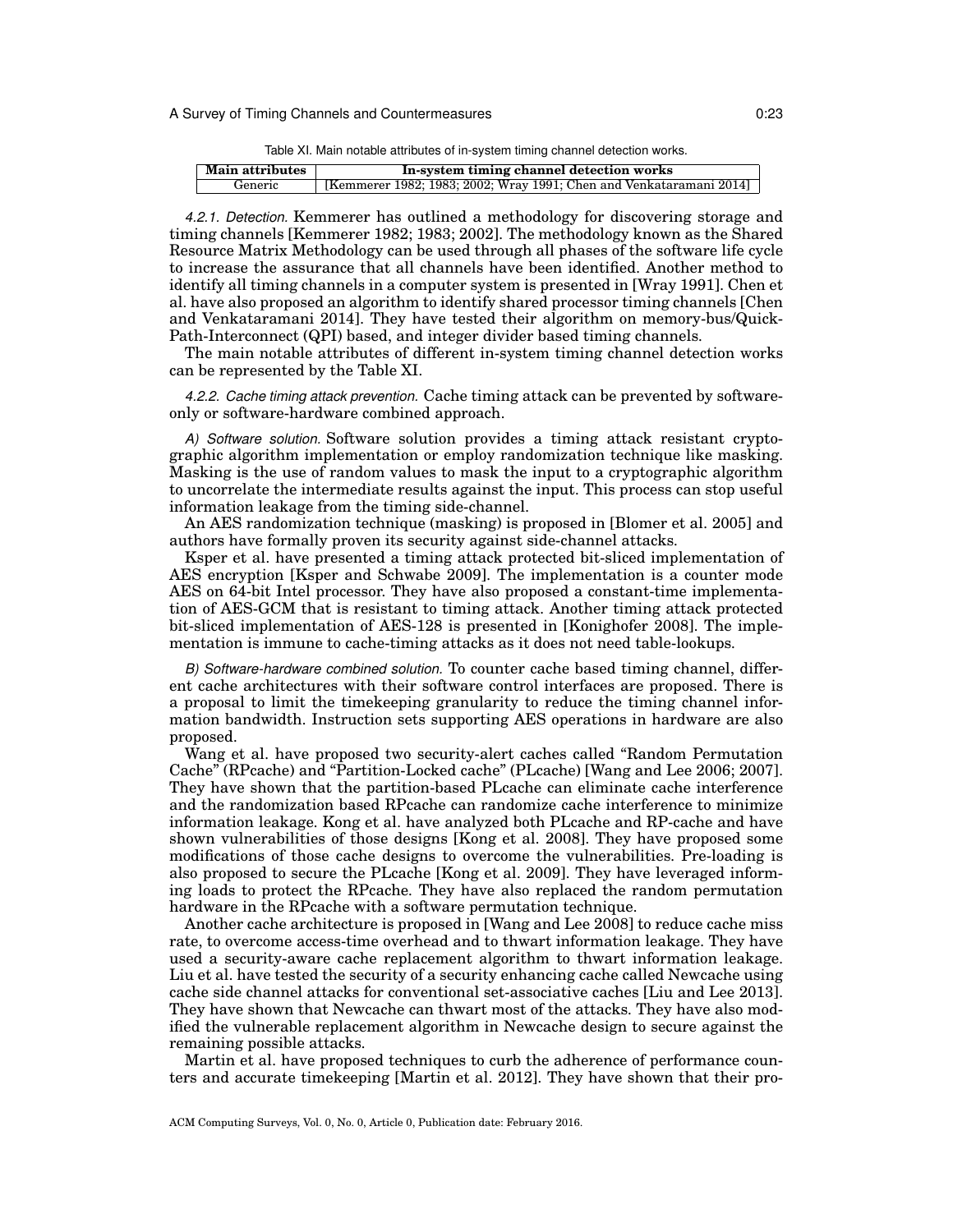| Type                          | <b>Main attributes</b> | Cache timing attack prevention works       |  |
|-------------------------------|------------------------|--------------------------------------------|--|
| Software based                | Masking                | [Blomer et al. 2005]                       |  |
|                               | Immune implementation  | [Ksper and Schwabe 2009; Konighofer 2008]  |  |
| Software-hardware<br>combined | Cache design           | [Wang and Lee 2006; 2007; 2008]            |  |
|                               |                        | [Kong et al. 2008; 2009; Liu and Lee 2013] |  |
|                               | Limiting fidelity of   | [Martin et al. 2012]                       |  |
|                               | timekeeping            |                                            |  |
|                               | Hardware support       | [Mowery et al. 2012; Gueron 2012]          |  |

Table XII. Main notable attributes of different cache timing attack prevention works.

posed methods can thwart timing attacks by confusing the attacker in distinguishing different micro-architectural events.

Mowery et al. have shown that data-cache side-channel attacks on AES has become more difficult because of five new developments in software and hardware [Mowery et al. 2012]. These developments are: physically tagged caches, sophisticated software, new prefetchers, multi-core processors with caches, and the AES-NI instructions. The Intel AES New Instructions (NI) are presented in [Gueron 2012]. The proposed Intel architecture consists of 6 instructions with hardware support for AES. The table-less and data-independent runtime AES implementation can prevent timing attacks.

The main notable attributes of different cache timing attack prevention works can be represented by the Table XII.

*4.2.3. Timing attack prevention.* There are mainly two different solutions to prevent timing attacks : hardware based solution and using gate level information flow tracking (GLIFT). Both of these solutions are described next separately.

*A) Hardware based solution.* Different hardware implementations of cryptographic algorithms are proposed that can prevent execution time based timing attack. There is a proposal to make all clocks available to a process noisy (fuzzy time) and thus limiting timing channel bandwidth [Hu 1991].

Ciet et al. have proposed a parallel architecture to counteract the timing attack [Ciet et al. 2003]. They have used Montgomery Multiplication derived from Residue Number Systems (RNS) to design the architecture. It can perform an RSA signature in parallel on a set of identical and independent co-processors. A timing attack resistant elliptic curve processor is proposed in [Hodjat et al. 2005]. They have modified the point multiplication algorithm (double-add-subtract) to prevent timing attack. The processor is based on the Galois Field of GF(2n) where n is configurable. Ghosh et al. have proposed another programmable GF(p) arithmetic unit to perform modular addition, subtraction, multiplication, inversion, and division [Ghosh et al. 2011]. They have also designed an elliptic curve scalar multiplication hardware to perform point doubling and point addition in each iteration concurrently on two cores of programmable  $GF(p)$ arithmetic unit.

Ghosh et al. have proposed a 128-bit CCA2-secure McEliece cryptoprocessor incorporating BLAKE-512 module into the architecture [Ghosh and Verbauwhede 2014]. They have shown that their design is resistant against existing timing attacks. They have also introduced a binary-XGCD algorithm for Goppa field.

"Dual-spacer dual-rail delay-insensitive Logic" (*D*<sup>3</sup>L) is proposed in [Cilio et al. 2010; Cilio et al. 2013] to mitigate timing attacks. They have inserted random delays to mitigate the timing-data correlation.

Different hardware based solutions are available in literature to prevent timing channel attack in Network-on-chip (NoC) based MP-SoC. Wang et al. have proposed a technique called "Reversed Priority with Static Limits" (RPSL) that requires changes to the router hardware [Wang and Suh 2012]. In RPSL scheme high priority is given to the low-security traffic. So low-security application cannot imply any information about high-security application using congestion in NoC and hence timing channel is mitigated. An on-chip network called SurfNoC is proposed in [Wassel et al. 2013] to reduce the latency due to temporal partitioning. They have introduced a scheduling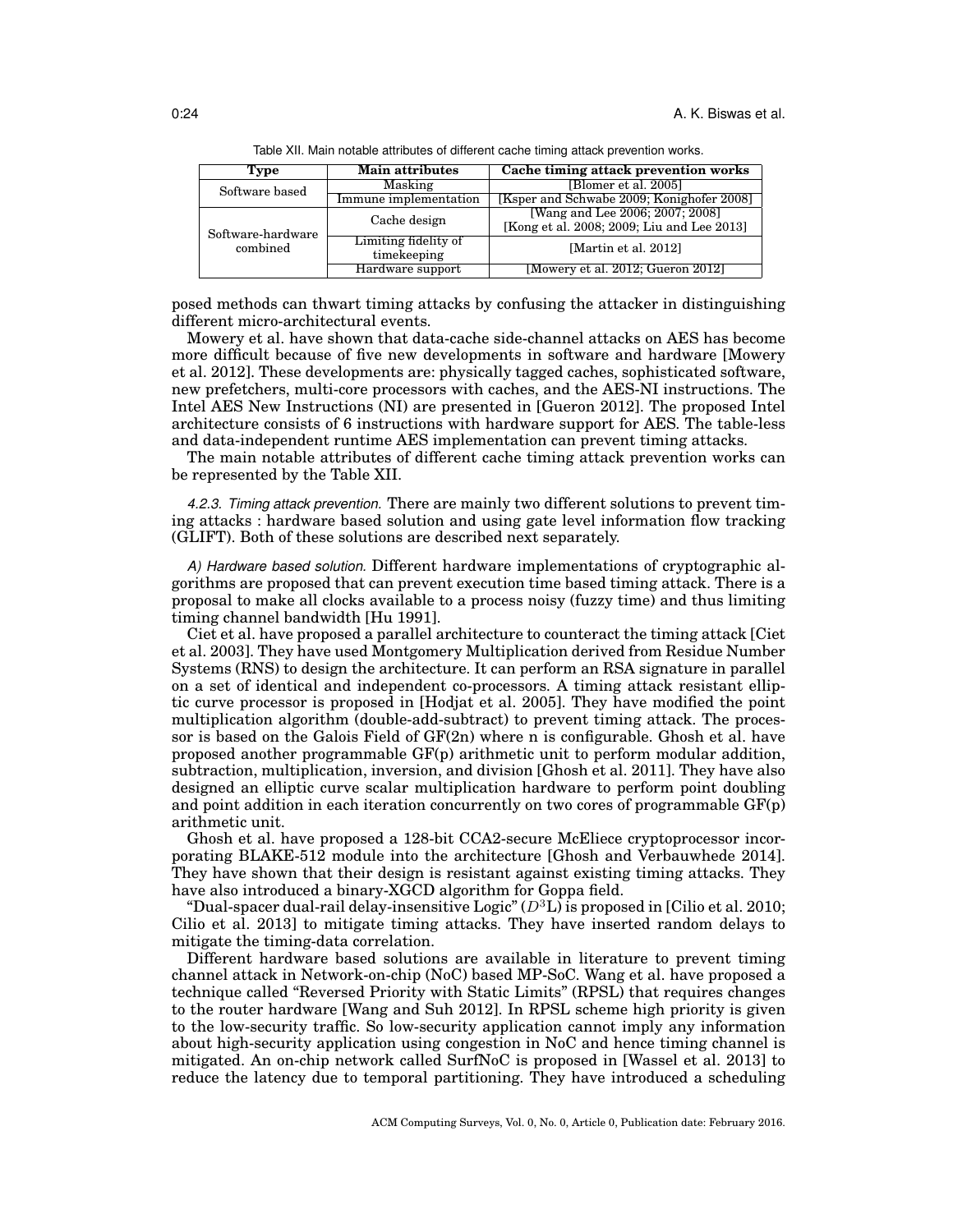| Type           | <b>Main attributes</b> | Timing attack prevention works                  |  |  |
|----------------|------------------------|-------------------------------------------------|--|--|
| Hardware based | Fuzzy time             | [Hu 1991]                                       |  |  |
|                | Modified architecture  | [Ciet et al. 2003; Hodjat et al. 2005]          |  |  |
|                |                        | [Ghosh et al. 2011; Ghosh and Verbauwhede 2014] |  |  |
|                | Random delay           | [Cilio et al. 2010; Cilio et al. 2013]          |  |  |
|                | NoC architecture       | [Wang and Suh 2012; Wassel et al. 2013]         |  |  |
|                | Memory controller      | [Wang et al. $2014$ ]                           |  |  |
| Using GLIFT    | Implementation         | [Tiwari et al. 2009; Tiwari et al. 2010]        |  |  |
|                |                        | [Tiwari et al. 2011; Oberg et al. 2011]         |  |  |
|                | Theoretical analysis   | [Oberg et al. 2010; Hu et al. 2012]             |  |  |

Table XIII. Main notable attributes of different timing attack prevention works.

policy and router micro-architecture to allow data from different domains to flow in a strictly non-interfering manner.

Wang et al. have proposed a memory controller that allows mutually mis-trusting parties to share main memory securely by eliminating memory timing channels [Wang et al. 2014]. They have proposed two changes to eliminate the interference across security domains. The changes are security domain specific queuing structure, and time slots statically allocated in the scheduling algorithm.

*B) Using gate level information flow tracking (GLIFT).* GLIFT is used to track all implicit, explicit and timing information movements within a system. The proposed hardware solutions are costly (in terms of area, time etc.) compared to the original implementations.

Tiwari et al. have proposed a GLIFT based architecture implementing Shadow Logic capable of tracking all explicit and implicit information flows within a machine [Tiwari et al. 2009; Tiwari et al. 2010]. They have called the logic as Shadow Logic because it co-exists with normal logic and helps to understand the information flow propagation throughout a system. Their proposed implementation is not general-purpose programmable but supports some programming to handle public-key encryption and authentication. Another configurable architectural skeleton is proposed in [Tiwari et al. 2011] that combines a microkernel with a hardware realization. They have statically verified whole structure's information flow attributes at the gate-level implementation. Oberg et al. have proposed a methodology for testing information flows in I2C and USB using GLIFT [Oberg et al. 2011]. They have shown that unintended information flows are present in those two protocols. They have also proposed a method to isolate devices on the bus using time division multiple access (TDMA).

Theoretical analysis of GLIFT is presented in [Oberg et al. 2010] and authors have explained the Shadow Logic theory for GLIFT implementing systems. They have shown the exponential increase of minterms with the increase of inputs for the Shadow Logic. Hu et al. have given a formal basis for deriving GLIFT logic [Hu et al. 2012]. They have shown that generation of precise GLIFT logic is NP-complete.

The main notable attributes of different timing attack prevention works can be represented by the Table XIII.

### **4.3. Summary**

Most works consider only malicious applications for in-system timing channels. More elaborate studies are required on possible legitimate application aspects of in-system channels. Most of the timing attack related works target cache but there are other resources in a system. Detailed studies about possible timing attack vulnerabilities related to other resources are required. It is true that specific modification in an algorithm is required if a particular algorithm is found vulnerable. But general purpose preventive measures that is application- and architecture-independent can be developed to protect from some if not all timing attacks. The mitigation techniques can be implemented solely on software, solely on hardware, or on a mixture of both software and hardware.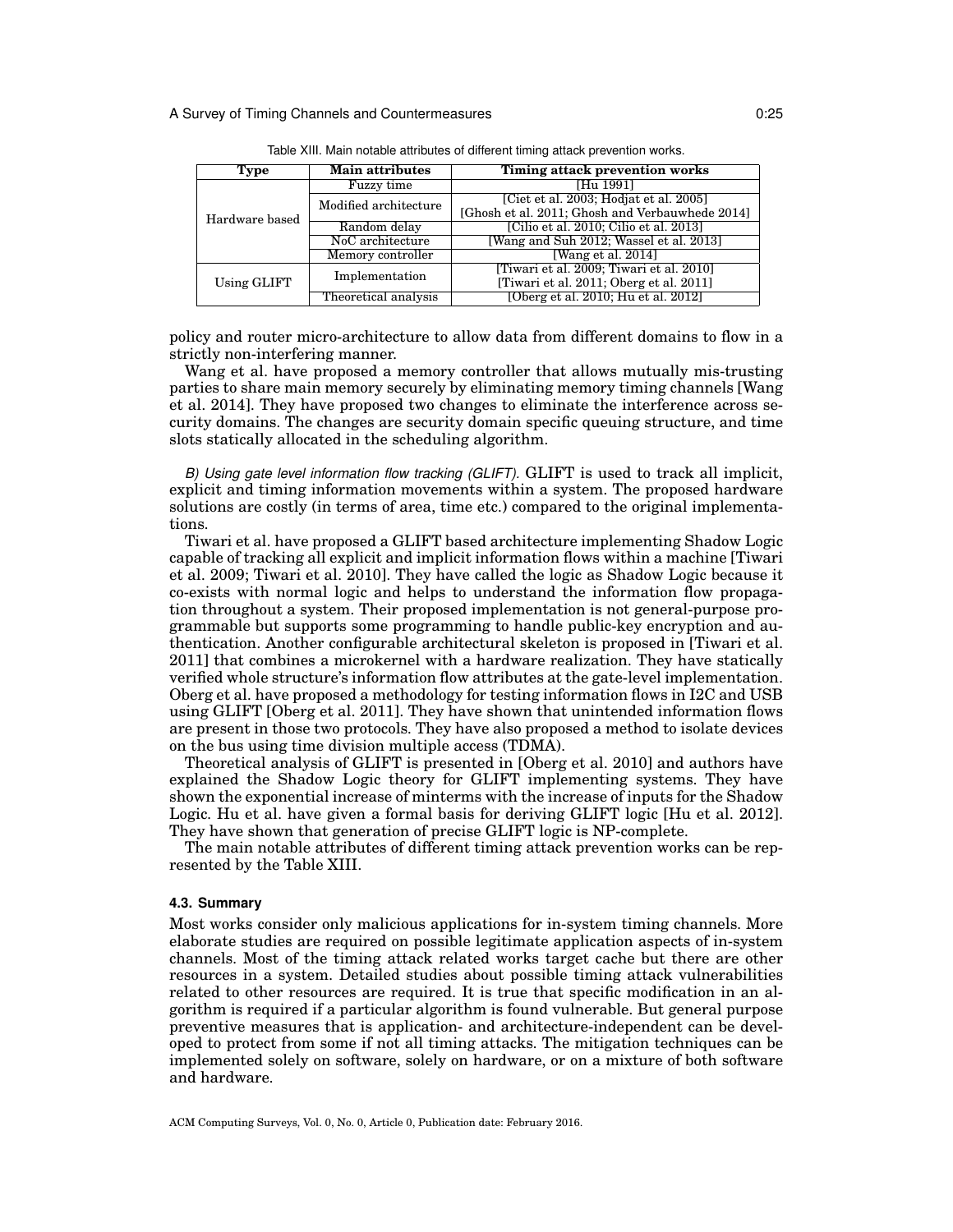Various attack scenarios targeting RSA is reported in [Acimez et al. 2006] exploiting CPU's branch prediction unit. Exploration of efficient mitigation techniques against such attack scenarios is a viable future research direction. Further investigation is required to see if such attacks are possible against symmetric ciphers like DES. The branch prediction based attacks depend on Simultaneous Multi Threading (SMT) ability of a CPU but it will be of great importance to see if the attacks can be effective against non-SMT capable CPUs. Two cache architectures i.e. the RPcache and the PLcache are proposed in [Wang and Lee 2007] to prevent cache based TSC attacks by eliminating or randomizing cache interference. Future research is required to explore the design space of security-aware cache and computer architectures without sacrificing performance, cost, and energy consumption.

A formal notion of security for randomized maskings is presented in [Blomer et al. 2005] for cryptographic algorithms. Future research can be conducted to find solutions where the requirement of randomness is minimized without any adverse effect on security. The reason is that true randomness generation is very costly. A timing-attack resistant crypto-processor for computing McEliece post-quantum PKS is proposed in [Ghosh and Verbauwhede 2014]. Future research can be directed to develop efficient crypto-processors for different code-based crypto-systems like Niederreiter PKS.

## **5. CONCLUSIONS**

In this paper we have provided a detailed survey of timing channels. Both network and in-system timing channels have been considered. We have given models for both covert timing channel and TSC. Both network and in-system timing channels are categorized and each category is discussed in detail. We have also categorized and provided detailed discussions of different detection and prevention techniques of different timing channel types.

We have also indicated the various possibilities of future research directions. For example, innovative legitimate and malicious applications of timing channels are a possible future research direction. Till now most of the timing channel categories are considered as a threat to information security but it must be noted that no technology is bad or good by itself. The applications of that technology make it good or bad. This is more relevant in current scenarios of high speed network and massively parallel multiprocessor chips. Malicious application scenarios are also needed to be examined so that effective detection and prevention techniques can be devised for them.

### **REFERENCES**

- Onur Aciicmez. 2007. Yet Another MicroArchitectural Attack:: Exploiting I-Cache. In *Proceedings of the 2007 ACM Workshop on Computer Security Architecture (CSAW '07)*. ACM, New York, NY, USA, 11–18. DOI:http://dx.doi.org/10.1145/1314466.1314469
- Onur Aciiçmez, Çetin Kaya Koç, and Jean-Pierre Seifert. 2007. On the Power of Simple Branch Prediction Analysis. In *Proceedings of the 2Nd ACM Symposium on Information, Computer and Communications Security (ASIACCS '07)*. ACM, New York, NY, USA, 312–320. DOI:http://dx.doi.org/10.1145/1229285.1266999
- Onur Aciiçmez, Werner Schindler, and Çetin K. Koç. 2005. Improving Brumley and Boneh Timing Attack on Unprotected SSL Implementations. In *Proceedings of the 12th ACM Conference on Computer and Communications Security (CCS '05)*. ACM, New York, NY, USA, 139–146. DOI:http://dx.doi.org/10.1145/1102120.1102140
- Onur Acimez, BillyBob Brumley, and Philipp Grabher. 2010. New Results on Instruction Cache Attacks. In *Cryptographic Hardware and Embedded Systems, CHES 2010*, Stefan Mangard and Franois-Xavier Standaert (Eds.). Lecture Notes in Computer Science, Vol. 6225. Springer Berlin Heidelberg, 110–124. DOI:http://dx.doi.org/10.1007/978-3-642-15031-9\_8
- Onur Acimez, etinKaya Ko, and Jean-Pierre Seifert. 2006. Predicting Secret Keys Via Branch Prediction. In *Topics in Cryptology CT-RSA 2007*, Masayuki Abe (Ed.). Lecture Notes in Computer Science, Vol. 4377. Springer Berlin Heidelberg, 225–242. DOI:http://dx.doi.org/10.1007/11967668 15
- Onur Acimez, Werner Schindler, and etinK. Ko. 2007. Cache Based Remote Timing Attack on the AES. In *Topics in Cryptology CT-RSA 2007*, Masayuki Abe (Ed.). Lecture Notes in Computer Science, Vol. 4377. Springer Berlin Heidelberg, 271–286. DOI:http://dx.doi.org/10.1007/11967668 18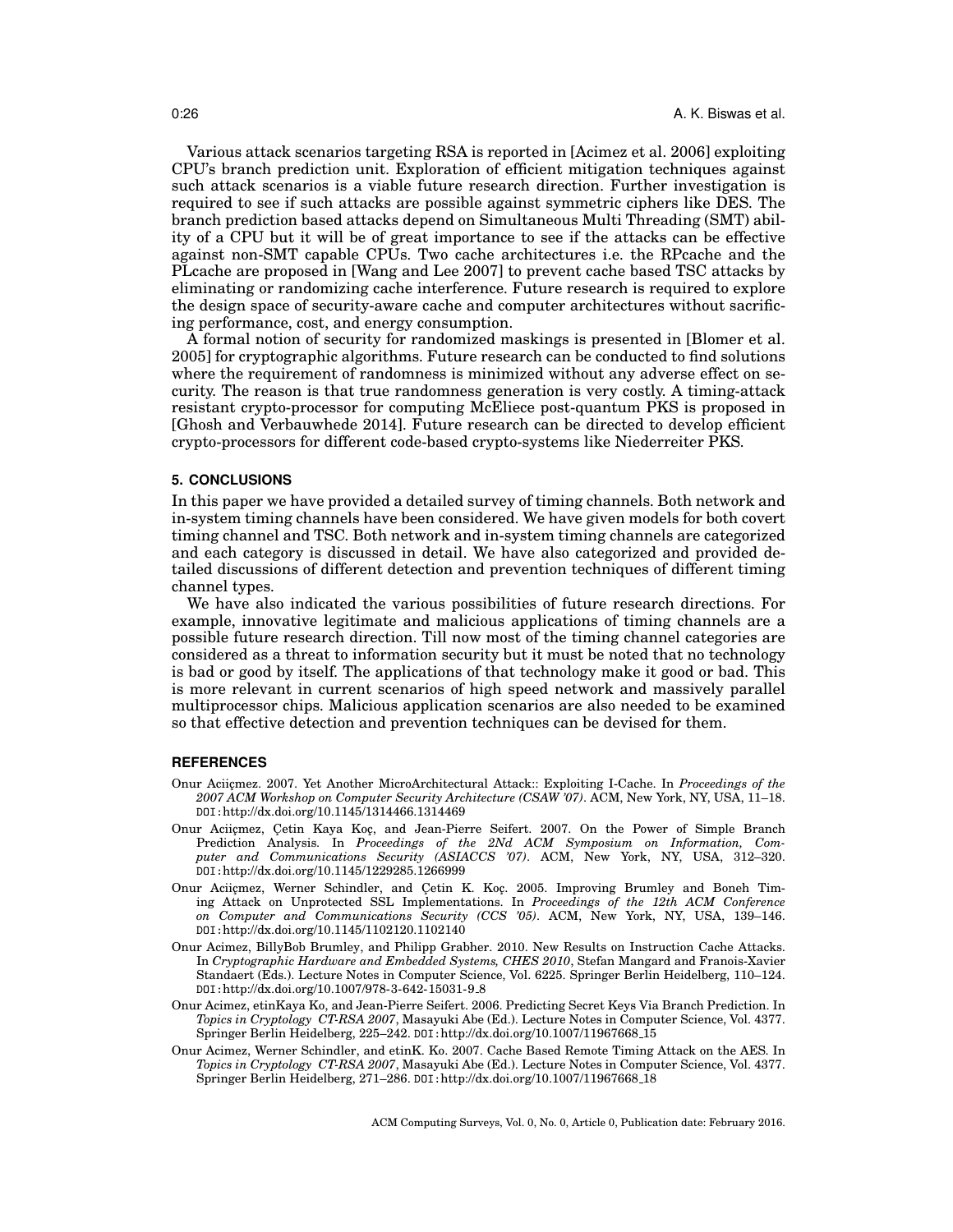- Guarav Shah Adam Aviv and Matt Blaze. 2011. *Steganographic Timing Channels*. Technical Report. Department of Computer and Information Science, University of Pennsylvania.
- S.A. Ahmadzadeh and G. Agnew. 2013. Turbo covert channel: An iterative framework for covert communication over data networks. In *INFOCOM, 2013 Proceedings IEEE*. 2031–2039. DOI:http://dx.doi.org/10.1109/INFCOM.2013.6567004
- K. Ahsan and D. Kundur. 2002. Practical Data Hiding in TCP/IP. In *Proc. Workshop on Multimedia Security at ACM Multimedia '02* (2002-12-01). Juan Les Pins, France. http://www.comm.utoronto.ca/*∼*dkundur/ pub pdfs/AhsKunMMSec02.pdf
- Hassan Aly and Mohammed ElGayyar. 2013. Attacking AES Using Bernsteins Attack on Modern Processors. In *Progress in Cryptology AFRICACRYPT 2013*, Amr Youssef, Abderrahmane Nitaj, and AboulElla Hassanien (Eds.). Lecture Notes in Computer Science, Vol. 7918. Springer Berlin Heidelberg, 127–139. DOI:http://dx.doi.org/10.1007/978-3-642-38553-7 7
- V. Anantharam and S. Verdu. 1996. Bits through queues. *Information Theory, IEEE Transactions on* 42, 1 (jan 1996), 4 –18. DOI:http://dx.doi.org/10.1109/18.481773
- R. Archibald. 2013. *Design and Detection of Covert Communiation: Timing Channels and Application Tunneling*. Ph.D. Dissertation. Davis, CA., USA.
- R. Archibald and D. Ghosal. 2012. A Covert Timing Channel Based on Fountain Codes. In *Trust, Security and Privacy in Computing and Communications (TrustCom), 2012 IEEE 11th International Conference on*. 970–977. DOI:http://dx.doi.org/10.1109/TrustCom.2012.21
- Rennie Archibald and Dipak Ghosal. 2014. A comparative analysis of detection metrics for covert timing channels. *Computers & Security* 45, 0 (2014), 284 – 292. DOI:http://dx.doi.org/10.1016/j.cose.2014.03.007
- Aslan Askarov, Danfeng Zhang, and Andrew C. Myers. 2010. Predictive Black-box Mitigation of Timing Channels. In *Proceedings of the 17th ACM Conference on Computer and Communications Security (CCS '10)*. ACM, New York, NY, USA, 297–307. DOI:http://dx.doi.org/10.1145/1866307.1866341
- Roberto Avanzi, Simon Hoerder, Dan Page, and Michael Tunstall. 2011. Side-channel attacks on the McEliece and Niederreiter public-key cryptosystems. *Journal of Cryptographic Engineering* 1, 4 (2011), 271–281. DOI:http://dx.doi.org/10.1007/s13389-011-0024-9
- A.S. Bedekar and M. Azizoglu. 1998. The information-theoretic capacity of discrete-time queues. *Information Theory, IEEE Transactions on* 44, 2 (Mar 1998), 446–461. DOI:http://dx.doi.org/10.1109/18.661496
- Do E. Bell and Lo J. La Padula. 1976. *Secure Computer System: Unified Exposition and MULTICS Interpretation*. Technical Report 522B. Deputy for Command and Management System, Hanscom Air Force Base, Bedford, Massachusetts.
- Daniel J. Bernstein. 2005. *Cache-timing attacks on AES*. Technical Report. Department of Mathematics, Statistics, and Computer Science, The University of Illinois at Chicago, Chicago, IL 606077045.
- Billy Bob Brumley. 2011. *Covert Timing Channels, Caching, and Cryptography*. Ph.D. Dissertation. Espoo, Finland.
- Johannes Blomer, Jorge Guajardo, and Volker Krummel. 2005. Provably Secure Masking of AES. In *Selected Areas in Cryptography*, Helena Handschuh and M.Anwar Hasan (Eds.). Lecture Notes in Computer Science, Vol. 3357. Springer Berlin Heidelberg, 69–83. DOI:http://dx.doi.org/10.1007/978-3-540-30564-4 5
- Andrey Bogdanov, Thomas Eisenbarth, Christof Paar, and Malte Wienecke. 2010. Differential Cache-Collision Timing Attacks on AES with Applications to Embedded CPUs. In *Topics in Cryptology - CT-RSA 2010*, Josef Pieprzyk (Ed.). Lecture Notes in Computer Science, Vol. 5985. Springer Berlin Heidelberg, 235–251. DOI:http://dx.doi.org/10.1007/978-3-642-11925-5 17
- Joseph Bonneau and Ilya Mironov. 2006. Cache-Collision Timing Attacks Against AES. In *Cryptographic Hardware and Embedded Systems - CHES 2006*, Louis Goubin and Mitsuru Matsui (Eds.). Lecture Notes in Computer Science, Vol. 4249. Springer Berlin Heidelberg, 201–215. DOI:http://dx.doi.org/10.1007/11894063 16
- BillyBob Brumley and RistoM. Hakala. 2009. Cache-Timing Template Attacks. In *Advances in Cryptology ASIACRYPT 2009*, Mitsuru Matsui (Ed.). Lecture Notes in Computer Science, Vol. 5912. Springer Berlin Heidelberg, 667–684. DOI:http://dx.doi.org/10.1007/978-3-642-10366-7 39
- BillyBob Brumley and Nicola Tuveri. 2011. Remote Timing Attacks Are Still Practical. In *Computer Security ESORICS 2011*, Vijay Atluri and Claudia Diaz (Eds.). Lecture Notes in Computer Science, Vol. 6879. Springer Berlin Heidelberg, 355–371. DOI:http://dx.doi.org/10.1007/978-3-642-23822-2 20
- David Brumley and Dan Boneh. 2003. Remote Timing Attacks Are Practical. In *Proceedings of the 12th Conference on USENIX Security Symposium - Volume 12 (SSYM'03)*. USENIX Association, Berkeley, CA, USA, 1–1. http://dl.acm.org/citation.cfm?id=1251353.1251354
- David Brumley and Dan Boneh. 2005. Remote timing attacks are practical. *Computer Networks* 48, 5 (2005), 701 – 716. DOI:http://dx.doi.org/10.1016/j.comnet.2005.01.010 Web Security.
- Serdar Cabuk. 2006. *Network Covert Channels: Design, Analysis, Detection, and Elimination*. Ph.D. Dissertation. West Lafayette, IN, USA.
- Serdar Cabuk, Carla E. Brodley, and Clay Shields. 2009. IP Covert Channel Detection. *ACM Trans. Inf. Syst. Secur.* 12, 4, Article 22 (April 2009), 29 pages. DOI:http://dx.doi.org/10.1145/1513601.1513604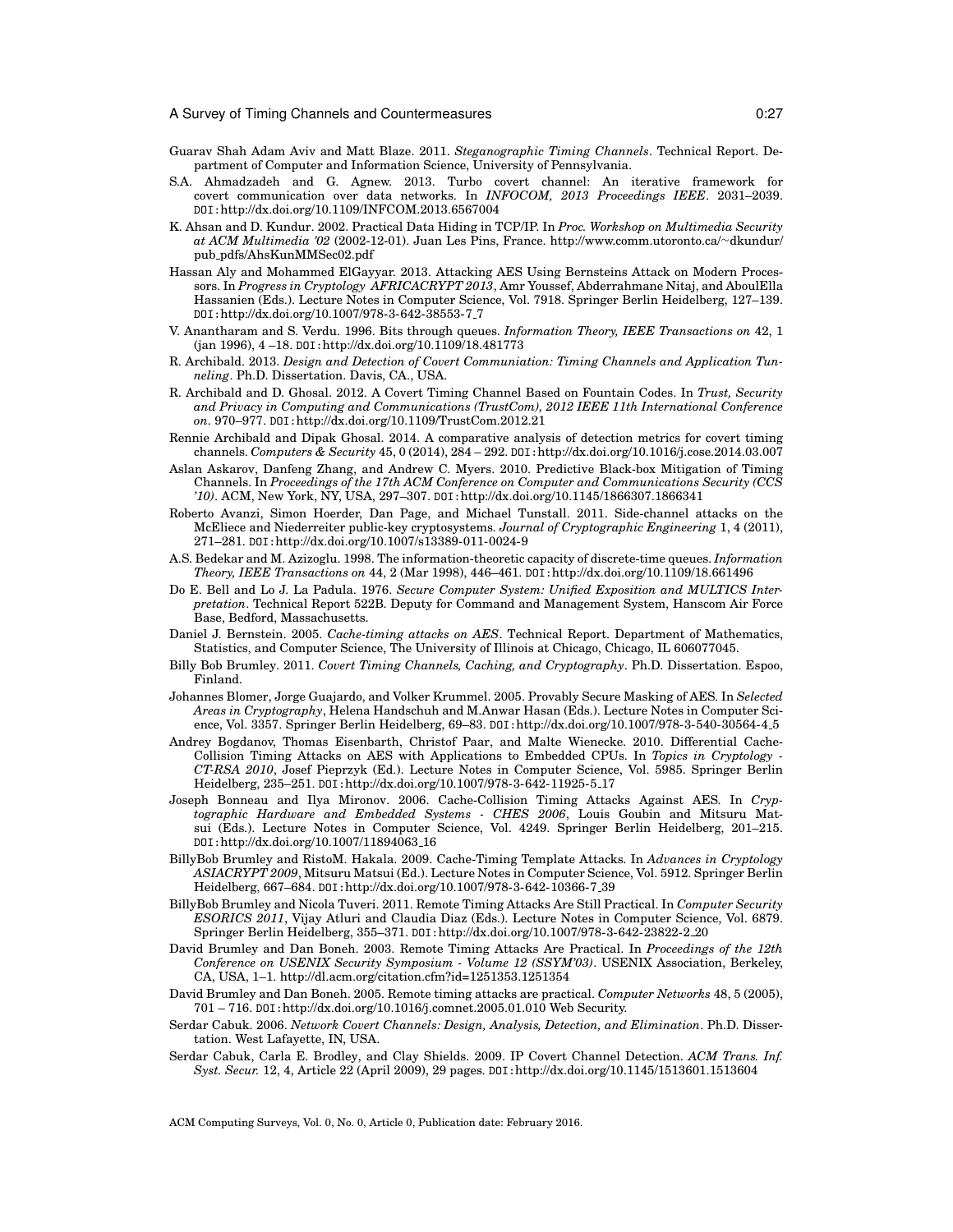- Christian Cachin. 2004. An information-theoretic model for steganography. *Information and Computation* 192, 1 (2004), 41 – 56. DOI:http://dx.doi.org/10.1016/j.ic.2004.02.003
- R.C. Chakinala, A. Kumarasubramanian, R. Manokaran, G. Noubir, C.Pandu Rangan, and R. Sundaram. 2007. Steganographic Communication in Ordered Channels. In *Information Hiding*, JanL. Camenisch, ChristianS. Collberg, NeilF. Johnson, and Phil Sallee (Eds.). Lecture Notes in Computer Science, Vol. 4437. Springer Berlin Heidelberg, 42–57. DOI:http://dx.doi.org/10.1007/978-3-540-74124-4 4
- Changlong Chen, Min Song, G. Hsieh, and Chunsheng Xin. 2011. A PLL Based Approach to Building an Effective Covert Timing Channel. In *Global Telecommunications Conference (GLOBECOM 2011), 2011 IEEE*. 1–5. DOI:http://dx.doi.org/10.1109/GLOCOM.2011.6134373
- CaiSen Chen, Tao Wang, YingZhan Kou, XiaoCen Chen, and Xiong Li. 2013b. Improvement of trace-driven I-Cache timing attack on the *{*RSA*}* algorithm. *Journal of Systems and Software* 86, 1 (2013), 100 – 107. DOI:http://dx.doi.org/10.1016/j.jss.2012.07.020
- CaiSen Chen, Tao Wang, and Junjian Tian. 2013a. Improving timing attack on RSA-CRT via error detection and correction strategy. *Information Sciences* 232, 0 (2013), 464 – 474. DOI:http://dx.doi.org/10.1016/j.ins.2012.01.027
- Jie Chen and Guru Venkataramani. 2014. An Algorithm for Detecting Contention-based Covert Timing Channels on Shared Hardware. In *Proceedings of the Third Workshop on Hardware and Architectural Support for Security and Privacy (HASP '14)*. ACM, New York, NY, USA, Article 1, 8 pages. DOI:http://dx.doi.org/10.1145/2611765.2611766
- M. Ciet, M. Neve, E. Peeters, and J-J Quisquater. 2003. Parallel FPGA implementation of RSA with residue number systems - can side-channel threats be avoided?. In *Circuits and Systems, 2003 IEEE 46th Midwest Symposium on*, Vol. 2. 806–810 Vol. 2. DOI:http://dx.doi.org/10.1109/MWSCAS.2003.1562409
- W. Cilio, M. Linder, C. Porter, Jia Di, S. Smith, and D. Thompson. 2010. Side-channel attack mitigation using dual-spacer Dual-rail Delay-insensitive Logic (D3L). In *IEEE SoutheastCon 2010 (SoutheastCon), Proceedings of the*. 471–474. DOI:http://dx.doi.org/10.1109/SECON.2010.5453826
- Washington Cilio, Michael Linder, Chris Porter, Jia Di, Dale R. Thompson, and Scott C. Smith. 2013. Mitigating power- and timing-based side-channel attacks using dual-spacer dualrail delay-insensitive asynchronous logic. *Microelectronics Journal* 44, 3 (2013), 258 – 269. DOI:http://dx.doi.org/10.1016/j.mejo.2012.12.001
- T.P. Coleman and N. Kiyavash. 2008a. Practical codes for queueing channels: An algebraic, statespace, message-passing approach. In *Information Theory Workshop, 2008. ITW '08. IEEE*. 318–322. DOI:http://dx.doi.org/10.1109/ITW.2008.4578677
- T.P. Coleman and N. Kiyavash. 2008b. Sparse graph codes and practical decoding algorithms for communicating over packet timings in networks. In *Information Sciences and Systems, 2008. CISS 2008. 42nd Annual Conference on*. 447–452. DOI:http://dx.doi.org/10.1109/CISS.2008.4558568
- Scott A. Crosby, Dan S. Wallach, and Rudolf H. Riedi. 2009. Opportunities and Limits of Remote Timing Attacks. *ACM Trans. Inf. Syst. Secur.* 12, 3, Article 17 (Jan. 2009), 29 pages. DOI:http://dx.doi.org/10.1145/1455526.1455530
- Department of Defense Standard. 1985. Trusted Computer System Evaluation Criteria. *Tech. Rep. DOD 5200.28-STD* (1985).
- Jean-Franois Dhem, Franois Koeune, Philippe-Alexandre Leroux, Patrick Mestr, Jean-Jacques Quisquater, and Jean-Louis Willems. 2000. A Practical Implementation of the Timing Attack. In *Smart Card Research and Applications*, Jean-Jacques Quisquater and Bruce Schneier (Eds.). Lecture Notes in Computer Science, Vol. 1820. Springer Berlin Heidelberg, 167–182. DOI:http://dx.doi.org/10.1007/10721064 15
- Roger Dingledine, Nick Mathewson, and Paul Syverson. 2004. Tor: The Second-generation Onion Router. In *Proceedings of the 13th Conference on USENIX Security Symposium - Volume 13 (SSYM'04)*. USENIX Association, Berkeley, CA, USA, 21–21. http://dl.acm.org/citation.cfm?id=1251375.1251396
- B.P. Dunn, M. Bloch, and J.N. Laneman. 2009. Secure bits through queues. In *Networking and Information Theory, 2009. ITW 2009. IEEE Information Theory Workshop on*. 37–41. DOI:http://dx.doi.org/10.1109/ITWNIT.2009.5158537
- J.J. Edwards, J.D. Brown, and P.C. Mason. 2012. Using covert timing channels for attack detection in MANETs. In *MILITARY COMMUNICATIONS CONFERENCE, 2012 - MILCOM 2012*. 1–7. DOI:http://dx.doi.org/10.1109/MILCOM.2012.6415726
- A El-Atawy and E. Al-Shaer. 2009. Building Covert Channels over the Packet Reordering Phenomenon. In *INFOCOM 2009, IEEE*. 2186–2194. DOI:http://dx.doi.org/10.1109/INFCOM.2009.5062143
- J.A. Elices and F. Perez-Gonzalez. 2013. The flow fingerprinting game. In *Information Forensics and Security (WIFS), 2013 IEEE International* DOI:http://dx.doi.org/10.1109/WIFS.2013.6707801
- I. Ezzeddine and P. Moulin. 2009. Achievable rates for queue-based timing stegocodes. In *Information Theory Workshop, 2009. ITW 2009. IEEE*. 379–383. DOI:http://dx.doi.org/10.1109/ITW.2009.5351197
- S. Ghosh, D. Mukhopadhyay, and D. Roychowdhury. 2011. Petrel: Power and Timing Attack Resistant Elliptic Curve Scalar Multiplier Based on Programmable GF(p) Arithmetic Unit. *Cir-*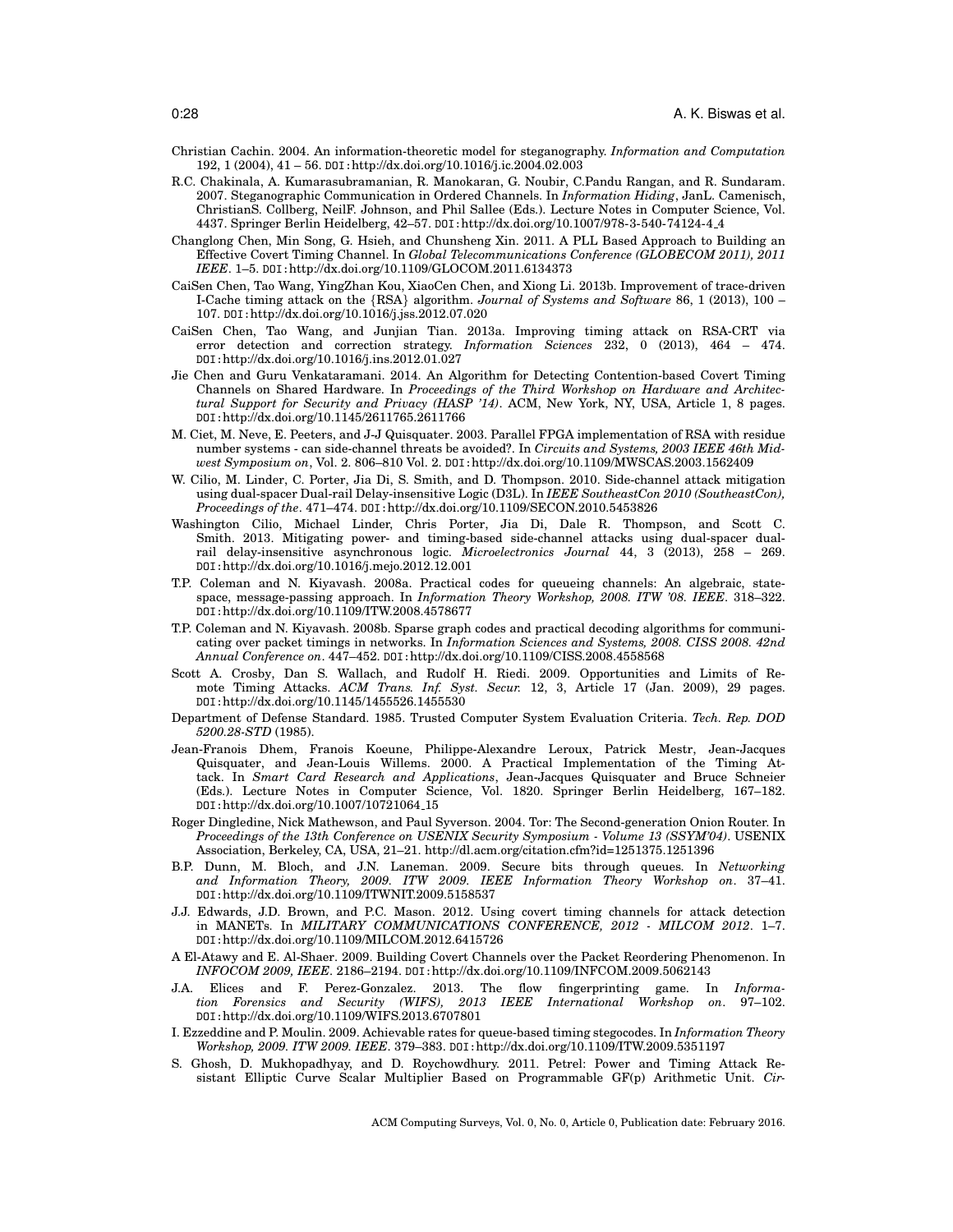*cuits and Systems I: Regular Papers, IEEE Transactions on* 58, 8 (Aug 2011), 1798–1812. DOI:http://dx.doi.org/10.1109/TCSI.2010.2103190

- S. Ghosh and I Verbauwhede. 2014. BLAKE-512-Based 128-Bit CCA2 Secure Timing Attack Resistant McEliece Cryptoprocessor. *Computers, IEEE Transactions on* 63, 5 (May 2014), 1124–1133. DOI:http://dx.doi.org/10.1109/TC.2012.271
- S. Gianvecchio and H. Wang. 2007. Detecting covert timing channels: an entropy-based approach. In *CCS '07: Proceedings of the 14th ACM Conference on Computer and Communications Security*. 307–316.
- S. Gianvecchio and H. Wang. 2011. An Entropy-Based Approach to Detecting Covert Timing Channels. *Dependable and Secure Computing, IEEE Transactions on* 8, 6 (nov.-dec. 2011), 785–797. DOI:http://dx.doi.org/10.1109/TDSC.2010.46
- S. Gianvecchio, H. Wang, D. Wijesekera, and S. Jajodia. 2008. Model-Based Covert Timing Channels: Automated Modeling and Evasion. In *RAID '08: Proceedings of the 11th international symposium on Recent Advances in Intrusion Detection*. Springer-Verlag, Berlin, Heidelberg, 211–230.
- J. Giles and B. Hajek. 2002. An information-theoretic and game-theoretic study of timing channels. *Information Theory, IEEE Transactions on* 48, 9 (sep 2002), 2455 – 2477. DOI:http://dx.doi.org/10.1109/TIT.2002.801405
- C. G. Girling. 1987. Covert Channels in LAN's. *IEEE Transactions on Software Engineering* 13, 2 (1987), 292–296.
- S.Z. Goher, B. Javed, and N.A. Saqib. 2012. Covert channel detection: A survey based analysis. In *High Capacity Optical Networks and Enabling Technologies (HONET), 2012 9th International Conference on*. 057–065. DOI:http://dx.doi.org/10.1109/HONET.2012.6421435
- Xun Gong and N. Kiyavash. 2013. Timing side channels for traffic analysis. In *Acoustics, Speech and Signal Processing (ICASSP), 2013 IEEE International Conference on*. 8697–8701. DOI:http://dx.doi.org/10.1109/ICASSP.2013.6639364
- Xun Gong, M. Rodrigues, and N. Kiyavash. 2012. Invisible flow watermarks for channels with dependent substitution and deletion errors. In *Acoustics, Speech and Signal Processing (ICASSP), 2012 IEEE International Conference on*. 1773–1776. DOI:http://dx.doi.org/10.1109/ICASSP.2012.6288243
- Xun Gong, M. Rodrigues, and N. Kiyavash. 2013. Invisible Flow Watermarks for Channels With Dependent Substitution, Deletion, and Bursty Insertion Errors. *Information Forensics and Security, IEEE Transactions on* 8, 11 (Nov 2013), 1850–1859. DOI:http://dx.doi.org/10.1109/TIFS.2013.2279794
- Travis Goodspeed. 2008. A Side-channel Timing Attack of the MSP430 BSL. In *Black Hat USA 2008*.
- S.K. Gorantla, S. Kadloor, T.P. Coleman, N. Kiyavash, I.S. Moskowitz, and M.H. Kang. 2010. Directed information and the NRL Network Pump. In *Information Theory and its Applications (ISITA), 2010 International Symposium on*. 343–348. DOI:http://dx.doi.org/10.1109/ISITA.2010.5649143
- S.K. Gorantla, S. Kadloor, N. Kiyavash, T.P. Coleman, I.S. Moskowitz, and M.H. Kang. 2012. Characterizing the Efficacy of the NRL Network Pump in Mitigating Covert Timing Channels. *Information Forensics and Security, IEEE Transactions on* 7, 1 (FEBRUARY 2012), 64–75. DOI:http://dx.doi.org/10.1109/TIFS.2011.2163398
- Shay Gueron. 2012. *Intel Advanced Encryption Standard (AES) New Instructions Set*. Technical Report 323641-001, Revision 3.01. Intel Corporation, Intel Architecture Group, Israel Development Center.
- A. Herzberg and H. Shulman. 2013. Limiting MitM to MitE Covert-Channels. In *Availability, Reliability and Security (ARES), 2013 Eighth International Conference on*. 236–241. DOI:http://dx.doi.org/10.1109/ARES.2013.138
- Alejandro Hevia and Marcos Kiwi. 1999. Strength of Two Data Encryption Standard Implementations Under Timing Attacks. *ACM Trans. Inf. Syst. Secur.* 2, 4 (Nov. 1999), 416–437. DOI:http://dx.doi.org/10.1145/330382.330390
- A Hodjat, D.D. Hwang, and I Verbauwhede. 2005. A scalable and high performance elliptic curve processor with resistance to timing attacks. In *Information Technology: Coding and Computing, 2005. ITCC 2005. International Conference on*, Vol. 1. 538–543 Vol. 1. DOI:http://dx.doi.org/10.1109/ITCC.2005.32
- Amir Houmansadr and Nikita Borisov. 2011a. CoCo: Coding-Based Covert Timing Channels for Network Flows. In *Information Hiding (Lecture Notes in Computer Science)*, Toms Filler, Toms Pevn, Scott Craver, and Andrew D. Ker (Eds.), Vol. 6958. Springer, 314–328. http://dblp.uni-trier.de/db/conf/ih/ ih2011.html#HoumansadrB11
- Amir Houmansadr and Nikita Borisov. 2011b. SWIRL: A scalable watermark to detect correlated network flows. In *In Network and Distributed System Security Symposium. Internet Society*.
- A. Houmansadr and N. Borisov. 2011c. Towards improving network flow watermarks using the repeataccumulate codes. In *Acoustics, Speech and Signal Processing (ICASSP), 2011 IEEE International Conference on*. 1852–1855. DOI:http://dx.doi.org/10.1109/ICASSP.2011.5946866
- Amir Houmansadr and Nikita Borisov. 2013a. BotMosaic: Collaborative network watermark for the detection of IRC-based botnets. *Journal of Systems and Software* 86, 3 (2013), 707 – 715. DOI:http://dx.doi.org/10.1016/j.jss.2012.11.005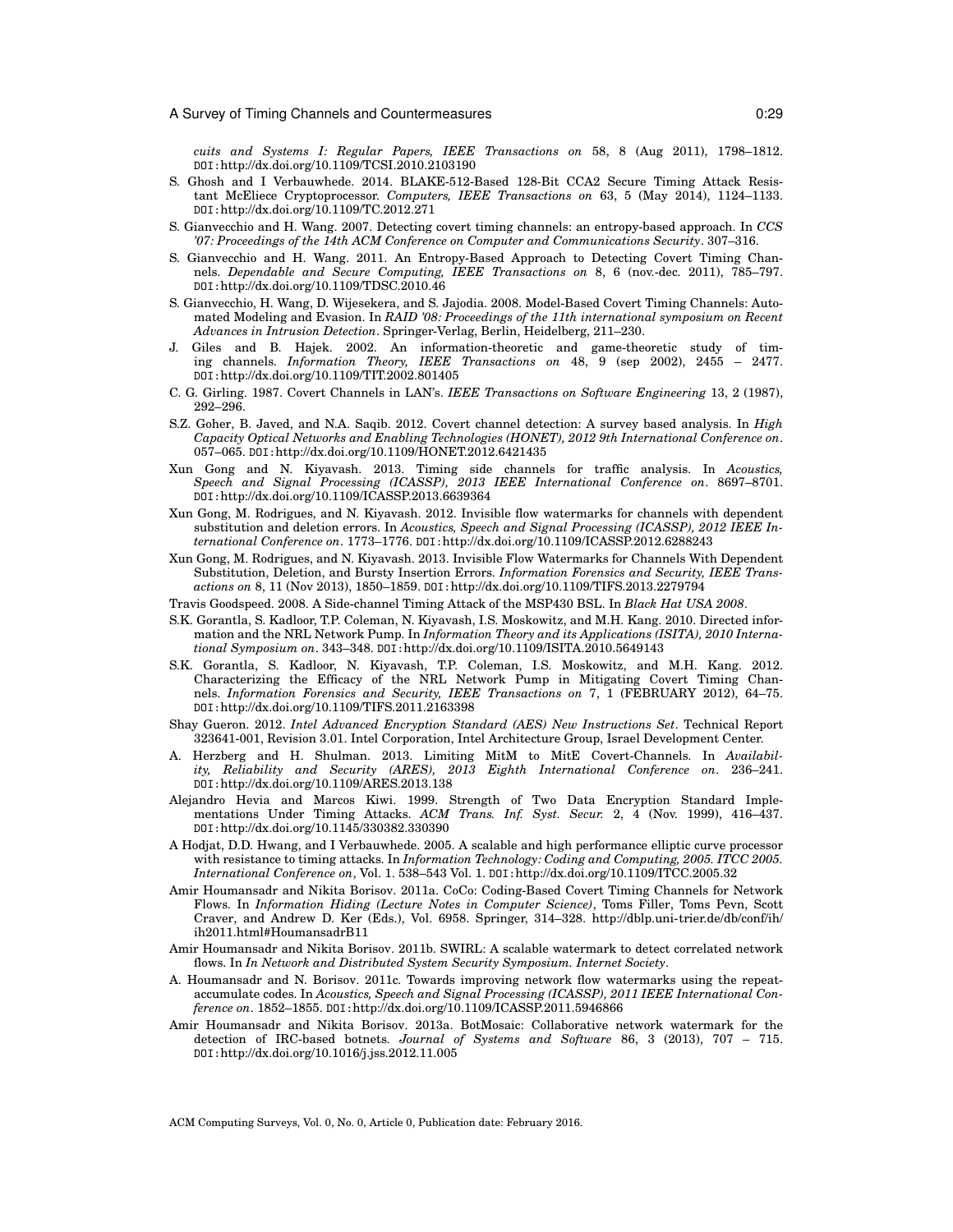- Amir Houmansadr and Nikita Borisov. 2013b. The Need for Flow Fingerprints to Link Correlated Network Flows. In *Privacy Enhancing Technologies*, Emiliano De Cristofaro and Matthew Wright (Eds.). Lecture Notes in Computer Science, Vol. 7981. Springer Berlin Heidelberg, 205–224. DOI:http://dx.doi.org/10.1007/978-3-642-39077-7 11
- A. Houmansadr, N. Kiyavash, and N. Borisov. 2009a. Multi-flow attack resistant watermarks for network flows. In *Acoustics, Speech and Signal Processing, 2009. ICASSP 2009. IEEE International Conference on*. 1497–1500. DOI:http://dx.doi.org/10.1109/ICASSP.2009.4959879
- Amir Houmansadr, Negar Kiyavash, and Nikita Borisov. 2009b. RAINBOW: A robust and invisible nonblind watermark for network flows. In *In: Proceedings of the Network and Distributed System Security Symposium (NDSS 2009). The INTERNET Society*.
- A Houmansadr, N. Kiyavash, and N. Borisov. 2014. Non-Blind Watermarking of Network Flows. *Networking, IEEE/ACM Transactions on* 22, 4 (Aug 2014), 1232–1244. DOI:http://dx.doi.org/10.1109/TNET.2013.2272740
- W.M. Hu. 1991. Reducing timing channels with fuzzy time. In *Proceedings of IEEE Computer Society Symposium on Research in Security and Privacy*. 8–20.
- Wei Hu, J. Oberg, A Irturk, M. Tiwari, T. Sherwood, Dejun Mu, and R. Kastner. 2012. On the Complexity of Generating Gate Level Information Flow Tracking Logic. *Information Forensics and Security, IEEE Transactions on* 7, 3 (June 2012), 1067–1080. DOI:http://dx.doi.org/10.1109/TIFS.2012.2189105
- Junwei Huang, Xian Pan, Xinwen Fu, and Jie Wang. 2011. Long PN code based DSSS watermarking. In *INFOCOM, 2011 Proceedings IEEE*. 2426–2434. DOI:http://dx.doi.org/10.1109/INFCOM.2011.5935064
- R. Hund, C. Willems, and T. Holz. 2013. Practical Timing Side Channel Attacks against Kernel Space ASLR. In *Security and Privacy (SP), 2013 IEEE Symposium on*. 191–205. DOI:http://dx.doi.org/10.1109/SP.2013.23
- Jason Jaskolka, Ridha Khedri, and Qinglei Zhang. 2012. On the Necessary Conditions for Covert Channel Existence: A State-of-the-Art Survey. *Procedia Computer Science* 10, 0 (2012), 458 – 465. DOI:http://dx.doi.org/10.1016/j.procs.2012.06.059 *{*ANT*}* 2012 and MobiWIS 2012.
- Weijia Jia, Fung Po Tso, Zhen Ling, Xinwen Fu, Dong Xuan, and Wei Yu. 2009. Blind Detection of Spread Spectrum Flow Watermarks. In *INFOCOM 2009, IEEE*. 2195–2203. DOI:http://dx.doi.org/10.1109/INFCOM.2009.5062144
- John Kelsey, Bruce Schneier, David Wagner, and Chris Hall. 1998. Side channel cryptanalysis of product ciphers. In *Computer Security ESORICS 98*, Jean-Jacques Quisquater, Yves Deswarte, Catherine Meadows, and Dieter Gollmann (Eds.). Lecture Notes in Computer Science, Vol. 1485. Springer Berlin Heidelberg, 97–110. DOI:http://dx.doi.org/10.1007/BFb0055858
- Richard Kemmerer. 1982. A Practical Approach to Identifying Storage and Timing Channels. In *Security and Privacy, IEEE Symposium on*.
- R.A. Kemmerer. 2002. A practical approach to identifying storage and timing channels: twenty years later. In *Computer Security Applications Conference, 2002. Proceedings. 18th Annual*. 109–118. DOI:http://dx.doi.org/10.1109/CSAC.2002.1176284
- Richard A. Kemmerer. 1983. Shared Resource Matrix Methodology: An Approach to Identifying Storage and Timing Channels. *ACM Trans. Comput. Syst.* 1, 3 (Aug. 1983), 256–277. DOI:http://dx.doi.org/10.1145/357369.357374
- H. Khan, Y. Javed, F. Mirza, and S.A. Khayam. 2009. Embedding a Covert Channel in Active Network Connections. In *Global Telecommunications Conference, 2009. GLOBECOM 2009. IEEE*. 1–6. DOI:http://dx.doi.org/10.1109/GLOCOM.2009.5425348
- N. Kiyavash and T. Coleman. 2009. Covert timing channels codes for communication over interactive traffic. In *Acoustics, Speech and Signal Processing, 2009. ICASSP 2009. IEEE International Conference on*. Taipei, Taiwan, 1485–1488.
- Negar Kiyavash, Amir Houmansadr, and Nikita Borisov. 2008. Multi-flow Attacks Against Network Flow Watermarking Schemes. In *17th USENIX Security Symposium*.
- N. Kiyavash, F. Koushanfar, T.P. Coleman, and M. Rodrigues. 2013. A Timing Channel Spyware for the CSMA/CA Protocol. *Information Forensics and Security, IEEE Transactions on* 8, 3 (March 2013), 477– 487. DOI:http://dx.doi.org/10.1109/TIFS.2013.2238930
- PaulC. Kocher. 1996. Timing Attacks on Implementations of Diffie-Hellman, RSA, DSS, and Other Systems. In *Advances in Cryptology CRYPTO 96*, Neal Koblitz (Ed.). Lecture Notes in Computer Science, Vol. 1109. Springer Berlin Heidelberg, 104–113. DOI:http://dx.doi.org/10.1007/3-540-68697-5 9
- Francois Koeune and Jean-Jacques Quisquater. 1999. *A timing attack against Rijndael*. Technical Report CG-1999/1. Universite catholique de Louvain, Departement d Electricite (DICE), Belgium.
- Jingfei Kong, Onur Aciicmez, Jean-Pierre Seifert, and Huiyang Zhou. 2008. Deconstructing New Cache Designs for Thwarting Software Cache-based Side Channel Attacks. In *Proceedings of the 2Nd ACM Workshop on Computer Security Architectures (CSAW '08)*. ACM, New York, NY, USA, 25–34. DOI:http://dx.doi.org/10.1145/1456508.1456514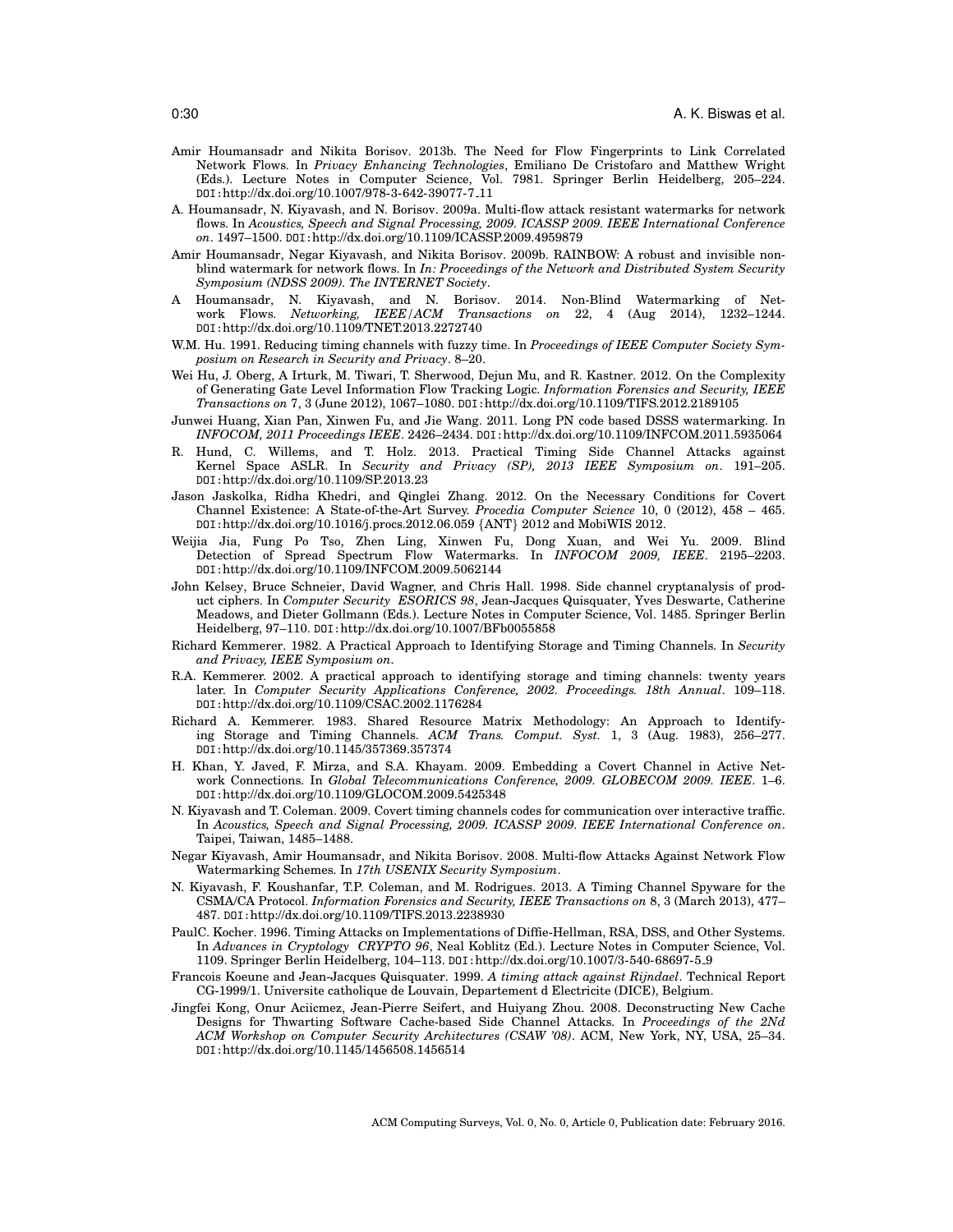- J. Kong, O. Aciicmez, J.-P. Seifert, and Huiyang Zhou. 2009. Hardware-software integrated approaches to defend against software cache-based side channel attacks. In *High Performance Computer Architecture, 2009. HPCA 2009. IEEE 15th International Symposium on*. 393–404. DOI:http://dx.doi.org/10.1109/HPCA.2009.4798277
- Robert Konighofer. 2008. A Fast and Cache-Timing Resistant Implementation of the AES. In *Topics in Cryptology CT-RSA 2008*, Tal Malkin (Ed.). Lecture Notes in Computer Science, Vol. 4964. Springer Berlin Heidelberg, 187–202. DOI:http://dx.doi.org/10.1007/978-3-540-79263-5 12
- Kush Kothari and Matthew Wright. 2013. Mimic: An active covert channel that evades regularity-based detection. *Computer Networks* 57, 3 (2013), 647 – 657. DOI:http://dx.doi.org/10.1016/j.comnet.2012.10.008
- Emilia Ksper and Peter Schwabe. 2009. Faster and Timing-Attack Resistant AES-GCM. In *Cryptographic Hardware and Embedded Systems - CHES 2009*, Christophe Clavier and Kris Gaj (Eds.). Lecture Notes in Computer Science, Vol. 5747. Springer Berlin Heidelberg, 1–17. DOI:http://dx.doi.org/10.1007/978-3-642-04138-9 1
- Butler W. Lampson. 1973. A Note on the Confinement Problem. *Commun. ACM* 16, 10 (Oct. 1973), 613–615. DOI:http://dx.doi.org/10.1145/362375.362389
- Ki Suh Lee, Han Wang, and Hakim Weatherspoon. 2014. PHY Covert Channels: Can You See the Idles?. In *Proceedings of the 11th USENIX Conference on Networked Systems Design and Implementation (NSDI'14)*. USENIX Association, Berkeley, CA, USA, 173–185. http://dl.acm.org/citation.cfm?id= 2616448.2616465
- Zi Lin and Nicholas Hopper. 2012. New Attacks on Timing-based Network Flow Watermarks. In *Proceedings of the 21st USENIX Conference on Security Symposium (Security'12)*. USENIX Association, Berkeley, CA, USA, 20–20. http://dl.acm.org/citation.cfm?id=2362793.2362813
- Fangfei Liu and Ruby B. Lee. 2013. Security Testing of a Secure Cache Design. In *Proceedings of the 2Nd International Workshop on Hardware and Architectural Support for Security and Privacy (HASP '13)*. ACM, New York, NY, USA, Article 3, 8 pages. DOI:http://dx.doi.org/10.1145/2487726.2487729
- Guangjie Liu, Jiangtao Zhai, and Yuewei Dai. 2012. Network covert timing chan-<br>nel with distribution matching. Telecommunication Systems 49, 2 (2012), 199–205. nel material distribution distribution Systems 49, 2 (2012), DOI:http://dx.doi.org/10.1007/s11235-010-9368-1
- Guangjie Liu, Jiangtao Zhai, Yuewei Dai, and Zhiquan Wang. 2009. Covert Timing Channel with Distribution Matching. In *Proceedings of the 2009 International Conference on Multimedia Information Networking and Security - Volume 01 (MINES '09)*. IEEE Computer Society, Washington, DC, USA, 565–568. DOI:http://dx.doi.org/10.1109/MINES.2009.280
- Y. Liu, F. Armknecht, D. Ghosal, S. Katzenbeisser, A. Sadeghi, and S. Schulz. 2009. Hide and Seek in Time - Robust Covert Timing Channels. In *14th European Symposium on Research in Computer Security (ESORICS)*.
- Yali Liu, Dipak Ghosal, Frederik Armknecht, Ahmad-Reza Sadeghi, Steffen Schulz, and Stefan Katzenbeisser. 2010. Robust and Undetectable Steganographic Timing Channels for i.i.d. Traffic. In *Information Hiding*, Rainer Bhme, PhilipW.L. Fong, and Reihaneh Safavi-Naini (Eds.). Lecture Notes in Computer Science, Vol. 6387. Springer Berlin Heidelberg, 193–207. DOI:http://dx.doi.org/10.1007/978-3-642-16435-4 15
- Junzhou Luo, Xiaogang Wang, and Ming Yang. 2012b. An interval centroid based spread spectrum watermarking scheme for multi-flow traceback. *Journal of Network and Computer Applications* 35, 1 (2012), 60 – 71. DOI:http://dx.doi.org/10.1016/j.jnca.2011.03.003 Collaborative Computing and Applications.
- Xiapu Luo, EdmondW.W. Chan, and RockyK.C. Chang. 2007. Cloak: A Ten-Fold Way for Reliable Covert Communications. In *Computer Security ESORICS 2007*, Joachim Biskup and Javier Lpez (Eds.). Lecture Notes in Computer Science, Vol. 4734. Springer Berlin Heidelberg, 283–298. DOI:http://dx.doi.org/10.1007/978-3-540-74835-9 19
- Xiapu Luo, E. Chan, and R. Chang. 2008. TCP covert timing channels: Design and detection. In *Dependable Systems and Networks With FTCS and DCC, 2008. DSN 2008. IEEE International Conference on*. 420 –429. DOI:http://dx.doi.org/10.1109/DSN.2008.4630112
- Xiapu Luo, E.W.W. Chan, Peng Zhou, and R.K.C. Chang. 2012a. Robust Network Covert Communications Based on TCP and Enumerative Combinatorics. *Dependable and Secure Computing, IEEE Transactions on* 9, 6 (Nov 2012), 890–902. DOI:http://dx.doi.org/10.1109/TDSC.2012.64
- Xiapu Luo, Junjie Zhang, Roberto Perdisci, and Wenke Lee. 2010. On the Secrecy of Spread-Spectrum Flow Watermarks. In *Computer Security ESORICS 2010*, Dimitris Gritzalis, Bart Preneel, and Marianthi Theoharidou (Eds.). Lecture Notes in Computer Science, Vol. 6345. Springer Berlin Heidelberg, 232– 248. DOI:http://dx.doi.org/10.1007/978-3-642-15497-3 15
- Xiapu Luo, Peng Zhou, Junjie Zhang, Roberto Perdisci, Wenke Lee, and Rocky K. C. Chang. 2011. Exposing Invisible Timing-based Traffic Watermarks with BACKLIT. In *Proceedings of the 27th Annual Computer Security Applications Conference (ACSAC '11)*. ACM, New York, NY, USA, 197–206. DOI:http://dx.doi.org/10.1145/2076732.2076760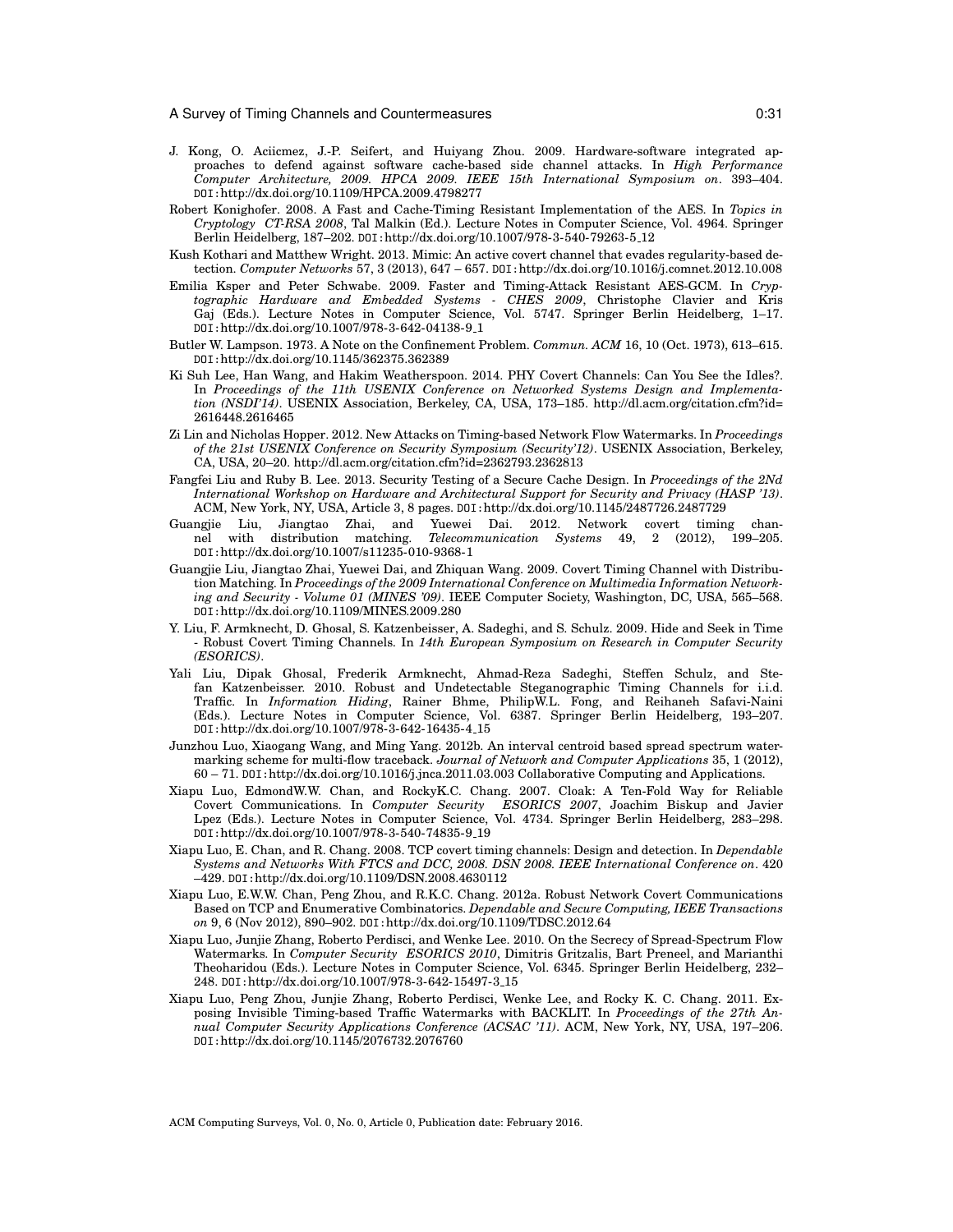- R. Martin, J. Demme, and S. Sethumadhavan. 2012. TimeWarp: Rethinking timekeeping and performance monitoring mechanisms to mitigate side-channel attacks. In *Computer Architecture (ISCA), 2012 39th Annual International Symposium on*. 118–129. DOI:http://dx.doi.org/10.1109/ISCA.2012.6237011
- B.C. Mason, D. Ghosal, and C. Corbett. 2010. Evaluation of a Massively Parallel Architecture for Network Security Applications. In *Parallel, Distributed and Network-Based Processing (PDP), 2010 18th Euromicro International Conference on*. 85–91. DOI:http://dx.doi.org/10.1109/PDP.2010.20
- Petar Momcilovic. 2006. Mismatch Decoding of a Compound Timing Channel. In *Forty-Fourth Annual Allerton Conference on Communication, Control, and Computing*.
- I.S. Moskowitz and A.R. Miller. 1992. The channel capacity of a certain noisy timing channel. *IEEE Transactions on Information Theory* 38, 4 (1992), 1339–1344.
- S. Mou, Z. Zhao, S. Jiang, Z. Wu, and J. Zhu. 2012. Feature extraction and classification algorithm for detecting complex covert timing channel. *Computers and Security* 31, 1 (2012), 70–82. http://dblp.uni-trier.de/ db/journals/compsec/compsec31.html#MouZJWZ12
- Keaton Mowery, Sriram Keelveedhi, and Hovav Shacham. 2012. Are AES x86 Cache Timing Attacks Still Feasible?. In *Proceedings of the 2012 ACM Workshop on Cloud Computing Security Workshop (CCSW '12)*. ACM, New York, NY, USA, 19–24. DOI:http://dx.doi.org/10.1145/2381913.2381917
- Jason Oberg, Wei Hu, Ali Irturk, Mohit Tiwari, Timothy Sherwood, and Ryan Kastner. 2010. Theoretical Analysis of Gate Level Information Flow Tracking. In *Proceedings of the 47th Design Automation Conference (DAC '10)*. ACM, New York, NY, USA, 244–247. DOI:http://dx.doi.org/10.1145/1837274.1837337
- Jason Oberg, Wei Hu, Ali Irturk, Mohit Tiwari, Timothy Sherwood, and Ryan Kastner. 2011. Information Flow Isolation in I2C and USB. In *Proceedings of the 48th Design Automation Conference (DAC '11)*. ACM, New York, NY, USA, 254–259. DOI:http://dx.doi.org/10.1145/2024724.2024782
- DagArne Osvik, Adi Shamir, and Eran Tromer. 2006. Cache Attacks and Countermeasures: The Case of AES. In *Topics in Cryptology CT-RSA 2006*, David Pointcheval (Ed.). Lecture Notes in Computer Science, Vol. 3860. Springer Berlin Heidelberg, 1-20. D0I:http://dx.doi.org/10.1007/11605805<sub>-1</sub>
- Zheng Pan, Hong Peng, Xianzhong Long, Changle Zhang, and Ying Wu. 2009. A Watermarking-Based Host Correlation Detection Scheme. In *Management of e-Commerce and e-Government, 2009. ICMECG '09. International Conference on*. 493–497. DOI:http://dx.doi.org/10.1109/ICMeCG.2009.29
- P. Peng, P. Ning, and D.S. Reeves. 2006. On the Secrecy of Timing-Based Active Watermarking Trace-Back Techniques. In *SP '06: Proceedings of the 2006 IEEE Symposium on Security and Privacy*. Washington, DC, 334–349.
- Pai Peng, Peng Ning, D.S. Reeves, and Xinyuan Wang. 2005. Active timing-based correlation of perturbed traffic flows with chaff packets. In *Distributed Computing Systems Workshops, 2005. 25th IEEE International Conference on*. 107–113. DOI:http://dx.doi.org/10.1109/ICDCSW.2005.30
- Colin Percival. 2005. Cache missing for fun and profit. In *Proc. of BSDCan 2005*.
- Young June Pyun, Younghee Park, Douglas S. Reeves, Xinyuan Wang, and Peng Ning. 2012. Intervalbased flow watermarking for tracing interactive traffic. *Computer Networks* 56, 5 (2012), 1646 – 1665. DOI:http://dx.doi.org/10.1016/j.comnet.2012.01.017
- Young June Pyun, Young Hee Park, Xinyuan Wang, D.S. Reeves, and Peng Ning. 2007. Tracing Traffic through Intermediate Hosts that Repacketize Flows. In *INFOCOM 2007. 26th IEEE International Conference on Computer Communications. IEEE*. 634–642. DOI:http://dx.doi.org/10.1109/INFCOM.2007.80
- Sakthi V. Radhakrishnan, A. Selcuk Uluagac, and Raheem Beyah. 2013. Realizing an 802.11-based covert timing channel using off-the-shelf wireless cards. In *Global Communications Conference (GLOBECOM), 2013 IEEE*. 722–728. DOI:http://dx.doi.org/10.1109/GLOCOM.2013.6831158
- C. Rebeiro, M. Mondal, and D. Mukhopadhyay. 2010. Pinpointing Cache Timing Attacks on AES. In *VLSI Design, 2010. VLSID '10. 23rd International Conference on*. 306–311. DOI:http://dx.doi.org/10.1109/VLSI.Design.2010.29
- Ahmad-Reza Sadeghi, Steffen Schulz, and Vijay Varadharajan. 2012. The Silence of the LANs: Efficient Leakage Resilience for IPsec VPNs. In *Computer Security ESORICS 2012*, Sara Foresti, Moti Yung, and Fabio Martinelli (Eds.). Lecture Notes in Computer Science, Vol. 7459. Springer Berlin Heidelberg, 253–270. DOI:http://dx.doi.org/10.1007/978-3-642-33167-1 15
- Erkay Savas¸. 2013. Attacks on Implementations of Cryptographic Algorithms: Side-channel and Fault Attacks. In *Proceedings of the 6th International Conference on Security of Information and Networks (SIN '13)*. ACM, New York, NY, USA, 7–14. DOI:http://dx.doi.org/10.1145/2523514.2523593
- Werner Schindler. 2000. A Timing Attack against RSA with the Chinese Remainder Theorem. In *Cryptographic Hardware and Embedded Systems CHES 2000*, etinK. Ko and Christof Paar (Eds.). Lecture Notes in Computer Science, Vol. 1965. Springer Berlin Heidelberg, 109–124. DOI:http://dx.doi.org/10.1007/3-540-44499-8 8
- Werner Schindler. 2002. A Combined Timing and Power Attack. In *Public Key Cryptography*, David Naccache and Pascal Paillier (Eds.). Lecture Notes in Computer Science, Vol. 2274. Springer Berlin Heidelberg, 263–279. DOI:http://dx.doi.org/10.1007/3-540-45664-3 19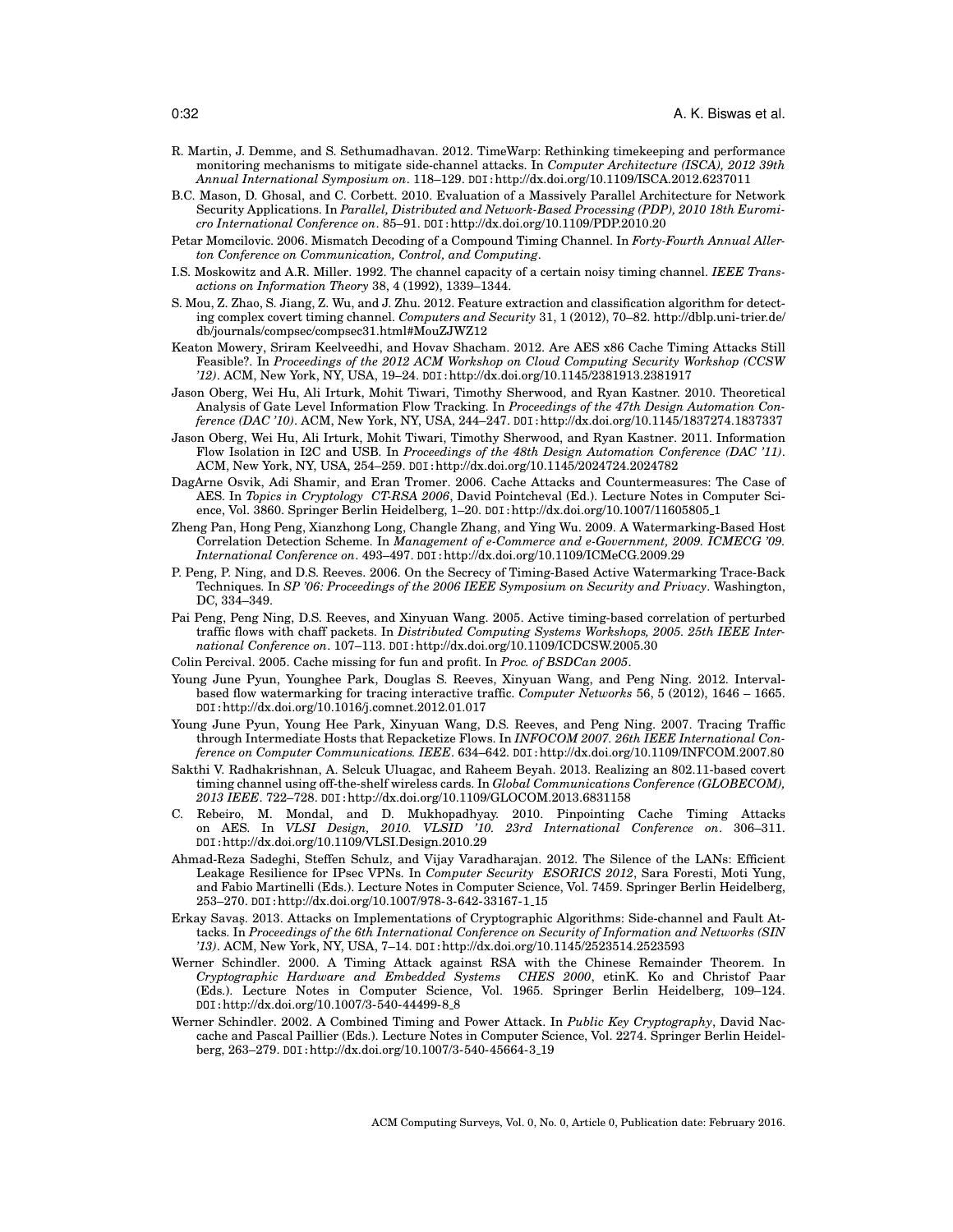- S.H. Sellke, C. Wang, S. Bagchi, and N. Shroff. 2009. TCP/IP Timing Channels: Theory to Implementation. In *INFOCOM 2009. The 28th Conference on Computer Communications. IEEE*. 2204–2212.
- S. H. Sellke, N. B. Shroff, S. Bagchi, , and C. C. Wang. 2006. Timing Channel Capacity for Uniform and Gaussian Servers. In *Forty-Fourth Annual Allerton Conference on Communication, Control, and Computing*.
- S. H. Sellke, C. Wang, N. Shroff, and S. Bagchi. 2007. Capacity Bounds on Timing Channels with Bounded Service Times. In *IEEE International Symposium on Information Theory*. 981–985.
- Abdulhadi Shoufan, Falko Strenzke, H.Gregor Molter, and Marc Stttinger. 2010. A Timing Attack against Patterson Algorithm in the McEliece PKC. In *Information, Security and Cryptology ICISC 2009*, Donghoon Lee and Seokhie Hong (Eds.). Lecture Notes in Computer Science, Vol. 5984. Springer Berlin Heidelberg, 161–175. DOI:http://dx.doi.org/10.1007/978-3-642-14423-3 12
- P.L. Shrestha, M. Hempel, M. Alahmad, and H. Sharif. 2013. Modeling packet rate covert timing channels. In *Innovations in Information Technology (IIT), 2013 9th International Conference on*. 54–59. DOI:http://dx.doi.org/10.1109/Innovations.2013.6544393
- P.L. Shrestha, M. Hempel, H. Sharif, and H.-H. Chen. 2014. An Event-Based Unified System Model to Characterize and Evaluate Timing Covert Channels. (2014). DOI:http://dx.doi.org/10.1109/JSYST.2014.2328665
- GustavusJ. Simmons. 1984. The Prisoners Problem and the Subliminal Channel. In *Advances in Cryptology*, David Chaum (Ed.). Springer US, 51–67. D0I:http://dx.doi.org/10.1007/978-1-4684-4730-9<sub>-</sub>5
- D. X. Song, D. Wagner, and X. Tian. 2001. Timing analysis of keystrokes and timing attacks on SSH. In *SSYM'01: Proceedings of the 10th Conference on USENIX Security Symposium*. Berkeley, CA, USA, 25–25.
- R.M. Stillman. 2008. Detecting IP covert timing channels by correlating packet timing with memory content. In *Southeastcon, 2008. IEEE*. 204–209. DOI:http://dx.doi.org/10.1109/SECON.2008.4494286
- Falko Strenzke. 2010. A Timing Attack against the Secret Permutation in the McEliece PKC. In *Post-Quantum Cryptography*, Nicolas Sendrier (Ed.). Lecture Notes in Computer Science, Vol. 6061. Springer Berlin Heidelberg, 95–107. DOI:http://dx.doi.org/10.1007/978-3-642-12929-2 8
- Falko Strenzke, Erik Tews, H.Gregor Molter, Raphael Overbeck, and Abdulhadi Shoufan. 2008. Side Channels in the McEliece PKC. In *Post-Quantum Cryptography*, Johannes Buchmann and Jintai Ding (Eds.). Lecture Notes in Computer Science, Vol. 5299. Springer Berlin Heidelberg, 216–229. DOI:http://dx.doi.org/10.1007/978-3-540-88403-3 15
- Yanan Sun, Xiaohong Guan, Ting Liu, and Yu Qu. 2012. An Identity Authentication Mechanism Based on Timing Covert Channel. In *Trust, Security and Privacy in Computing and Communications (TrustCom), 2012 IEEE 11th International Conference on*. 832–836. DOI:http://dx.doi.org/10.1109/TrustCom.2012.80
- R. Sundaresan and S. Verdu. 2000a. Robust decoding for timing channels. *Information Theory, IEEE Transactions on* 46, 2 (Mar 2000), 405–419. DOI:http://dx.doi.org/10.1109/18.825800
- R. Sundaresan and S. Verdu. 2000b. Sequential decoding for the exponential server timing channel. *Information Theory, IEEE Transactions on* 46, 2 (Mar 2000), 705–709. DOI:http://dx.doi.org/10.1109/18.825847
- R. Sundaresan and S. Verdu. 2006. Capacity of queues via point-process channels. *Information Theory, IEEE Transactions on* 52, 6 (June 2006), 2697–2709. DOI:http://dx.doi.org/10.1109/TIT.2005.862079
- J.A. Thomas. 1997. On the Shannon capacity of discrete time queues. In *Information Theory. 1997. Proceedings., 1997 IEEE International Symposium on*. 333–. DOI:http://dx.doi.org/10.1109/ISIT.1997.613261
- M. Tiwari, Xun Li, H.M.G. Wassel, B. Mazloom, S. Mysore, F.T. Chong, and T. Sherwood. 2010. Gate-Level Information-Flow Tracking for Secure Architectures. *Micro, IEEE* 30, 1 (Jan 2010), 92–100. DOI:http://dx.doi.org/10.1109/MM.2010.17
- M. Tiwari, J.K. Oberg, X. Li, J. Valamehr, T. Levin, B. Hardekopf, R. Kastner, F.T. Chong, and T. Sherwood. 2011. Crafting a usable microkernel, processor, and I/O system with strict and provable information flow security. In *Computer Architecture (ISCA), 2011 38th Annual International Symposium on*. 189–199.
- Mohit Tiwari, Hassan M.G. Wassel, Bita Mazloom, Shashidhar Mysore, Frederic T. Chong, and Timothy Sherwood. 2009. Complete Information Flow Tracking from the Gates Up. In *Proceedings of the 14th International Conference on Architectural Support for Programming Languages and Operating Systems (ASPLOS XIV)*. ACM, New York, NY, USA, 109–120. DOI:http://dx.doi.org/10.1145/1508244.1508258
- Eran Tromer, Dag Arne Osvik, and Adi Shamir. 2010. Efficient Cache Attacks on AES, and Countermeasures. *J. Cryptol.* 23, 2 (Jan. 2010), 37–71. DOI:http://dx.doi.org/10.1007/s00145-009-9049-y
- A.B. Wagner and V. Anantharam. 2005. Zero-rate reliability of the exponential-server timing channel. *Information Theory, IEEE Transactions on* 51, 2 (Feb 2005), 447–465. DOI:http://dx.doi.org/10.1109/TIT.2004.840876
- Robert J. Walls, Kush Kothari, and Matthew Wright. 2011. Liquid: A detection-resistant covert timing channel based on IPD shaping. *Computer Networks* 55, 6 (2011), 1217 – 1228. DOI:http://dx.doi.org/10.1016/j.comnet.2010.11.007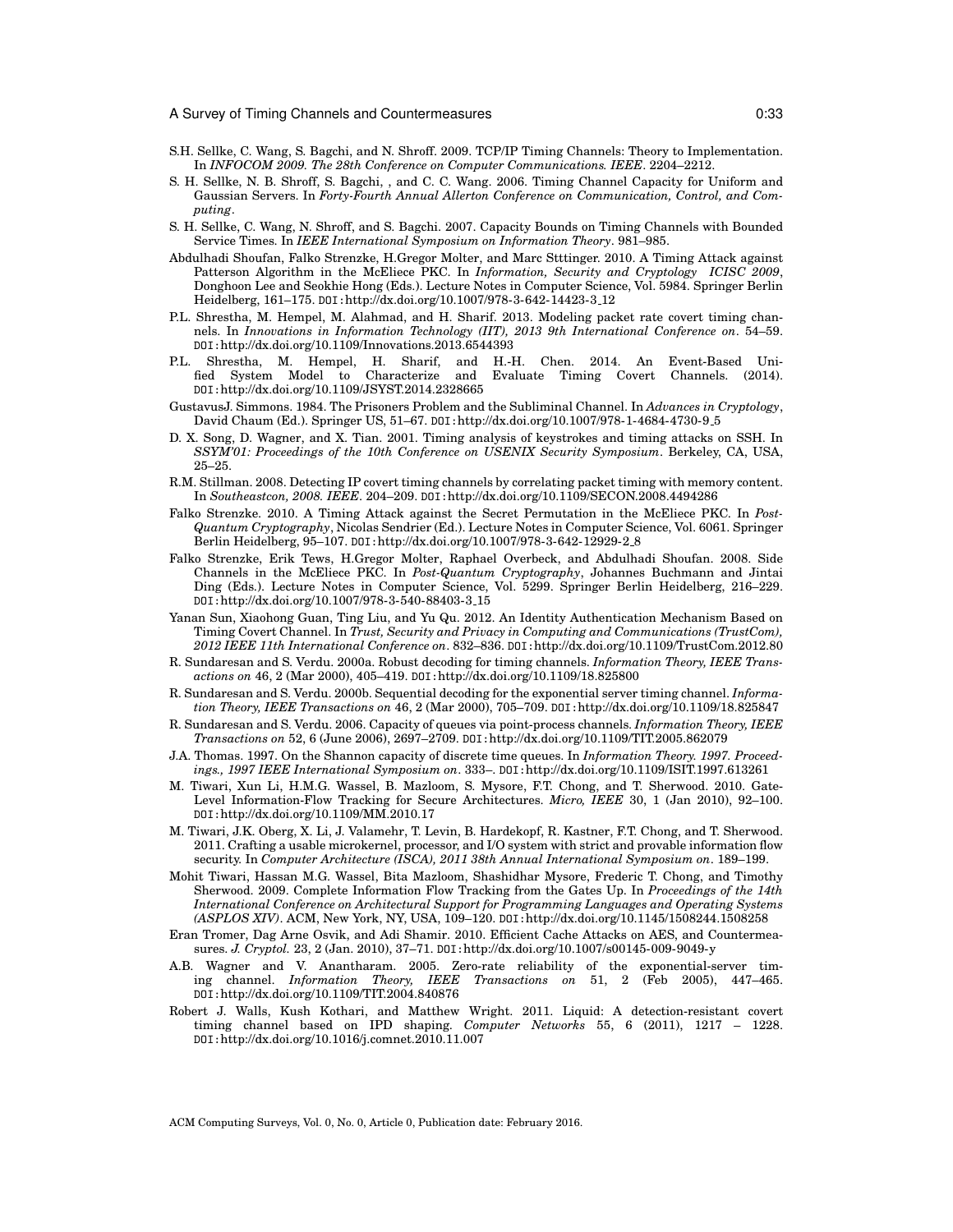- ColinD. Walter and Susan Thompson. 2001. Distinguishing Exponent Digits by Observing Modular Subtractions. In *Topics in Cryptology CT-RSA 2001*, David Naccache (Ed.). Lecture Notes in Computer Science, Vol. 2020. Springer Berlin Heidelberg, 192–207. DOI:http://dx.doi.org/10.1007/3-540-45353-9 15
- Xinyuan Wang, Shiping Chen, and Sushil Jajodia. 2005. Tracking Anonymous Peer-to-peer VoIP Calls on the Internet. In *Proceedings of the 12th ACM Conference on Computer and Communications Security (CCS '05)*. ACM, New York, NY, USA, 81–91. DOI:http://dx.doi.org/10.1145/1102120.1102133
- Xinyuan Wang, Shiping Chen, and S. Jajodia. 2007. Network Flow Watermarking Attack on Low-Latency Anonymous Communication Systems. In *Security and Privacy, 2007. SP '07. IEEE Symposium on*. 116– 130. DOI:http://dx.doi.org/10.1109/SP.2007.30
- Xiaogang Wang, Junzhou Luo, and Ming Yang. 2009. An interval centroid based spread spectrum watermark for tracing multiple network flows. In *Systems, Man and Cybernetics, 2009. SMC 2009. IEEE International Conference on*. 4000–4006. DOI:http://dx.doi.org/10.1109/ICSMC.2009.5346664
- Xiaogang Wang, Junzhou Luo, and Ming Yang. 2010. A Double Interval Centroid-Based Watermark for network flow traceback. In *Computer Supported Cooperative Work in Design (CSCWD), 2010 14th International Conference on*. 146–151. DOI:http://dx.doi.org/10.1109/CSCWD.2010.5471985
- Xiaogang Wang, Junzhou Luo, and Ming Yang. 2012. An efficient sequential watermark detection model for tracing network attack flows. In *Computer Supported Cooperative Work in Design (CSCWD), 2012 IEEE 16th International Conference on*. 236–243. DOI:http://dx.doi.org/10.1109/CSCWD.2012.6221824
- Xinyuan Wang and D.S. Reeves. 2011. Robust Correlation of Encrypted Attack Traffic through Stepping Stones by Flow Watermarking. *Dependable and Secure Computing, IEEE Transactions on* 8, 3 (May 2011), 434–449. DOI:http://dx.doi.org/10.1109/TDSC.2010.35
- Xinyuan Wang and Douglas S. Reeves. 2003. Robust Correlation of Encrypted Attack Traffic Through Stepping Stones by Manipulation of Interpacket Delays. In *Proceedings of the 10th ACM Conference on Computer and Communications Security (CCS '03)*. ACM, New York, NY, USA, 20–29. DOI:http://dx.doi.org/10.1145/948109.948115
- Xiaogang Wang, Ming Yang, and Junzhou Luo. 2013. A novel sequential watermark detection model for efficient traceback of secret network attack flows. *Journal of Network and Computer Applications* 36, 6 (2013), 1660 – 1670. DOI:http://dx.doi.org/10.1016/j.jnca.2013.01.015
- Yi Wang, Ping Chen, Yi Ge, Bing Mao, and Li Xie. 2009. Traffic Controller: A Practical Approach to Block Network Covert Timing Channel. In *Availability, Reliability and Security, 2009. ARES '09. International Conference on*. 349–354. DOI:http://dx.doi.org/10.1109/ARES.2009.141
- Yao Wang, Andrew Ferraiuolo, and G.Edward Suh. 2014. Timing channel protection for a shared memory controller. In *High Performance Computer Architecture (HPCA), 2014 IEEE 20th International Symposium on*. 225–236. DOI:http://dx.doi.org/10.1109/HPCA.2014.6835934
- Ying Wang and P. Moulin. 2008. Perfectly Secure Steganography: Capacity, Error Exponents, and Code Constructions. *Information Theory, IEEE Transactions on* 54, 6 (June 2008), 2706–2722. DOI:http://dx.doi.org/10.1109/TIT.2008.921684
- Yao Wang and G.E. Suh. 2012. Efficient Timing Channel Protection for On-Chip Networks. In *Networks on Chip (NoCS), 2012 Sixth IEEE/ACM International Symposium on*. 142–151. DOI:http://dx.doi.org/10.1109/NOCS.2012.24
- Zhenghong Wang and R.B. Lee. 2006. Covert and Side Channels Due to Processor Architecture. In *Computer Security Applications Conference, 2006. ACSAC '06. 22nd Annual*. 473–482. DOI:http://dx.doi.org/10.1109/ACSAC.2006.20
- Zhenghong Wang and R.B. Lee. 2008. A novel cache architecture with enhanced performance and security. In *Microarchitecture, 2008. MICRO-41. 2008 41st IEEE/ACM International Symposium on*. 83–93. DOI:http://dx.doi.org/10.1109/MICRO.2008.4771781
- Zhenghong Wang and Ruby B. Lee. 2007. New Cache Designs for Thwarting Software Cache-based Side Channel Attacks. In *Proceedings of the 34th Annual International Symposium on Computer Architecture (ISCA '07)*. ACM, New York, NY, USA, 494–505. DOI:http://dx.doi.org/10.1145/1250662.1250723
- Hassan M. G. Wassel, Ying Gao, Jason K. Oberg, Ted Huffmire, Ryan Kastner, Frederic T. Chong, and Timothy Sherwood. 2013. SurfNoC: A Low Latency and Provably Non-interfering Approach to Secure Networks-on-chip. In *Proceedings of the 40th Annual International Symposium on Computer Architecture (ISCA '13)*. ACM, New York, NY, USA, 583–594. DOI:http://dx.doi.org/10.1145/2485922.2485972
- J.C. Wray. 1991. An analysis of covert timing channels. In *Research in Security and Privacy, 1991. Proceedings., 1991 IEEE Computer Society Symposium on*. 2 –7. DOI:http://dx.doi.org/10.1109/RISP.1991.130767
- J. Wu, Y. Wang, L. Ding, and X. Liao. 2012. Improving performance of network covert timing channel through Huffman coding. *Mathematical and Computer Modelling* 55, 1–2 (2012), 69–79. DOI:http://dx.doi.org/10.1016/j.mcm.2011.01.051 Advanced Theory and Practice for Cryptography and Future Security.
- Zhao Xinjie, Wang Tao, Mi Dong, Zheng Yuanyuan, and Lun Zhaoyang. 2008. Robust First Two Rounds Access Driven Cache Timing Attack on AES. In *Computer Science and Software Engineering, 2008 International Conference on*, Vol. 3. 785–788. DOI:http://dx.doi.org/10.1109/CSSE.2008.633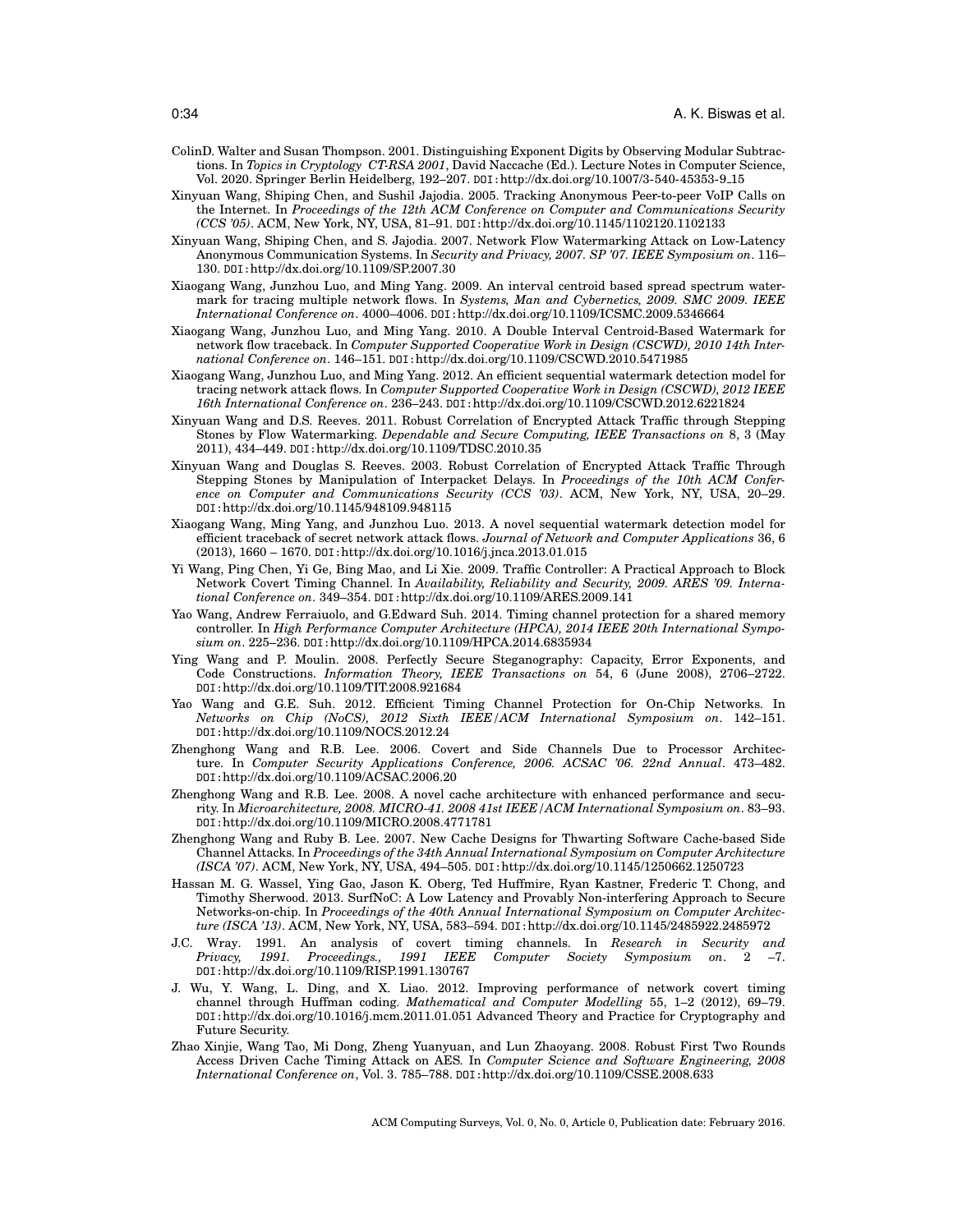- L. Yao, X. Zi, L. Pan, and J. Li. 2009. A study of on/off timing channel based on packet delay distribution. In *Computers & Security*.
- Wei Yu, Xinwen Fu, S. Graham, Dong Xuan, and Wei Zhao. 2007. DSSS-Based Flow Marking Technique for Invisible Traceback. In *Security and Privacy, 2007. SP '07. IEEE Symposium on*. 18–32. DOI:http://dx.doi.org/10.1109/SP.2007.14
- Mengchao Yue, William H. Robinson, Lanier Watkins, and Cherita Corbett. 2014. Constructing Timingbased Covert Channels in Mobile Networks by Adjusting CPU Frequency. In *Proceedings of the Third Workshop on Hardware and Architectural Support for Security and Privacy (HASP '14)*. ACM, New York, NY, USA, Article 2, 8 pages. DOI:http://dx.doi.org/10.1145/2611765.2611768
- S. Zander, G. Armitage, and P. Branch. 2007. A Survey of Covert Channels and Countermeasures in Computer Network Protocols. *Communications Surveys & Tutorials, IEEE* 9, 3 (2007), 44–57.
- Sebastian Zander, Grenville Armitage, and Philip Branch. 2011. Stealthier Inter-packet Timing Covert Channels. In *NETWORKING 2011*, Jordi Domingo-Pascual, Pietro Manzoni, Sergio Palazzo, Ana Pont, and Caterina Scoglio (Eds.). Lecture Notes in Computer Science, Vol. 6640. Springer Berlin Heidelberg, 458–470. DOI:http://dx.doi.org/10.1007/978-3-642-20757-0 36
- Lu Zhang, Junzhou Luo, and Ming Yang. 2009. An Improved DSSS-Based Flow Marking Technique for Anonymous Communication Traceback. In *Ubiquitous, Autonomic and Trusted Computing, 2009. UIC-ATC '09. Symposia and Workshops on*. 563–567. DOI:http://dx.doi.org/10.1109/UIC-ATC.2009.76
- Liancheng Zhang, Zhenxing Wang, Qinglong Wang, and Fu Miao. 2010b. MSAC and Multiflow Attacks Resistant Spread Spectrum Watermarks for network flows. In *Information and Financial Engineering (ICIFE), 2010 2nd IEEE International Conference on*. 438–441. DOI:http://dx.doi.org/10.1109/ICIFE.2010.5609393
- Liancheng Zhang, Zhenxing Wang, Yu Wang, and Huisheng Liu. 2010a. Interval-Based Spread Spectrum Watermarks for tracing multiple network flows. In *Communication Technology (ICCT), 2010 12th IEEE International Conference on*. 393–396. DOI:http://dx.doi.org/10.1109/ICCT.2010.5688820
- Xiaochao Zi, Lihong Yao, Xinghao Jiang, Li Pan, and Jianhua Li. 2011. Evaluating the transmission rate of covert timing channels in a network. *Computer Networks* 55, 12 (2011), 2760 – 2771. DOI:http://dx.doi.org/10.1016/j.comnet.2011.05.018
- Xiaochao Zi, Lihong Yao, Li Pan, and Jianhua Li. 2010. Implementing a passive network covert timing channel. *Computers and Security* 29, 6 (2010), 686 – 696. DOI:http://dx.doi.org/10.1016/j.cose.2009.12.010

### **APPENDIX**

#### **A. PRELIMINARIES**

According to [Department of Defense Standard 1985], covert timing channel is defined as "A covert channel in which one process signals information to another by modulating its own use of system resources (e.g., CPU time) in such a way that this manipulation affects the real response time observed by the second process." In this paper, we focus on timing channels. To the best of our knowledge, the first timing channel was reported in 1976 [Bell and Padula 1976]. It was an interval based timing channel where a long interval between two events indicated bit 1 and a short interval indicated bit 0. While the term timing channel was not used, it was described as an indirect communication path meant to disclose sensitive information.



CTCC: Covert timing channel communication, TSC: Timing side channel, NFW: Network flow watermarking Fig. 10. Different applications of timing channels in the world of information security.

From a broad information security perspective, timing channels have been applied in steganography (information hiding), information leakage, and watermarking. As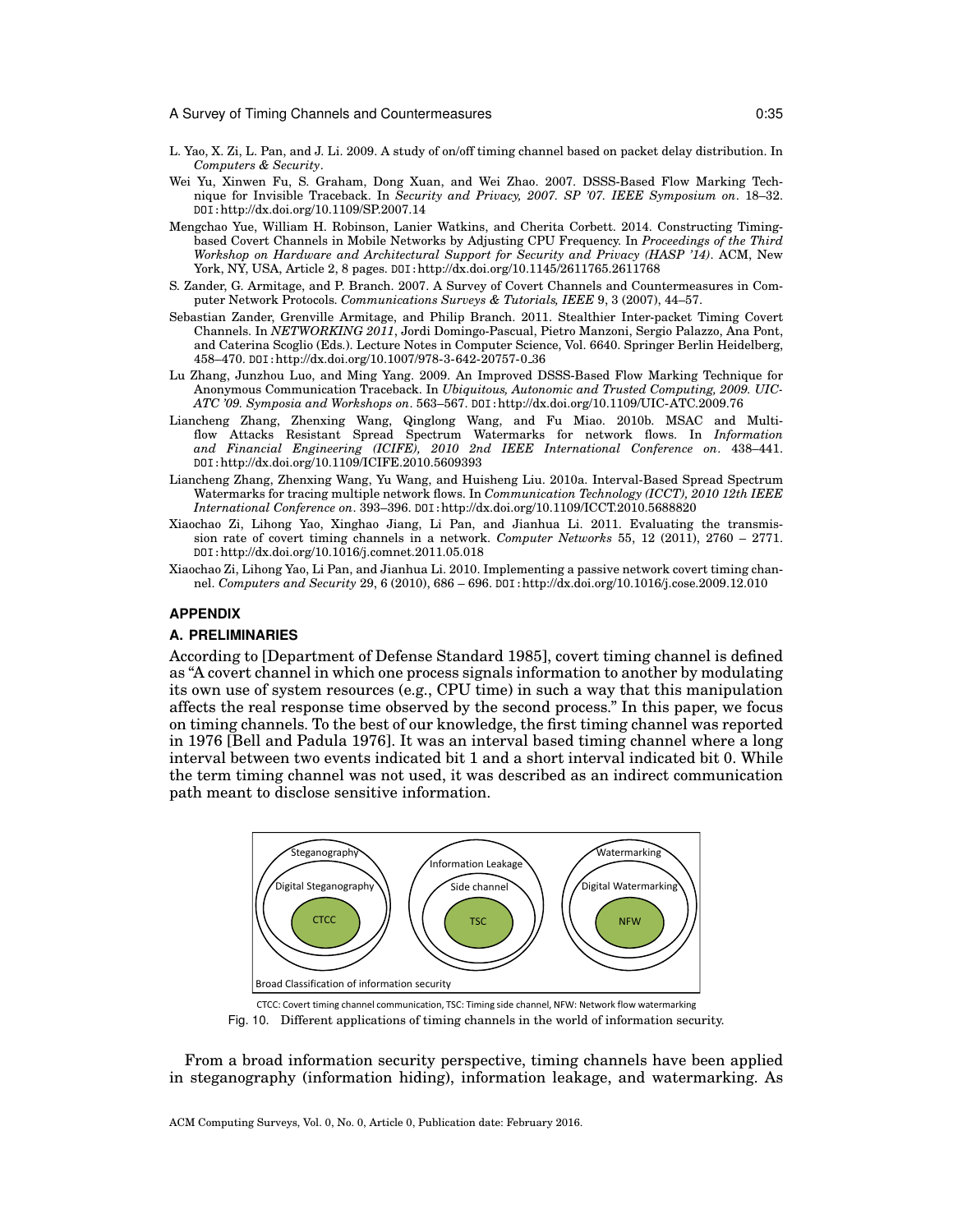

Fig. 11. A generic model of a covert timing channel showing the various entities. This figure is adapted from the figure in [Zander et al. 2007] where it is used to represent covert channels including CTCC.

shown in Figure 10, covert timing channel communication (CTCC) is a type of digital steganography where a sender sends covert messages using a timing channel. In the context of information leakage, timing side channel (TSC) is a type of side channel where information is leaked due to faulty or vulnerable operation of a system or by a timing attack. Finally, in the domain of digital watermarking, network flow watermarking (NFW) can be implemented using some underlying timing channel. Whereas for both CTCC and NFW there is a sender (embedder) and a receiver (decoder), in the case of TSC a sender may not be present.

In another orthogonal categorization, timing channels can be classified as network timing channel and in-system timing channel. Network timing channel is implemented over a local area network (LAN) or the Internet whereas in-system timing channel is implemented inside a computer system or a chip. Both CTCC and TSC have been studied and implemented for both in-system and networked systems. With regard to flow watermarking, its applicability is primarily in networked systems and hence referred to as network flow watermarking.

## **A.1. Key Entities and Definitions**

CTCC was first proposed by Simmons as the prisoners' problem in 1984 [Simmons 1984]. The original prisoners' problem which was proposed to resemble the authentication without secrecy [Simmons 1984] can be described as follows. Alice and Bob are two prisoners who want to flee the prison. Wendy is a warden who suspects that the two prisoners are planning to flee but she does not have any proof. To get the proof, Wendy allows Alice and Bob to communicate with a requirement that the messages must be fully open to her and innocuous in nature. It is Alice and Bob's goal to communicate secret messages hidden in the innocuous communication in a way that Wendy cannot detect the hidden secret messages.

Figure 11 shows the key entities in a CTCC. Alice and Bob are two endpoints of the timing channel and they are referred to as the sender and the receiver, respectively. The endpoints of the overt communication are referred to as the source and the destination. The warden Wendy can be one of three types [Zander et al. 2007]: passive, active, or malicious. A passive warden simply monitors the messages that are exchanged by Alice and Bob, an active warden can modify the messages, and a malicious warden can change the messages without being detected. Capabilities of the warden can be understood more clearly with the help of different threat models. Without a systematic view of threats to timing channels, analyzing and comparing timing channels is hard. Detailed discussions on threat models are given in Appendix B. Although the model in Figure 11 shows a simplex unicast (one-to-one) channel, a CTCC can be duplex channel [Archibald and Ghosal 2012] or multicast (one-to-many) channel [Zander et al. 2007].

While Figure 11 shows different logical locations of the sender and the receiver with respect to the source and the destination, they may or may not correspond to a different physical locations. Logically separate parties maybe located on the same computer but in different OSI layers. On the other hand, the sender and the receiver may be located in routers between the source and the destination. Moreover, CTCC can be active and passive [Gianvecchio and Wang 2007]. An active CTCC refers to the configuration where the sender and the source are same entity and consequently the sender can generate overt traffic as required by the timing channel. Passive CTCC, on the other hand,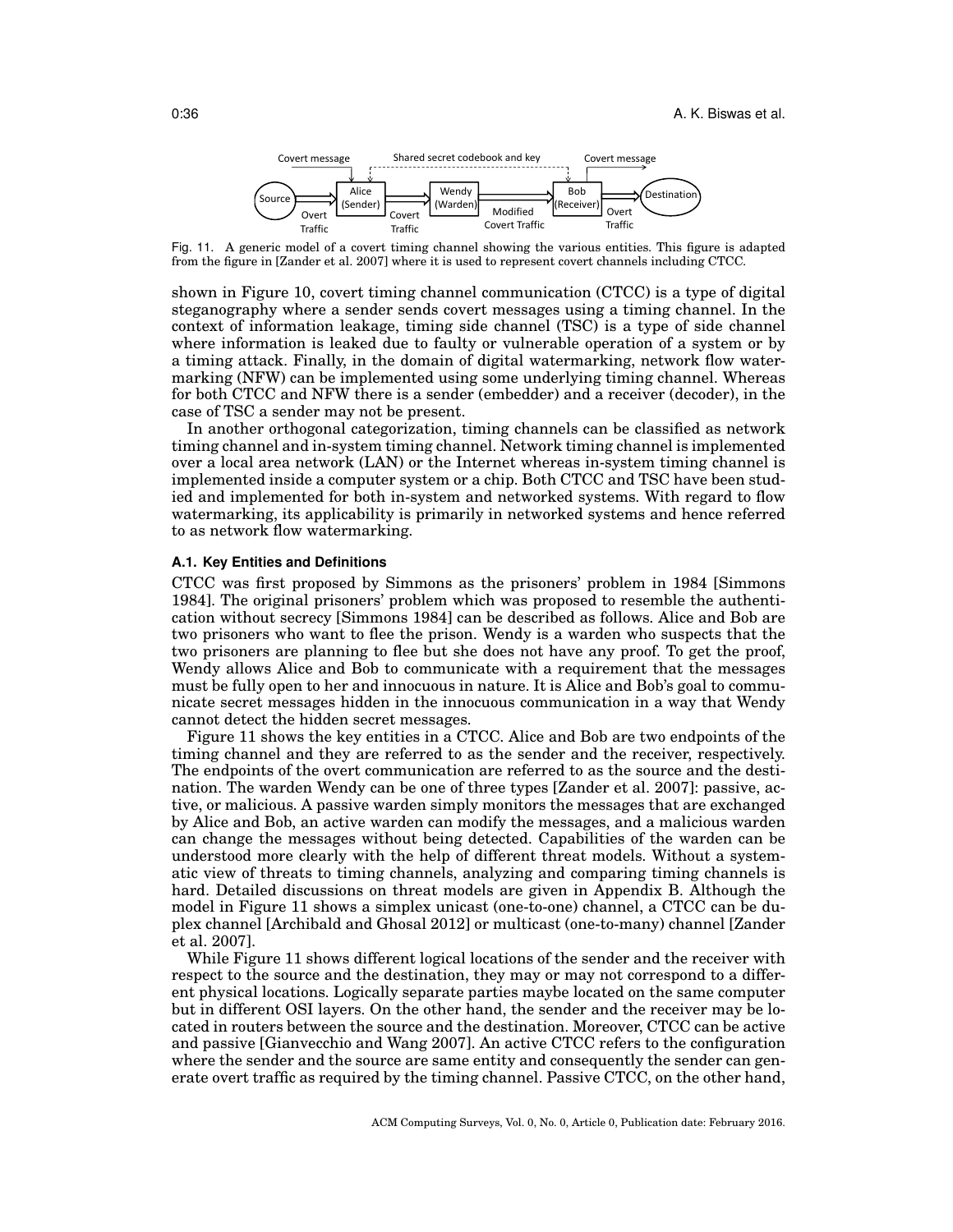

Fig. 13. A generic model of a timing side channel showing various entities.

refers to the scenario where the sender and the source are different entities and the source generates overt traffic independent of the requirements of the sender. An active CTCC is faster than a passive CTCC but passive CTCC is harder to detect. A warden can be located anywhere between the sender and the receiver i.e., on the same computer as source, on a router/gateway in the path between the sender and the receiver, or at the destination.

Figure 12 shows the various entities of NFW. Here the covert sender Alice represents the watermarker or the encoder that embeds watermarks into the overt traffic. The covert receiver Bob represents the watermark detector or the decoder that decodes the presence of watermarks from the network traffic. The attacker Wendy attempts to thwart the ability of Bob to accurately detect the watermark and trace it back to Alice. The specific roles of the source and the destination which are typically aligned with the attacker Wendy, depend on the specific use case of NFW.

While digital watermarking is a very well established field, NFW based on timing channels have recently received a lot of attention [Houmansadr et al. 2009a; Gong et al. 2013]. One of the main focus has been on using NFW to detect stepping stones [Gong et al. 2013]. Another application is to de-anonymize networks that attempt to anonymize communication such as those achieved using Tor [Dingledine et al. 2004]. The role of the adversary (Wendy) is similar to the case of CTCC with goal of detecting and/or disrupting the watermark.

Figure 13 shows the key entities of TSC. Here the victim Alice unintentionally leaks information to the observer Eve who is the attacker. Alice accesses the resource for her own operation depending upon some secret information. The same resource is also accessed by Eve. This results in contention at the resource due to access of the same resource by both Alice and Eve. Now Eve can interpret Alice's timing behavior by observing variation of her own timing characteristics. This leads to the leakage of the secret information of Alice with high probability. In some cases (like in chosen plaintext attack) an optional observer input is also applied to the victim. Some examples of the shared resource in Figure 13 are the cache in the memory system, the memory controller, and a scheduler. For in-system TSCs, both the victim and the observer are located in the same computer system. In a network based TSC, referred to as the RTSC, the observer is located outside the victim's computer system but on the same network. In most TSCs, knowledge of the victim's hardware/software architecture is necessary for the observer to interpret the secret information from victim's timing behavior. Generally, the attacker's aim is to infer secret cryptographic keys exploiting a vulnerability in cryptographic algorithm's actual implementation. Here the cryptographic algorithm implementation represents the victim.

### **A.2. Timing Channel Requirements**

The basic common requirements of a timing channel are **non-detectability** and **nondisruptability**. Of these two, non-detectability has a common definition across dif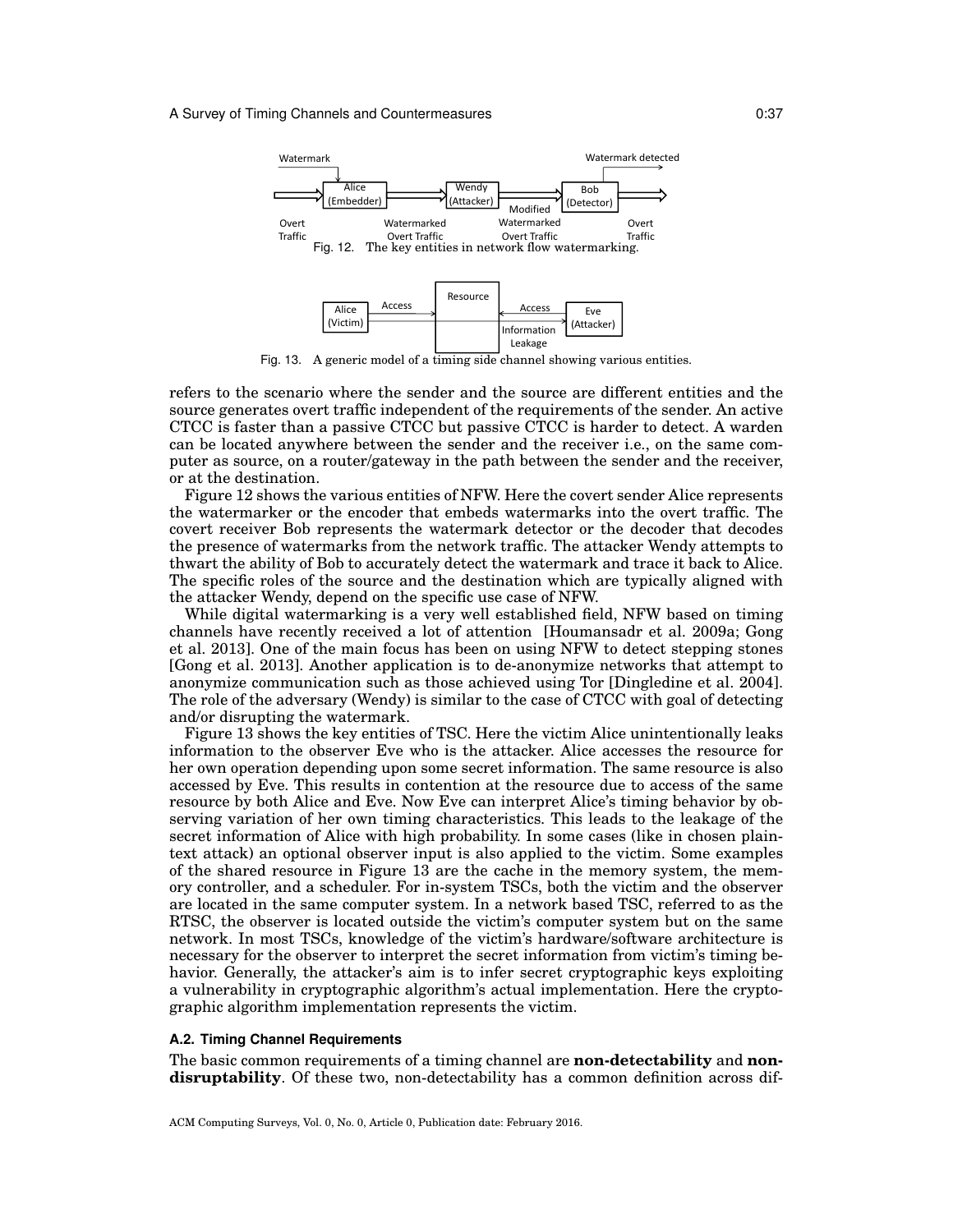ferent applications of timing channels, whereas the definition of non-disruptability depends on the specific application.

Non-detectability<sup>1</sup> implies that the warden cannot identify the existence of a timing channel. In the context of a CTCC, a timing channel is termed Polynomial notdetectable regarding a security variable  $\delta$  provided that there exists a negligible function  $\nu(\delta)$  such that  $|T(d) - T(d_s)| \leq \nu(\delta)$  for some probabilistic polynomial-time statistical test *T* [Liu et al. 2010; Cachin 2004], where *d* and *d<sup>s</sup>* are arbitrary *N* samples of the timing feature of the overt and covert traffic, respectively. We assume that *N* is a positive integer. Polynomial time statistical tests include Kullback-Leibler (KL) divergence test [Cachin 2004; Archibald and Ghosal 2014], Kolmogorov-Smirnov (KS) test [Cabuk et al. 2009] among others.

Another property that is closely related to non-detectability is **non-disclosure** which ensures that a warden cannot decode the secret information if the timing channel is detected. Non-detectability of a timing channel guarantees its non-disclosure<sup>2</sup>. In the context of CTCC, covert messages are generally cryptographically encoded to enhance non-disclosure of CTCC.

The timing channel is exposed to channel noise both purposefully injected and those that are inherent in the channel. **Non-disruptability** refers to property of correct reception of secret information in spite of the presence of noise in the channel. In literature, Robustness is also used to refer to the same term. According to [Liu et al. 2010], the ability to get a "bit error rate" (BER)  $P_e \leq \varepsilon$  can be used to measure the  $\text{robustness subject to a robustness condition } \varepsilon \in \mathbb{R}^+. \text{ The ``Signal-to-Noise Ratio'' (SNR)}$ and *P<sup>e</sup>* are inversely proportional to each other.

*A.2.1. Requirements of CTCC.* Both non-detectability and non-disruptability are important requirements for a CTCC. Additionally, like any other information transmission channel, high capacity (secret information transfer rate) is a desirable property of CTCC [Archibald 2013]. Covert messages are generally cryptographically encoded to enhance non-disclosure of CTCC. Generally error correcting codes are used to detect and correct any bit error in CTCC to improve robustness. The main challenge lies in the fact that it is very difficult to achieve all desired characteristics simultaneously. For example, high CTCC capacity can be achieved by significant modification of the timing behavior of the overt channel. But this can be easily detected by the warden causing reduction of the non-detectability property.

*A.2.2. Requirements of network flow watermarking.* Non-disruptability is the most important requirement for NFW. It ensures that the watermark in a flow cannot be disrupted by an attacker. Non-detectability is also a required property for NFW. If the watermark is detected, it can be removed or replicated. It is to be noted that an attacker may try to disrupt watermark even without successfully detecting it in a flow. Capacity is not an important requirement as only a small watermark needs to be embedded. Nondisclosure is also not relevant for NFW because once the presence of watermark is detected, it can be removed or replicated. Disclosing of exact information (watermark) will not do any additional harm. Non-disclosure is relevant in case of flow fingerprinting where the information can be used to know exactly which flow is marked. In this case, just the knowledge of the presence of the watermark will not help to identify the exact flow that is marked.

*A.2.3. Requirements of timing side channel.* Similar to CTCC, non-detectability, nondisruptability, non-disclosure, and high capacity are desirable characteristics for an effective timing side channel technique. Non-detectability ensures that a warden cannot detect the presence of TSC and non-disclosure ensures that the warden cannot decode

<sup>&</sup>lt;sup>1</sup>In literature the terms invisibility and undetectability are also used. In this paper we use the term nondetectability to mean the same.

 ${}^{2}$ In literature the term non-decodability is also used. In this paper we use the term non-disclosure to mean the same.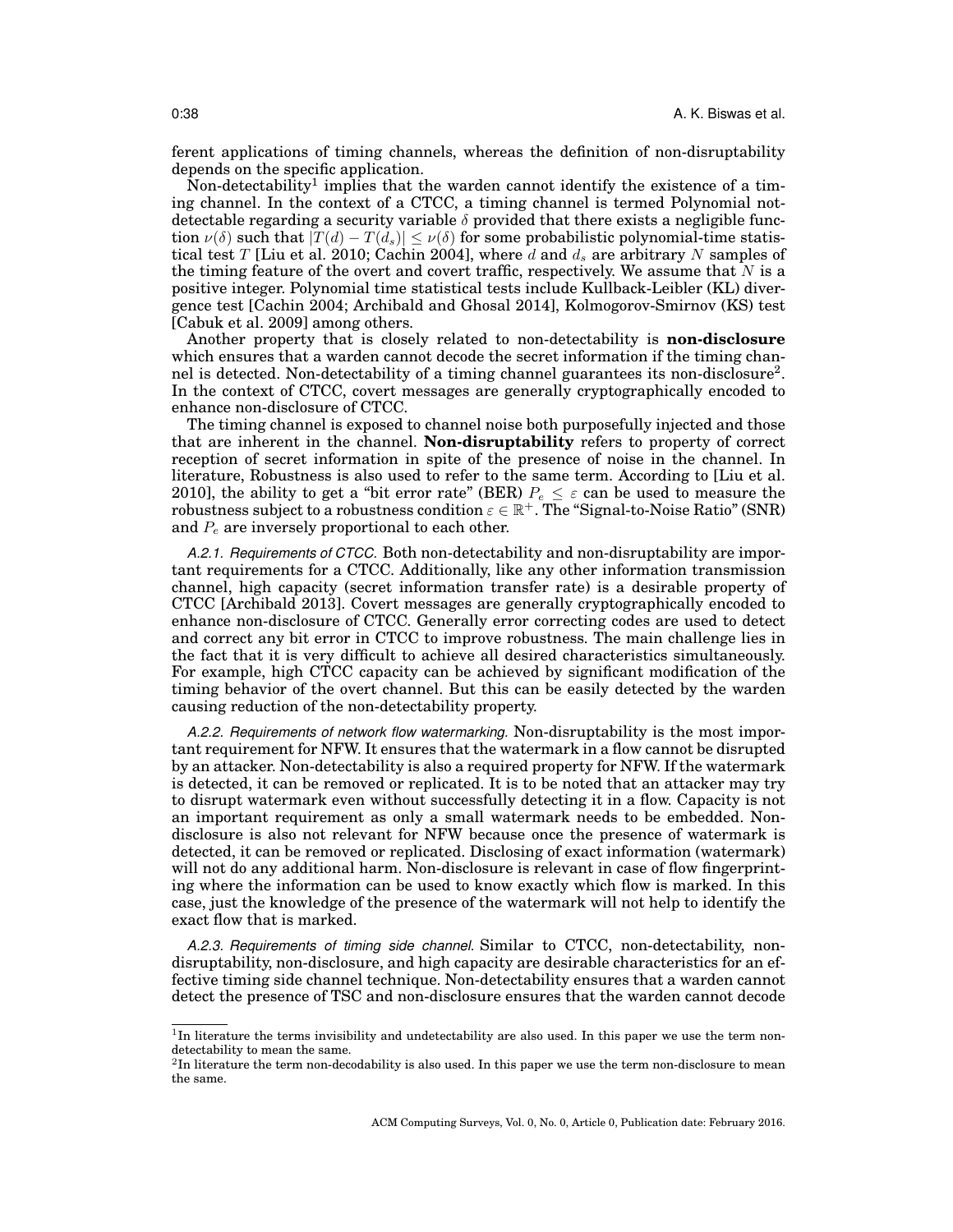the leaked secret information from TSC. The observer or the receiver of secret information cannot improve non-detectability, and non-disclosure properties as per requirement because the secret information is leaked by timing behavior of a faulty operation. Generally large number of observations are taken to reduce the error probability and improve the reliability of the extracted information (improved robustness). Sometimes experiments are repeated to cancel out the error. Different statistical techniques are also used to reduce error from the large number of observations. Though high capacity is a desirable characteristic but in reality the timing side channel capacity is very low because a large number of repeated observations are required to gain enough reliability of extracted secret information. Similar to CTCC, in case of timing side channel also high capacity and high robustness cannot be achieved simultaneously.

## **B. THREAT MODELS**

We assume that the warden controls an intermediary location between the covert sender and the covert receiver. This is a realistic assumption for network timing channels and also for covert storage channels. Different types of warden models can be constructed on the basis of control they can exert on the different parts of the timing channel. In the following text, the use of the term *channel* by itself means a communication channel. To refer to the covert exchange of messages we use the term *timing channel*.

The objective of the warden is to systematically determine the presence of a timing channel, or even more drastically to deduce the hidden content being communicated. Inspired by attacks on encryption schemes, we consider the following.

- (1) A passive *output-only* warden tries to detect a timing channel by only observing the channel output. This is the weakest threat model, therefore any timing channel implementation vulnerable to this type of attack is completely insecure. In this scenario, the warden is unable or unwilling to exert any other control. Such an assumption may be unrealistic as a warden may have access to additional information about the communication channel. It's worth noting that a significant number of papers from current literature discuss timing channel mechanisms with this very limited threat model. Various statistical techniques have been proposed on isolated channel outputs. These techniques incorporate tests such as entropy and distribution-based approaches for channel detection. Much more powerful wardens exist and this has seen very little attention so far. Multiflow attacks [Kiyavash et al. 2008] have been proposed where the warden aggregates channel output over a period of time before starting analysis.
- (2) A *known-input* warden is aware of channel input and the corresponding channel output but does not control what goes into channel input. Such a warden is quite powerful, he/she observes arbitrary flows both before and after the encoding process and tries to detect the presence of timing information apart from expected or natural distortion such as reordering within the channel, congestion, and loss (which are common in network-based channels). A powerful variant of this warden is one who considers multiple input-output message sets, hence building up an apriori distribution of possible outputs against possible inputs, and then examines the impact of the encoding process on a fraction of the channel inputs. Such attacks are proposed in [Lin and Hopper 2012].
- (3) A *chosen-input* warden chooses the channel input and observes the corresponding output. Subsequently, the warden uses any information deduced for detecting timing channels in previous outputs. This is a powerful attack wherein the warden is able to inject inputs with specific timing pattern optimal for studying the encoding function applied, whose output is also available to the warden. [Lin and Hopper 2012] first proposed these attacks in the context of watermarking.
- (4) An *adaptive chosen-input* warden is a chosen-input warden wherin the choice of channel input may depend on the channel output received previously. This allows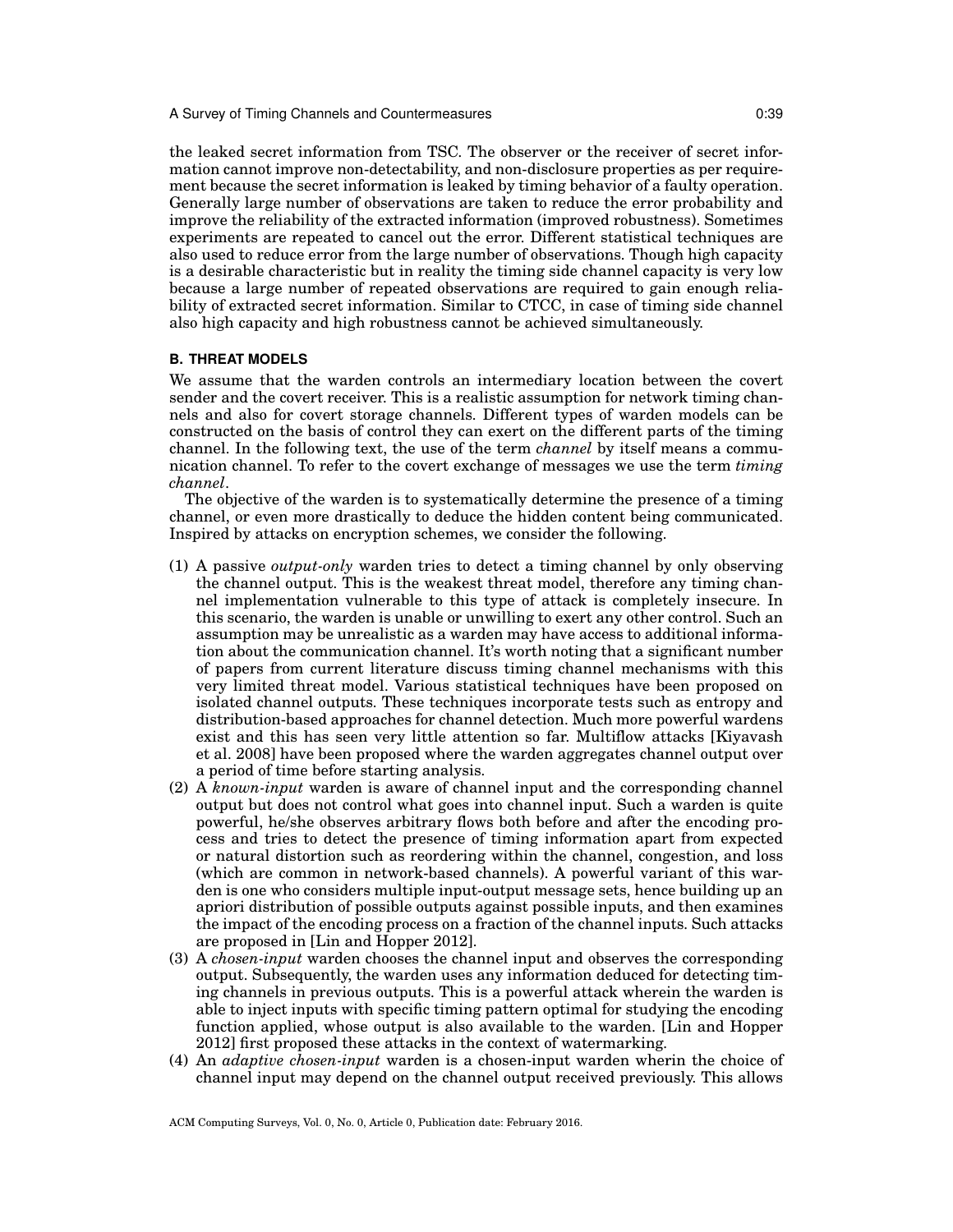

the warden to start with a simple timing pattern which reveals some information about the encoder and progressively fine-tunes the pattern to reveal the encoding function. Such attacks have not been proposed thus far.

- (5) A *chosen-output* warden is given the channel input corresponding to an observed output. Such wardens are very powerful but not unrealistic. The warden gains access to the decoder (but not any keys) and is able to convince the decoder to decode a given encoder output, any number of times. Having this capability already means the warden can detect whether a channel output has covert messages. However, the objective is to then uncover any keys used within the timing channel implementation so that the warden can then encode arbitrary messages to confuse the recipient. Such an attack is particularly useful in the context of watermarking, where the warden can mark all messages as watermarked effectively jamming the channel. Thus far, no attacks have been proposed for this warden model.
- (6) An *adaptive chosen-output* warden is a chosen-output warden where the choice of outputs the warden asks to be decoded are dependent on the results of previous requests to the decoder. Such wardens are amongst the most powerful, and no concrete attacks within the model have been proposed thus far in the literature.

All of the above mentioned threat models are applicable to flow watermarking techniques. A subset of models may be applicable to CTCCs also. In case of timing side channel (both network and in-system), there is no obvious sender and receiver like flow watermarking. The information is actually leaked unintentionally from timing behavior of victim. In fact some of the threat models are used by observer/attacker to extract the secret information from victim's timing behavior. Existing detection and prevention techniques of timing side channels try to either make the victim itself robust in terms of information leakage or try to detect all instances of interference from where an attacker may infer some information about the victim's timing characteristics. Knowledge of the threat models can help to devise more effective detection and prevention techniques.

## **C. AN EXAMPLE OF TIME-REPLAY CTCC**

Let us assume that Alice and Eve communicates using a time-replay covert channel where Alice is the sender. Let us also assume that Alice transfers a code C that has symbols *s*<sup>1</sup> and *s*2. Alice divides a prerecorded event sequence into two partitions : *s*<sup>1</sup> partition, and  $s_2$  partition. Next, the  $s_1$ -partition is used to get a timing data  $\tau_{s_1}$  for sending symbol  $s_1$ . The symbol is embedded by delaying an event for  $\tau_{s1}$  time. Similar procedure is followed to send symbol *s*<sup>2</sup> using a timing value from the *s*2-partition. A specific timing value is not used more than once. At the receiver, Eve i) observes the time *τ* between events, ii) decides the exact partition that contains *τ* , and iii) decodes the symbol  $s_1$  or  $s_2$  based upon the result of second step.

## **D. MODEL BASED CTCC FRAMEWORK**

The model based CTCC framework consists of filter, analyzer, encoder, and transmitter as shown in Figure 14. The filter first extracts specific type of traffic from legitimate traffic and then measures the IPDs from each flow. Next the filter results are forwarded to the analyzer so that the analyzer can decide the best traffic model. The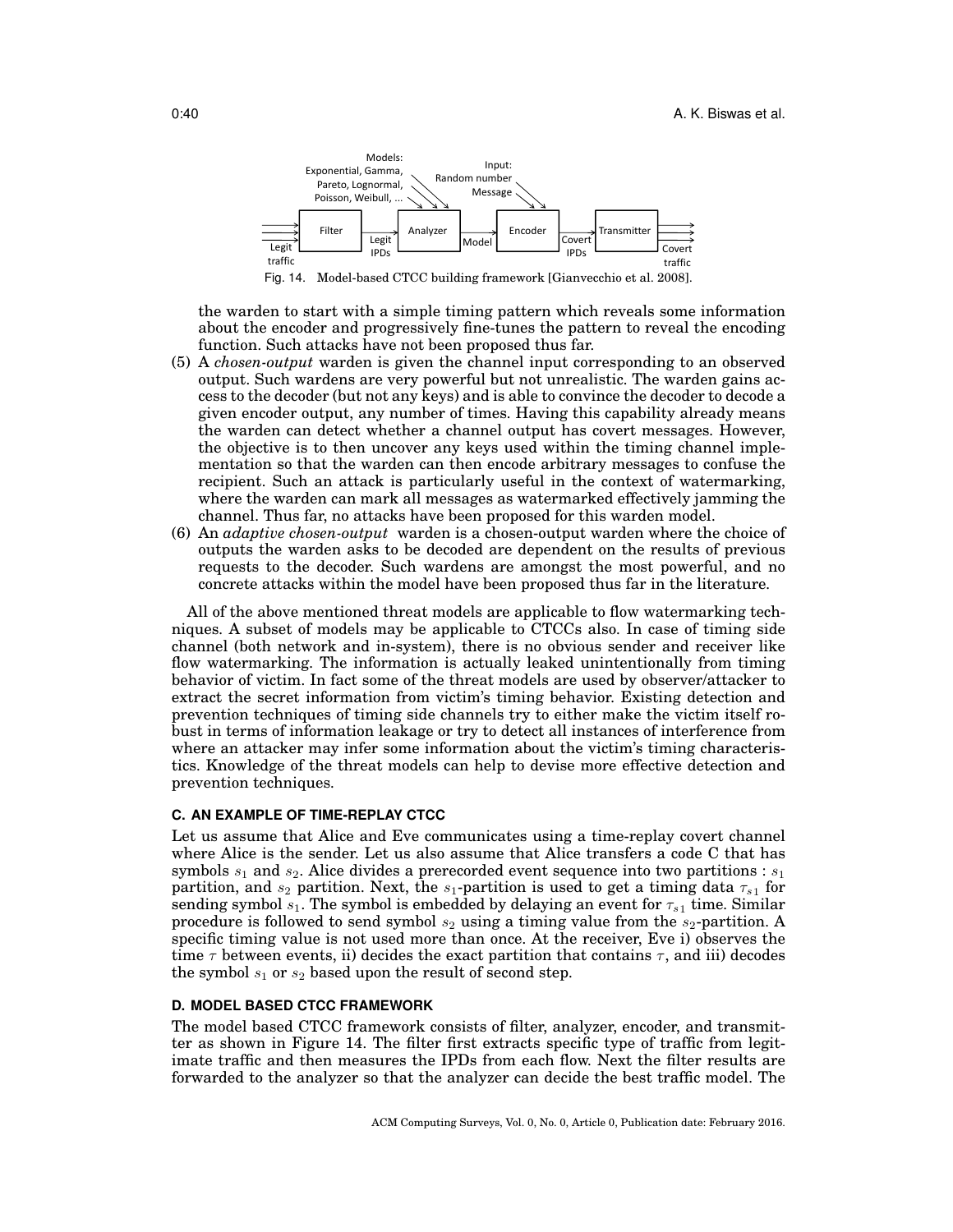analyzer tries to fit the legitimate traffic with the Weibull, Poisson, Lognormal, Pareto, Gamma, and Exponential distributions. Both offline and online execution is possible for the filter and analyzer stages. Both the online and the offline modes has their advantages and disadvantages. Fewer resources are required in the offline mode, but the current network traffic model may be different. The online mode requires more resources and a startup protocol to send the online model and parameters to the decoder, but the live network flow is closely approximated by the model. The encoder generates IPDs based on the model, a random number series, and a covert message. Then the transmitter sends packets according to the generated IPDs. The generated covert traffic approximates the legitimate traffic distribution to increase stealthiness.

## **E. COMPRESSIBILITY METRIC**

Let  $S \in \Sigma^s$  is a string to be compressed with  $\Sigma$  denoting the alphabet of symbols, and the length of S is s. Let  $C \in \Sigma^c$  denotes the final compressed string. Cabuk et al. have defined the compressibility of S as

$$
\kappa(S) = \frac{|S|}{|C|} \tag{1}
$$

where *κ*(*.*) denotes the compressibility operator, and *|.|* denotes the length operator. It is reported that the compressibility generated by the legitimate channel IPDs is less than that generated by noiseless IP CTCC IPDs. It is to be noted that IPDs are numerical values and strings only can be compressed. So IPDs are converted to strings for compression. Cabuk et al. have considered the two significant non-zero digits of an IPD value for conversion and they have used a letter before the digits. This letter is decided by counting the zeros after the decimal point. Following the procedure 0.00247 becomes B25, and 0.0247 becomes A25.

The CTCC sender may insert noise to make the regularity metric comparable to legitimate channel. For this special case, Cabuk et al. have proposed two detection methods called "compressibility-walk" and "CosR-walk". They have shown that the two methods are appropriate for offline measurement because of their high algorithmic complexity. In compressibility-walk a mixed data set is considered whose size is s and compressibility scores are calculated for every w size window. These windows are overlapped if s *<* w. If a window contains IPDs embedded with covert message, it generates higher compressibility scores compared to legitimate IPDs. In case of CosR-walk, CosR scores are calculated instead of compressibility scores for consecutive windows. Again, windows can be overlapped. CosR score is lower when a window contains legitimate IPDs and the other window contains IPDs with covert message compared to the score when both windows contain legitimate IPDs. CosR metric between two strings S and T can be defined as [Cabuk et al. 2009]

$$
CosR(S,T) = 1 - \frac{\Im(S) + \Im(T) - \Im(S|T)}{\sqrt{\Im(S)\Im(T)}}
$$
(2)

Here *ℑ* is a compressor and *|* is a concatenation operator.

### **F. VARIOUS FLOW TRANSFORMATION TECHNIQUES**

Figure 15 shows various intra-flow transformation techniques. Figure 15(a) shows addition of chaff packet or bogus packet addition to the flow. Figure 15(b) shows packet dropping. Figure 15(c) and (d) shows repacketization techniques i.e. packet merging, and fragmentation respectively. Figure 16 shows various inter-flow transformation techniques. Figure 16(a) shows flow mixing where a mixed flow *f ′* 0 is created by mixing a flow  $f_0$  with separate flows:  $f_1, ..., f_n$ . Figure 16(b) shows flow splitting where many  $\text{subflows: } f_0^1,...,f_0^n$  are created by splitting a flow  $f_0.$  These split subflows can again be merged as in Figure 16(c).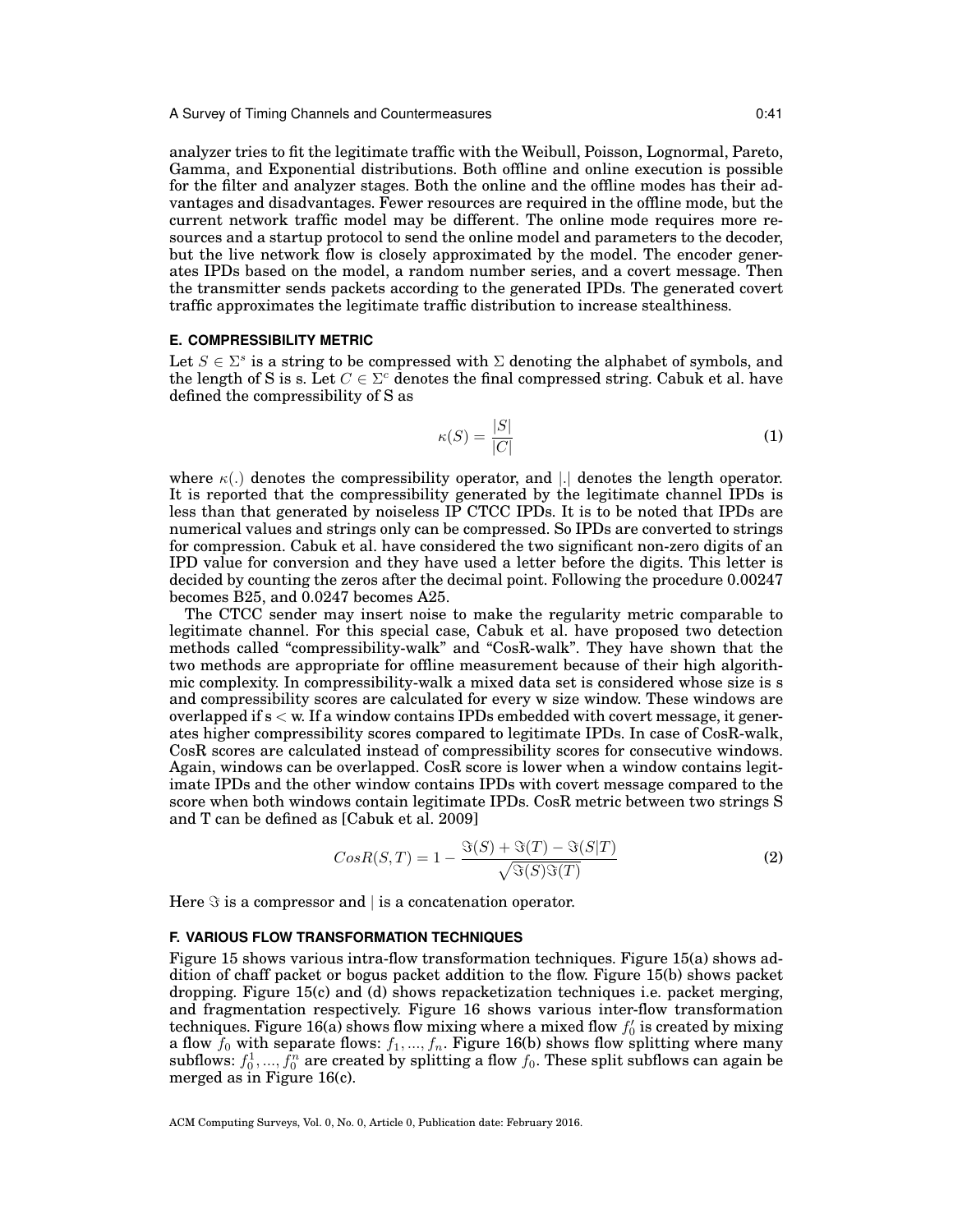

 Fig. 15. Various intra-flow transformation techniques [Wang et al. 2007]. (a) Chaff packet addition, (b) Packet dropped, (c) Packet merge, and (d) Fragmentation.



Fig. 16. Various inter-flow transformation techniques [Wang et al. 2007]. (a) Flow mixing, (b) Flow split, and (d) Flow merge.

## **G. CENTROID OF AN INTERVAL**

Let us assume that there is a flow of duration  $T_f > 0$  and l-bit watermark is embedded in the flow with redundancy  $r > 0$ . Also let us assume that a time period  $T_d$  can be divided among 2n (here  $n = r \times l$ ) periods having duration  $T(T > 0)$  :  $I_0, ..., I_{2n-1}$ . Let us consider that the 2n periods contain packets  $P_1, ..., P_{n_p}$  (total  $n_p$  packets) and  $t_i$  ( $i = 1, ..., n_p$ ) is the packet *P*<sub>*i*</sub>'s time instance. Next  $t'_i = t_i - t_0$  represents *P*<sub>*i*</sub>'s relative time instance relative to the initial period  $t_0$ . Next the relative position of  $P_i$  within its period (i.e. the difference relative to beginning of its period) is calculated by  $\Delta t_i$ 

$$
\Delta t_i = t'_i \bmod T \tag{3}
$$

Let us assume that period  $I_i(i = 0, ..., 2n - 1)$  contains packets  $P_{i_0}, ..., P_{i_{n_i-1}}$  (total  $n_i$ packets), then the "centroid of interval<sup>3</sup>"  $I_i(i = 0, ..., 2n - 1)$  can be defined as [Wang et al. 2007]

$$
Cent(I_i) = \frac{1}{n_i} \sum_{j=0}^{n_i - 1} \Delta t_{i_j}
$$
 (4)

### **H. DSSS BASED FLOW WATERMARKING SYSTEM**

Figure 17(a) shows the transmitter side DSSS based mark creation module and Figure 17(b) shows the receiver side DSSS based mark identification module as presented in [Yu et al. 2007]. The transmitter generates "+1" (logical bit 1) or "-1" (logical bit 0) of signal  $d_t$ . Next a PN code  $c_t$  having  $T_c$  chip duration (a chip is a PN code bit) is multiplied with the original signal  $d_t$  to obtain baseband signal  $\bar{t}_b$ .

$$
t_b = d_t c_t \tag{5}
$$

The baseband signal  $t_b$  is then passed to the flow modulator for modulating the flow. For +1 chip, the flow traffic rate D is increased by applying weak interference against the flow for  $T_c$  seconds and obtain high rate  $(D + A)$ . Similarly, for -1 chip, strong interference is applied and a low traffic rate of  $(D - A)$  is obtained for  $T_c$  seconds. Here A denotes the mark amplitude. The transmitted signal  $t_x$  from the flow modulator can be expressed as

$$
t_x = Ad_t c_t + D \tag{6}
$$

<sup>3</sup>The terms interval and period are used interchangeably.